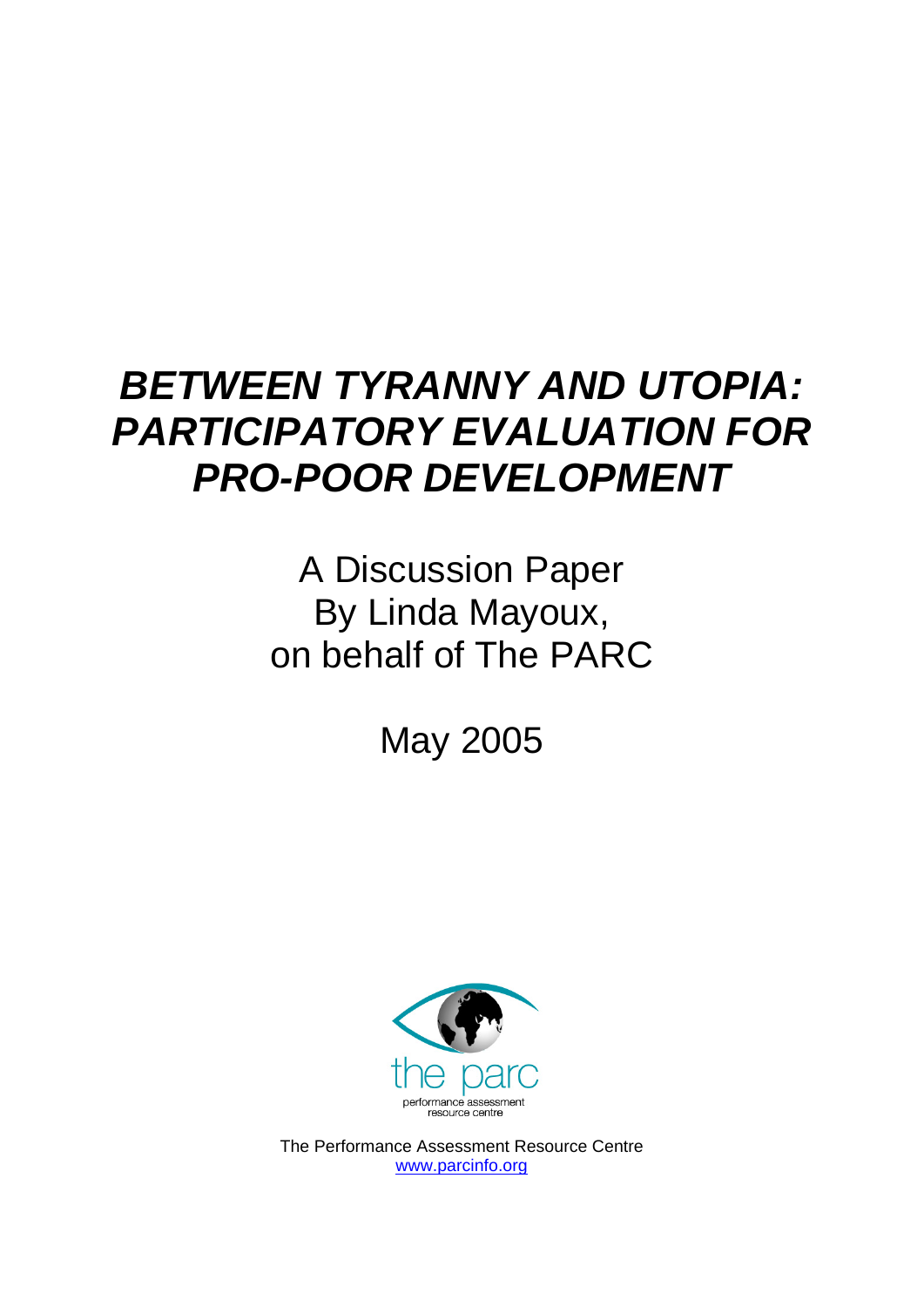# **TABLE OF CONTENTS**

|                                                                                                                     | <b>INTRODUCTION</b>                                                                                  | 1  |  |  |  |  |  |  |
|---------------------------------------------------------------------------------------------------------------------|------------------------------------------------------------------------------------------------------|----|--|--|--|--|--|--|
| <b>PART 1:</b>                                                                                                      | <b>PARTICIPATORY EVALUATION REVISITED: POTENTIAL CONTRIBUTIONS</b><br><b>AND INHERENT CHALLENGES</b> | 5  |  |  |  |  |  |  |
| 1.1:                                                                                                                | Participatory evaluation and pro-poor development: Examples and contribution                         | 5  |  |  |  |  |  |  |
| 1.2:                                                                                                                | Participation as Tyranny? Realities and challenges                                                   | 10 |  |  |  |  |  |  |
|                                                                                                                     | <b>BETWEEN TYRANNY AND UTOPIA: A STRATEGIC APPROACH</b><br><b>PART 2:</b>                            | 13 |  |  |  |  |  |  |
| 2.1:                                                                                                                | Why Participation? Evaluation for pro-poor development                                               | 14 |  |  |  |  |  |  |
| 2.2:                                                                                                                | Who should participate? From stakeholder analysis to equitable representation                        | 17 |  |  |  |  |  |  |
| 2.3:                                                                                                                | How should they participate? Accessible tools and participatory processes                            | 20 |  |  |  |  |  |  |
| 2.4:                                                                                                                | When should they participate? From unpaid data collectors to advisors for policy change              | 23 |  |  |  |  |  |  |
| <b>PARTICIPATORY EVALUATION FOR PRO-POOR DEVELOPMENT: TOWARDS</b><br><b>PART 3:</b><br>A SUSTAINABLE STRATEGY<br>26 |                                                                                                      |    |  |  |  |  |  |  |
|                                                                                                                     | APPENDIX 1: PARTICIPATORY EVALUATION: DIFFERENT TERMS AND APPROACHES                                 | 28 |  |  |  |  |  |  |
|                                                                                                                     | RESOURCES AND REFERENCES                                                                             | 31 |  |  |  |  |  |  |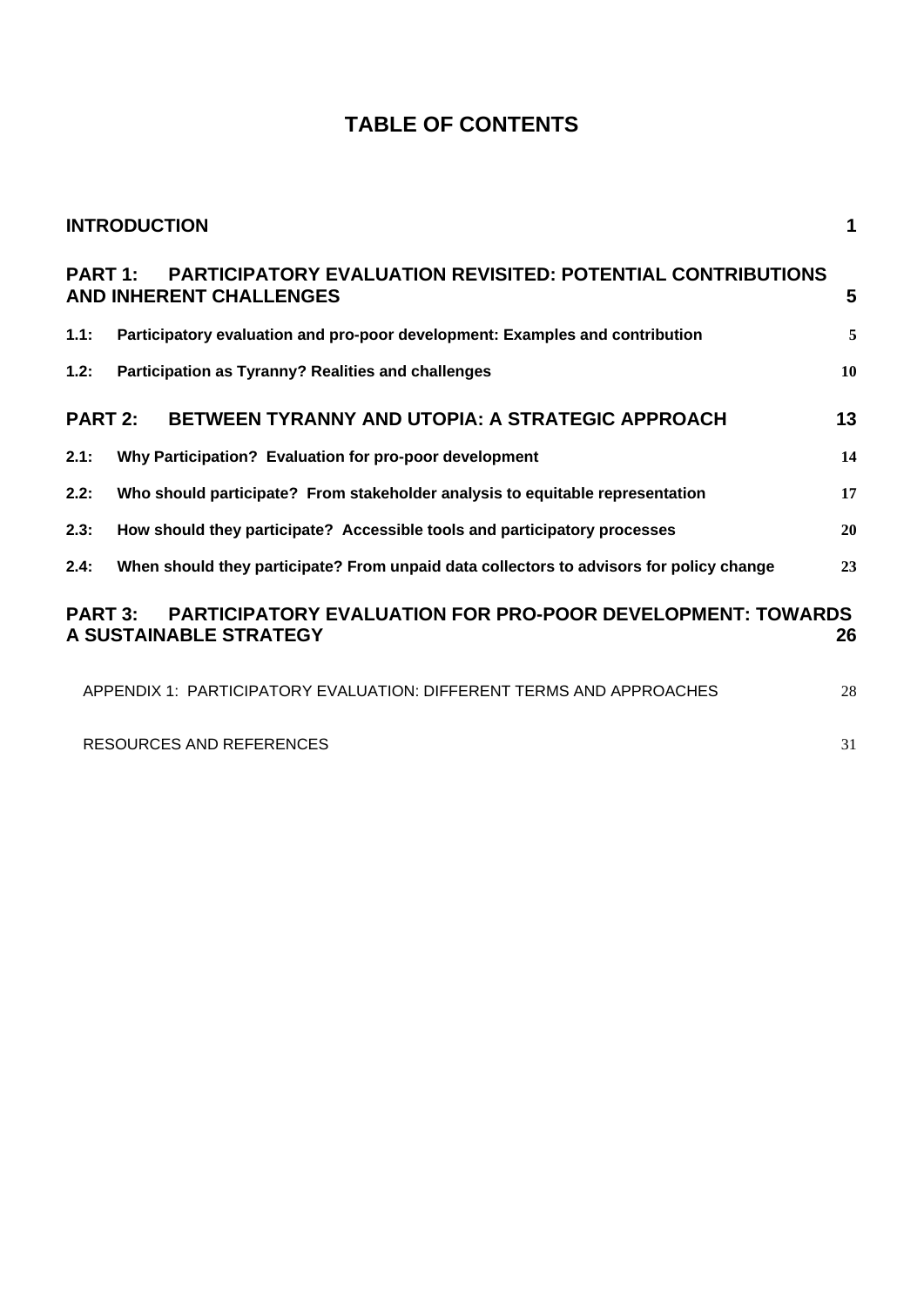# *BETWEEN TYRANNY AND UTOPIA: PARTICIPATORY EVALUATION FOR PRO-POOR DEVELOPMENT*

A Discussion Paper<sup>1</sup> By Linda Mayoux, on behalf of The PARC

*[When Participatory Learning and Action is done well] "local people, and especially the poorer, enjoy the creative learning that comes from presenting their knowledge and their reality. They say they see things differently. It is not just that they share knowledge with outsiders. They themselves learn more than anyone knew alone. The process is then empowering, enabling them to analyse their world, and can lead into their planning and action. It is not the reality of the outsider which is transferred and imposed but theirs which is expressed, shared and strengthened. In this final reversal, it is more the reality of local people than that of outsider professionals that counts.* (Chambers 1994c and quoted in a number of donor agency Evaluation Manuals)

*[Participatory monitoring and evaluation] is an added burden that the poor can ill afford to have to mine for information as well as for food, for shelter, for an income.* 

(Zimbabwean interviewee at a workshop on participatory monitoring and evaluation Lloyd Laney, ITDG 2003)

# **INTRODUCTION**

Participatory research and participatory action methodologies date back to at least the 1970s. They are now commonly used in project and programme-level planning, monitoring, evaluation and impact assessment. Since the mid-1990s most multilateral and bilateral donors have produced Manuals on tools and methods for participatory research and impact assessment. There are an ever increasing number of websites with libraries and bibliographies on different types of participatory evaluation methodology. The most comprehensive and fully documented initiative was World Bank's Participatory Poverty Assessments which brought together subjective experiences from 60 countries into an overall analysis of poverty culminating in the 2000 World Bank Development Report 'Attacking Poverty'.

This interest in participatory evaluation has been based on a number of assertions:

- *Rights argument:* Participation, and particularly and explicitly participation of the poorest and most vulnerable participants is a human right and an inherent and indivisible component of pro-poor development strategies and empowerment.
- *Relevance argument:* Participation of the main stakeholders increases the relevance of the questions being asked to the realities of peoples' lives and policy processes.
- *Accuracy argument:* Use of participatory methods overcomes the limitations of fragmentary individual views to increase the reliability of the information collected and likelihood of identifying realistic recommendations.
- *Effectiveness argument:* Involvement of the main stakeholders in collecting information increases awareness of the issues and ownership of the evaluation

<sup>————————————————————&</sup>lt;br><sup>1</sup> This is an ongoing paper which I am hoping to update later in the year. I would be very grateful for any comments to l.mayoux@ntlworld.com .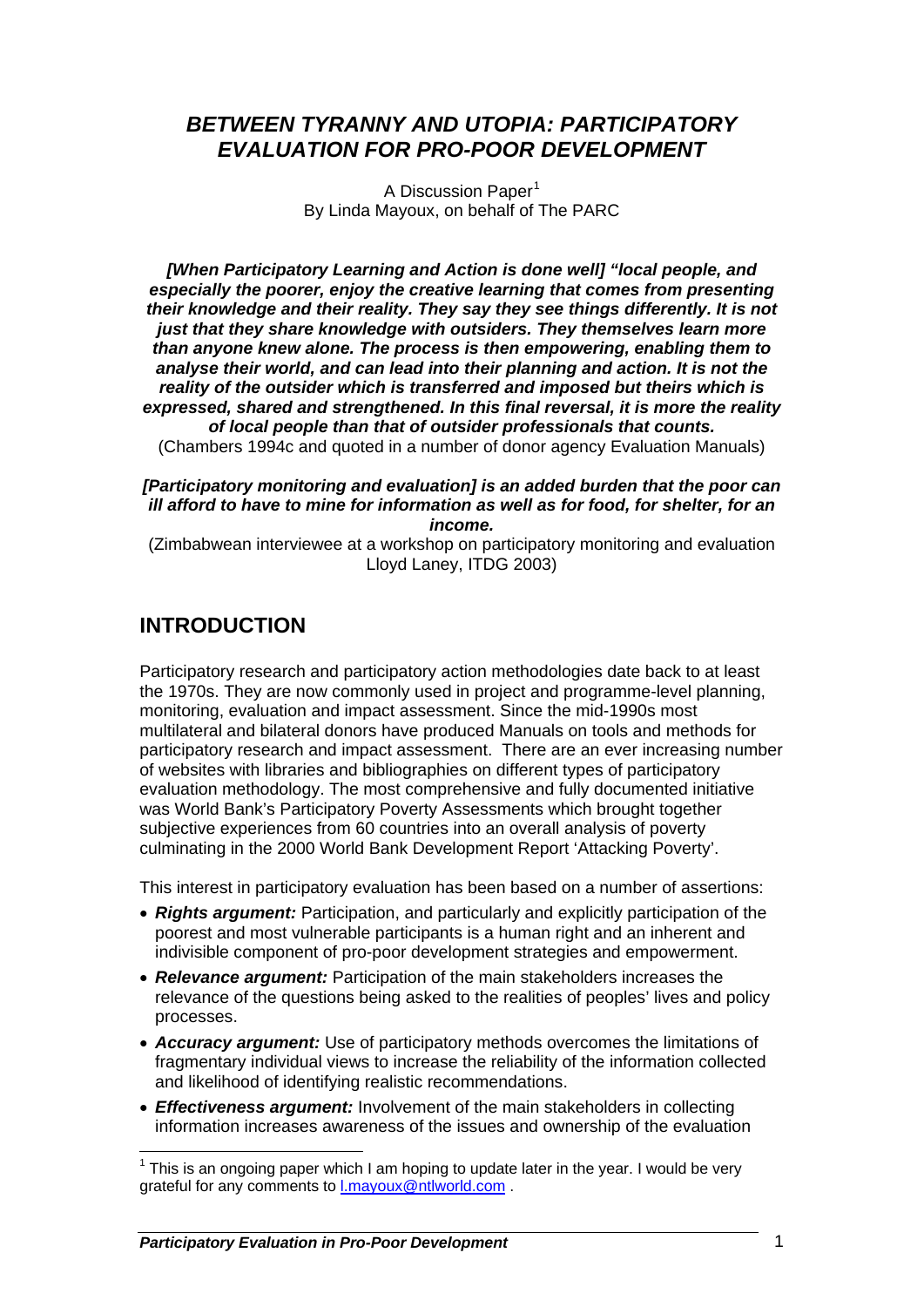process and hence likelihood of implementation of recommendations – the main stated aim of evaluations.

• *Process argument:* the participatory evaluation process, through building skills, capacities and networks is a contribution in itself to pro-poor development, civil society and empowerment.

At the same time, alongside the promotion of participatory methods has come increasing realisation, by proponents as well as sceptics, of the potential challenges which need to be addressed. The term Participatory Evaluation has been applied to a wide variety of types of participatory process, data collection methods and policy purposes. Although many of the Participatory Poverty Assessments of the 1990s did make a serious attempt to involve and engage poor people in the consultation process, these need to be built on rather than marginalised in current Poverty Reductions Strategy Papers (McGee and Norton 2000), and Sector Wide Approaches (SWAPS) (Brown et al 2001). This is partly due to lack of institutional commitment and capacity to implement effective pro-poor participatory processes. This lack of commitment is also due to scepticism about the possibilities of resolving not only the many shortcomings in existing participatory practice, but inherent challenges in participatory methods themselves. These challenges relate to the very concept of 'participation' and the ways in which existing inequalities in power and resources may be compounded in participatory processes initiated by development agencies. This potentially undermines both reliability of the data and the asserted benefits of the participatory process. Conventional approaches to evaluation generally ignore these challenges, but they become more visible and open to scrutiny in evaluation processes claiming the moral highground of empowerment.

This paper draws on experience of programme level participatory evaluation but focuses mainly on issues involved in macro-level participatory evaluation of policies explicitly aiming at *pro-poor development.* A full discussion of the underlying concept of pro-poor development<sup>2</sup> is outside the scope of this paper but the goals and policy levels underlying discussion here are summarised in Box 1.

### *BOX 1: CONCEPT OF PRO-POOR DEVELOPMENT*

### *GOALS*

- *pro-poor growth*
- *increased wellbeing*
- *human rights*
- *environmental sustainability*

### *POLICY LEVELS*

- • *policies targeting the poor*
- *policies targeting those who are not poor but can promote the above goals,*

 2 The relative importance of the different goals and levels is inevitably contentious, as are the concepts of growth, wellbeing, rights and sustainability. For quick access to sources underlying the approach taken here see the Pro-poor Development links on my website www.lindaswebs.info forthcoming April 2005.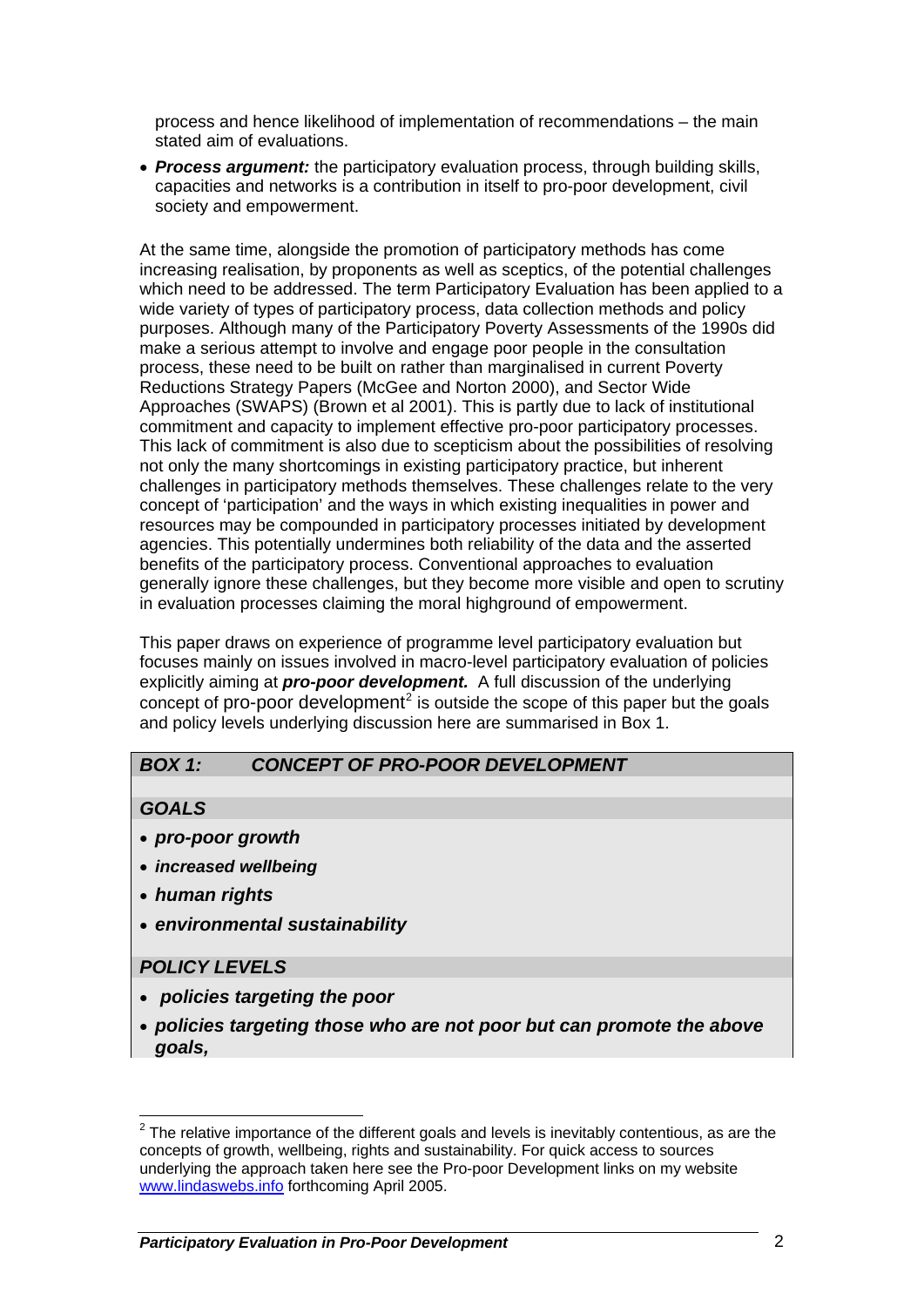• *an enabling environment which ensures that a) policies are mainstreamed and the benefits of b) policies go disproportionately to the poor.*

### **UNDERLYING PRINCIPLES**

- participation
- inclusion
- equity
- transparency
- accountability

The paper discusses the competing claims, theoretical and practical challenges and proposes ways forward in the light of recent and current innvovations in participatory methods.

*Part 1 Participatory Evaluation Revisited: Potential Contributions and Inherent Challenges* gives an overview of participatory methods and recent critiques. It is argued that use of participatory methods cannot be seen as an end in itself. Evidence indicates that participatory evaluation has potentially significant contributions to make to increasing the relevance and reliability of evaluations, and to the pro-poor development process. At the same time participation also has potential costs as well as benefits for all concerned. Total participation by everyone at all stages of an evaluation is neither possible, nor desirable in terms of either empowerment or reliability of information. Importantly participation cannot be seen as an easy or cheap means for addressing (or circumventing) power relations, inequalities and conflicts of interest inherent in pro-poor development itself. Participatory processes do not substitute for institutional commitment to wider goals of pro-poor development which may or may not be key concerns of many participants. On the contrary, these goals need to determine the underlying and non-negotiable principles on which the participatory process is based.

**Part 2 Between Tyranny and Utopia: A Strategic Approach** argues that what is needed for participatory evaluation to achieve its potential contribution to pro-poor development within this broad framework is a much clearer and strategic commitment to:

- ensuring inclusion and informed participation of the *most vulnerable stakeholders* directly or indirectly affected by the particular issue concerned but who are commonly excluded from evaluation and decision-making processes – including many evaluations which claim to be participatory.
- including these stakeholders in those *stages* in evaluation where participation can be *most directly empowering* to them in terms of increasing their knowledge and their influence in decision-making processes. In some evaluations participation may be more important at the design, analysis and dissemination stages than the actual collection of information itself.

Beyond this, the most important issue in design of participatory evaluations is to ensure collection of reliable information so that the participatory and inclusive process of analysis and dissemination leads to implementation of effective pro-poor policies. Effectively addressing the simultaneous challenges of inclusion, accuracy and effectiveness requires facilitation skill and innovation in tools and processes.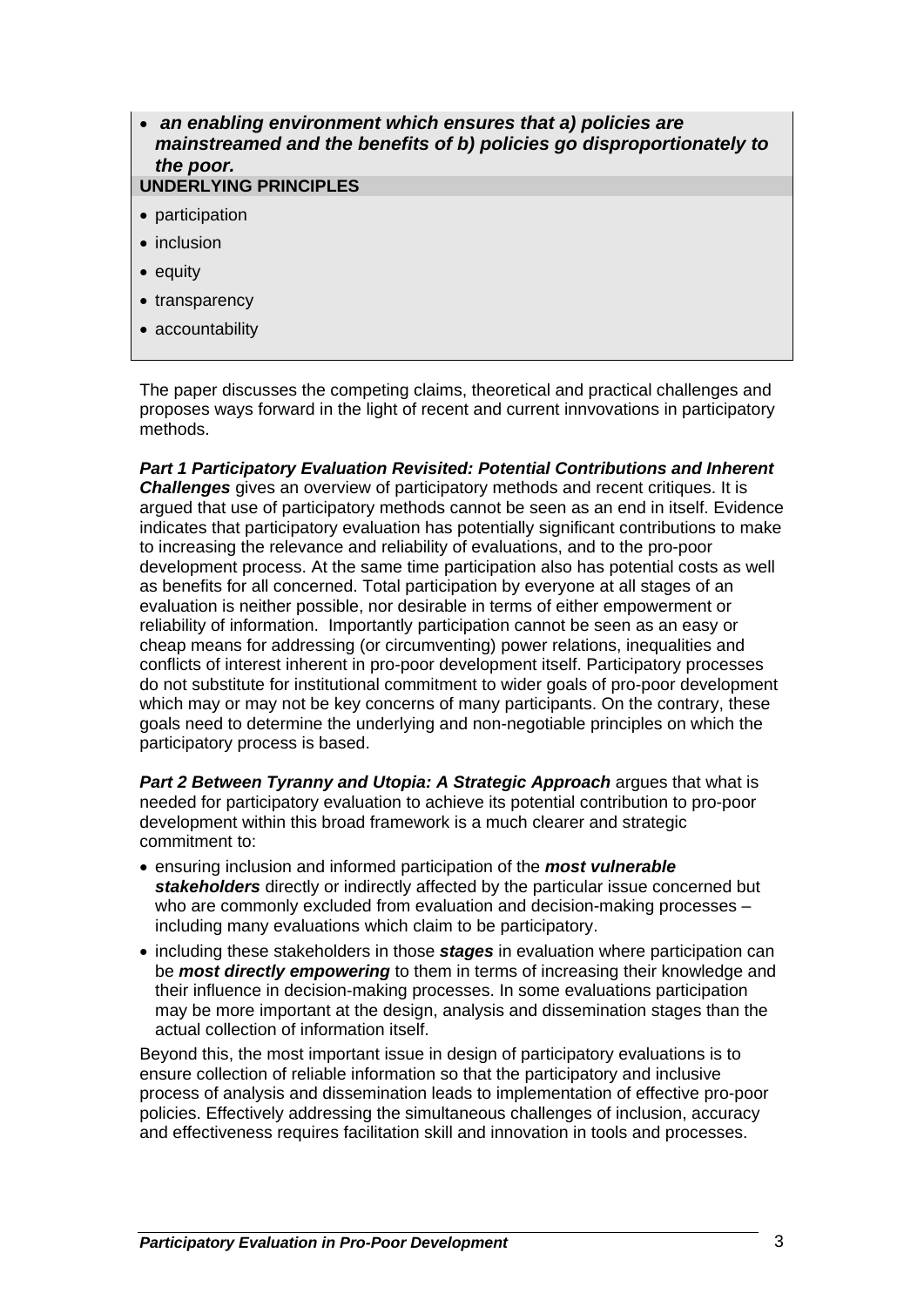### *Part 3: Participatory Evaluation for ProPoor Development: Towards a*

*sustainable strategy* argues that although any one single evaluation cannot resolve all the tensions and trade-offs inherent in pro-poor development, it can make a contribution as part of an ongoing multistakeholder learning process to:

- building up capacities and structures for ongoing representation of poor women and men and other vulnerable people in the policy making process.
- facilitating direct interaction between powerful stakeholders and poor people in order to break down the barriers of complacency, misinformation and prejudice which are in themselves key causes of poverty.

As a strategic process, building up of networks, partnerships and innovations through successive and cumulative participatory evaluations can not only progressively increase the cost-effectiveness of evaluations over time, but also significantly contribute to the effectiveness of the development interventions being evaluated. Achieving this longer term goal will require not only much greater institutional awareness and capacity to implement effective participatory evaluation but also greater commitment to pro-poor development itself.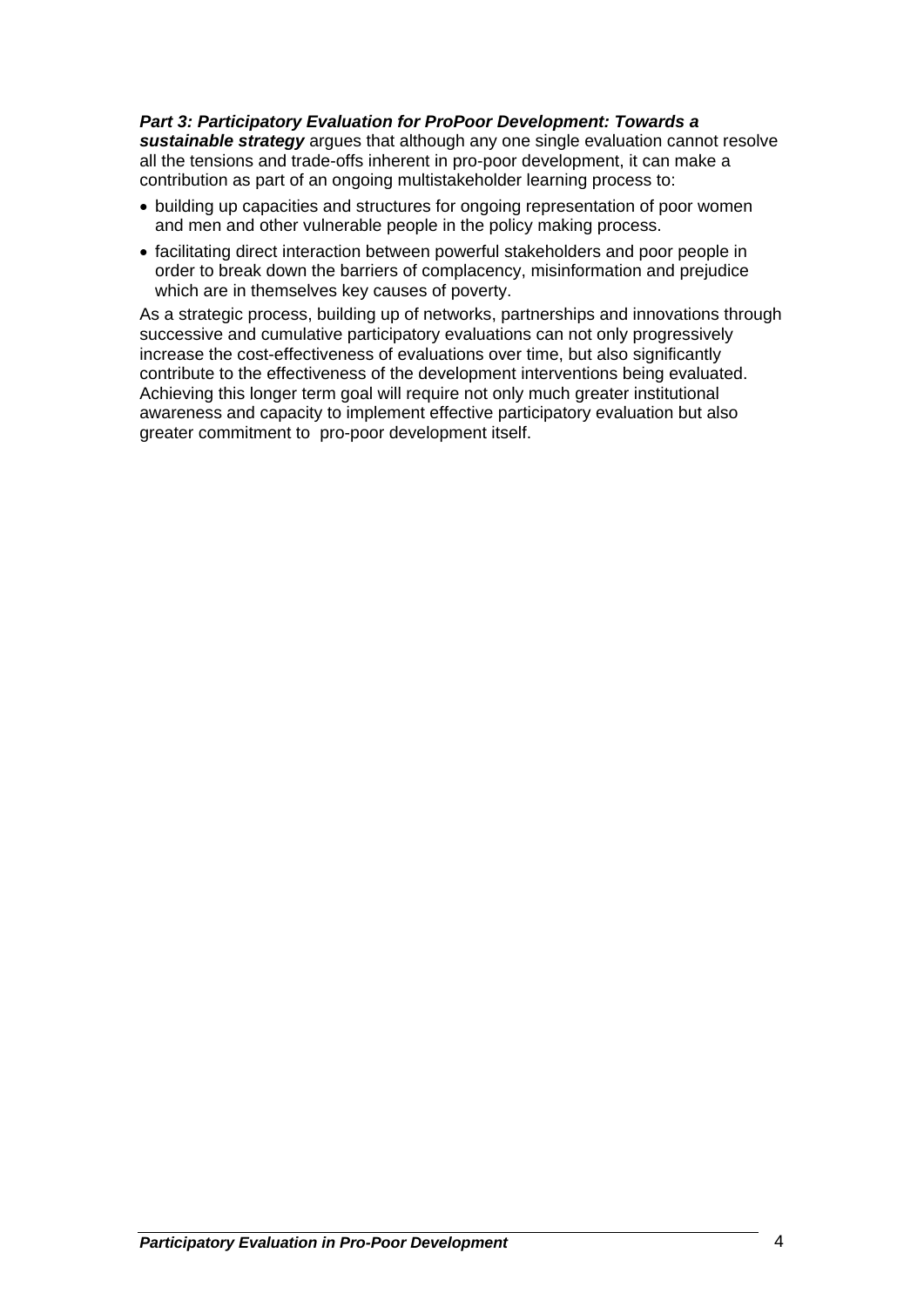# <span id="page-6-0"></span>**PART 1: PARTICIPATORY EVALUATION REVISITED: POTENTIAL CONTRIBUTIONS AND INHERENT CHALLENGES**

'Participation' in the sense of 'taking part' in collective forms of action and decisionmaking at some level and between some individuals is an inherent part of all social life. 'Participatory development' in the sense of mobilisation of existing social networks and groups for 'the greater good' is also nothing new. Even slaves 'participated' in the building of ancient and recent empires. Many people 'participated' in the Nazi rebuilding of Germany and in ethnic cleansing of minority groups. All social research, including development policy evaluation, is in some senses participatory. Even scientific environmental or technology evaluation involves at least one investigator talking to at least one other person to obtain information about the issue concerned and reporting to at least one other person.

The issue for participatory evaluation which aims to make a significant contribution to pro-poor development policy is not therefore the existence of 'participation' itself but:

- **WHY** participation is being advocated
- **WHO** is participating
- **WHEN** they are participating
- **HOW** they are participating
- **WHO BENEFITS** from the participatory evaluation process
- **WHO BENEFITS** from the outcomes.

It is argued here that the goal of participatory evaluation needs to be clearly on this last issue ie ensuring that the poorest and most vulnerable people benefit most from the outcomes of the evaluation process. It is this concern which should determine decisions about who participates, how and when and not any inherent commitment to 'as much participation by as many and at any cost'. It is also crucial that these people should benefit directly and as far as possible from the time and energy they give to the evaluation process and not treated as unpaid data givers of information demanded by outsiders.

### *1.1: PARTICIPATORY EVALUATION AND PRO-POOR DEVELOPMENT: EXAMPLES AND CONTRIBUTION*

Participatory evaluation has its roots in organizational, research and planning methodologies developed in the 1970s as part of the increasing emphasis on popular participation in development (See details and references in Appendix 1). These methodologies include particularly:

- the techniques for community conscientisation and mobilisation developed under the various names of *'Activist Participatory Research' (APR) and Participatory Action Research (PAR)*
- the development of diagrams and oral research techniques which originated in farming systems research and anthropology which became known as *Rapid Rural Appraisal (RRA),* then *Participatory Rural Appraisal (PRA)* and more recently *Participatory Learning and Action (PLA)*.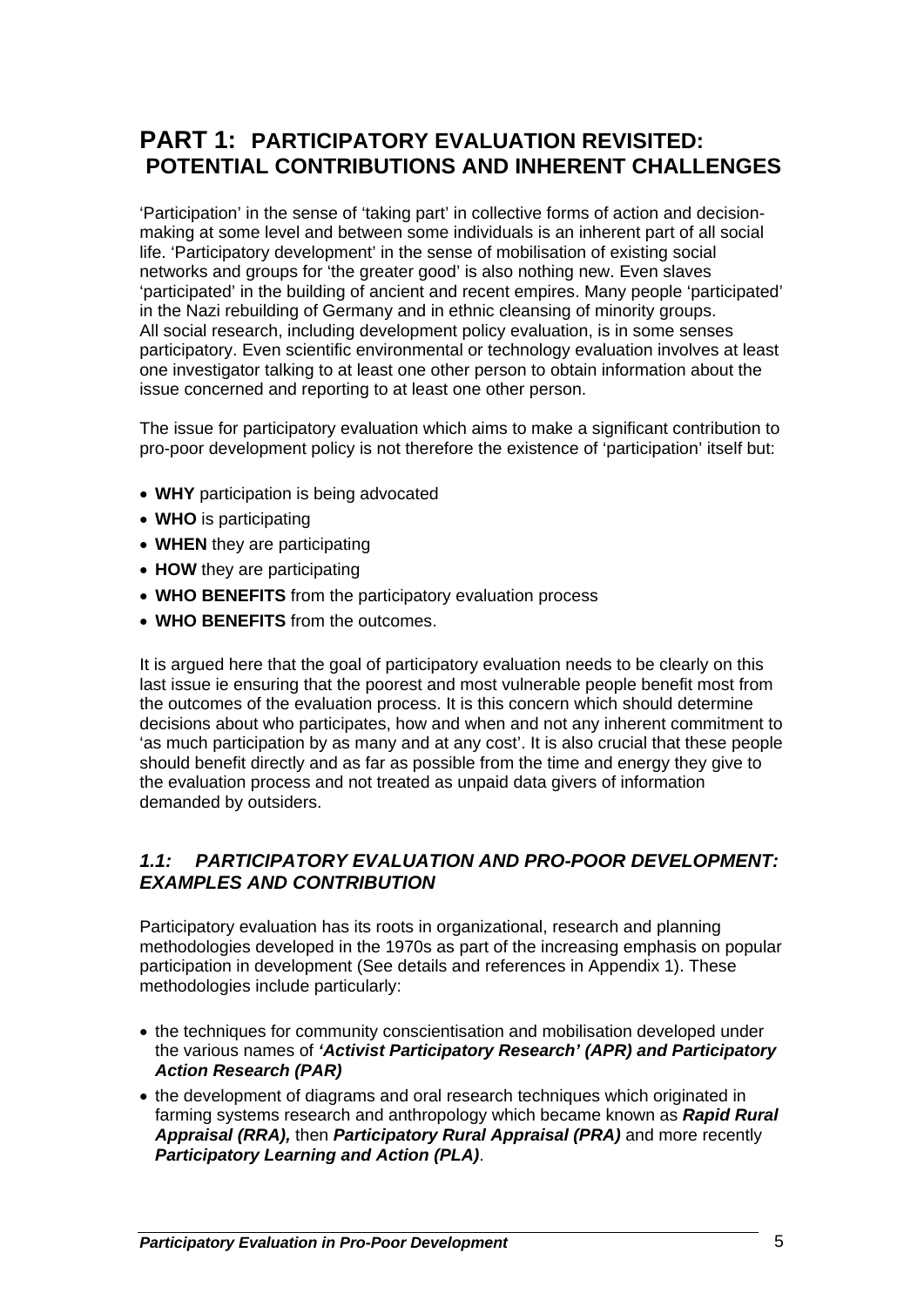These methodological developments were paralleled by discussions of 'deliberative democracy' and 'democratic evaluation' in political theory. By the end of the 1980s a focus on multistakeholder negotiation and community participation had become established elements in 'fourth generation evaluation' (Guba and Lincoln 1989).

In the 1990s methodological innovation accelerated at all levels: in peoples' movements, NGOs, research institutes and donor agencies. The focus on community-based participatory planning, including evaluation of existing policies, was taken further in Appreciative Inquiry and 'DIPs' (Deliberative and Inclusionary processes). NGOs experimented and innovated with systems of internal participatory monitoring, evaluation and impact assessment. $3$  The World Bank began to emphasise the need for participatory consultations in the form of Beneficiary Assessment and use of participatory methods generally. These developments were paralleled in most other multilateral and bilateral aid agencies, many of whom published Manuals on participation and participatory methods<sup>4</sup>. As a somewhat separate development, Empowerment Evaluation looked at ways of facilitating people to conduct their own evaluations as individuals as well as groups. The Participatory Action Learning System (PALS) currently being developed by the author with a small network of NGOs is developing diagram Tools to enable non-literate people to collect their own information for their own needs as individuals and groups which will then feed into programme and policy evaluation and community advocacy.

The term participatory evaluation is currently applied to a wide range of different approaches and processes. The best documented and widely known are the Participatory Poverty Assessments by the World Bank at the end of the 1990s<sup>5</sup>. Other examples of processes involving participatory policy evaluation are given in Box 2. As can be seen these vary widely in:

- the actual purpose of the evaluation and who initiates it
- who is participating and how participants are selected
- stages in evaluation where participation occurs
- the tools and processes involved
- ways in which evaluation is linked to decision-making.

### *BOX 2: PARTICIPATORY POLICY EVALUATION: SOME EXAMPLES*

#### **SHRAMSAKTI INDIA 1988**

There were widespread participatory consultations in the late 1980s between NGOs, their women members and a receptive government administration to identify policies for women informal sector workers. Unfortunately this initiative was eclipsed by the subsequent change of government, but organizations like Self-Employed Women's Association have also been involved in WIEGO below. (Shramsakti 1998)

<sup>1</sup>  $3$  For history and general overviews of issues in participatory monitoring and evaluation see Chambers 1994a,b,c and Estrella et al eds 1998. For particular examples see Action Aid's Accountability, Learning and Planning System (ALPS Action Aid 2000) and the Internal Learning System being developed in Micro-finance Institutions in India and Bangladesh (Noponen 2005).<br><sup>4</sup> Eer exemple EA

For example FAO's Participatory Monitoring, Assessment and Evaluation (PAME) of the early 1990s (D'Arcy Case 1990); World Bank 1995; UNDP 1996; 1997; USAID 1996. See also GTZ's Participatory Impact Monitoring (PIM) www.GTZ.org. 5

For findings see Narayan, D., R. Chambers, et al. (2000); Narayan, D. and P. Petesch (2002) and for critical overviews of the Participatory Poverty Assessments in different countries see Booth et al (1998) and Brocklesby and Holland (1998).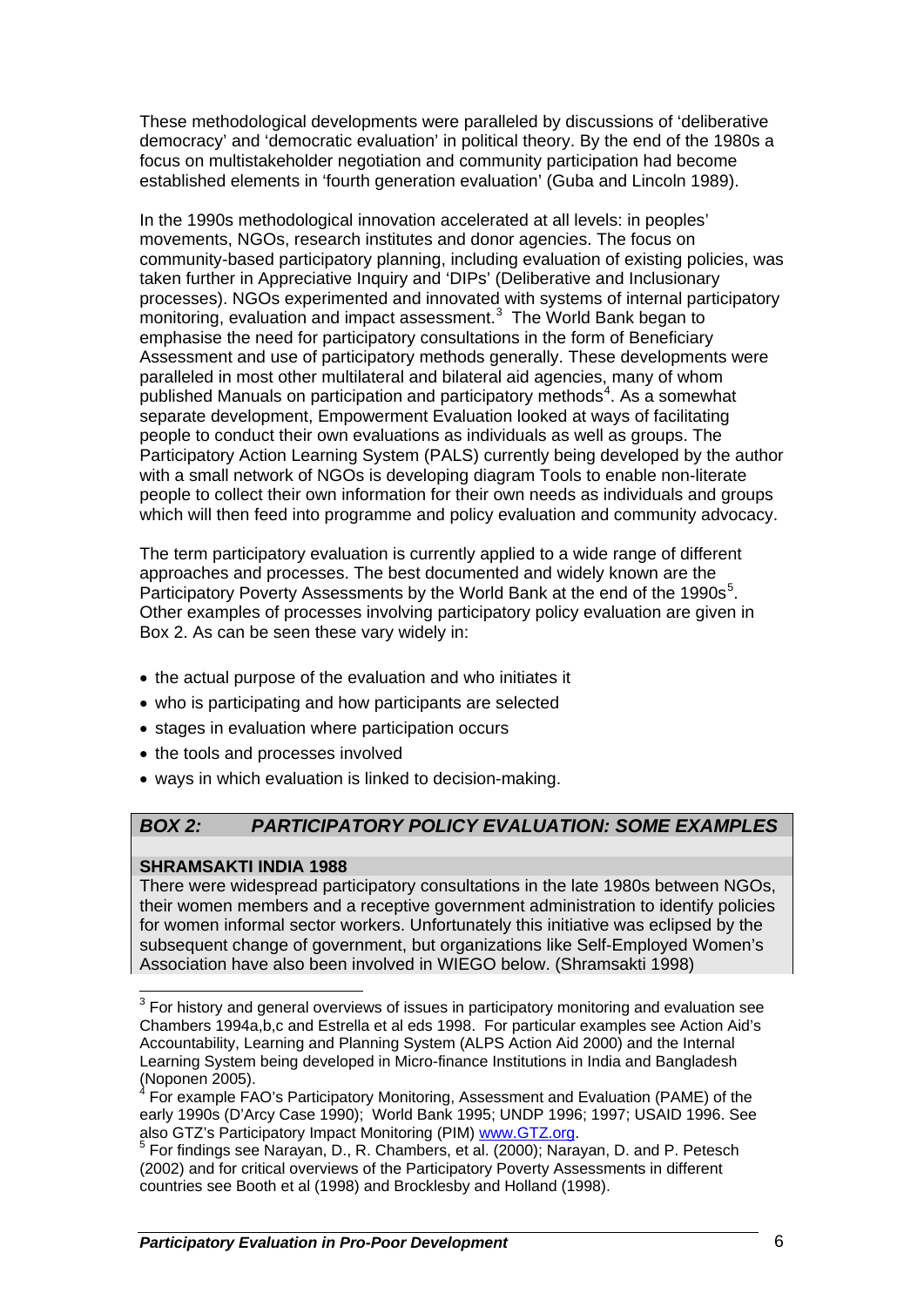### **WIEGO (WIEGO (WOMEN IN INFORMAL ECONOMY: MOBILISING AND ORGANISING)**

WIEGO was formed in 1997 as a worldwide network of institutions and individuals concerned with improving the status of women informal economy. It was established by individuals from Self Employed Women's Association, India, researchers from Harvard University and UNIFEM. It aims to promote better statistics, research, programmes and policies in support of women in the informal economy. As such it conducts participatory evaluations of a range of policies affecting women informal sector workers, particularly urban policies, global markets and social protection, using participatory methods, national statistics and research<sup>6</sup>.

### **ANANDI AREA NETWORKING MELAS INDIA**

ANANDI (Area Networking and Development Initiatives) $<sup>7</sup>$  is an Indian NGO working</sup> with the poorest women of the tribal and other marginalised communities in Gujarat to organize for collective action and gender advocacy. Since 1999 ANANDI and other partner organizations have been facilitating lateral learning through holding of area networking 'mela' events or fairs. These events have brought together anything from 300 to 700 women's representatives from the local groups to discuss issues, experiences and strategies in relation to many different issues and government policies: panchayat reform, cultural, ethnic and caste issues, basic needs and food security. The melas themselves are a focus for the ongoing process of reflection and action at mandal level. Since 2003 ANANDI has been adapting some of the PALS tools (See Appendix 1) for group-level planning and assessment to feed into the mela process.

### **PRAJATEERPU INDIA**

A six day exercise in deliberative democracy in Andhra Pradesh, India June-July 2001. It brought together purposively selected small and marginal farmers and landless people, of whom two thirds were women, to evaluate alternative approaches for the State Government's Vision 2020 programme: modernised agriculture based on biotechnology, export-based cash cropping based on organic agriculture and localised food systems. It aimed to give participants as much information as possible on which to base their decisions through video scenario presentations by promoters of the three scenarios, witnesses and an independent oversight panel that ensured the process was fair and not captured by any interest group.<sup>8</sup>

### **PEOPLE'S BUDGETS, BRAZIL AND PERU**

Municipal governments elected to power in several Brazilian cities in the 1990s introduced a participatory budget to allow the views and priorities of citizens to be incorporated in the design of annual budges and public spending priorities. Participation is usually promoted by a team selected from the municipality. The team has direct contacts with the population and also carries out information campaigns to raise the awareness of citizens about their right to participate in the design of the budget. The team organises meetings in the different neighbourhoods to facilitate people selection of their own development priorities and representatives. The citizens' delegates are included in the process of budget design and approval in order to guarantee that the demands of the localities/neighbourhoods are taken into account. The methodology for incorporating participation into the budget planning is evaluated and updated every year. The government invest in projects which communities have identified as a priority needs. Given the citizen's right to have

1

<sup>6</sup> www.wiego.org

<sup>7</sup> www.anandiindia.org

<sup>&</sup>lt;sup>8</sup> PLA Notes 40 and 46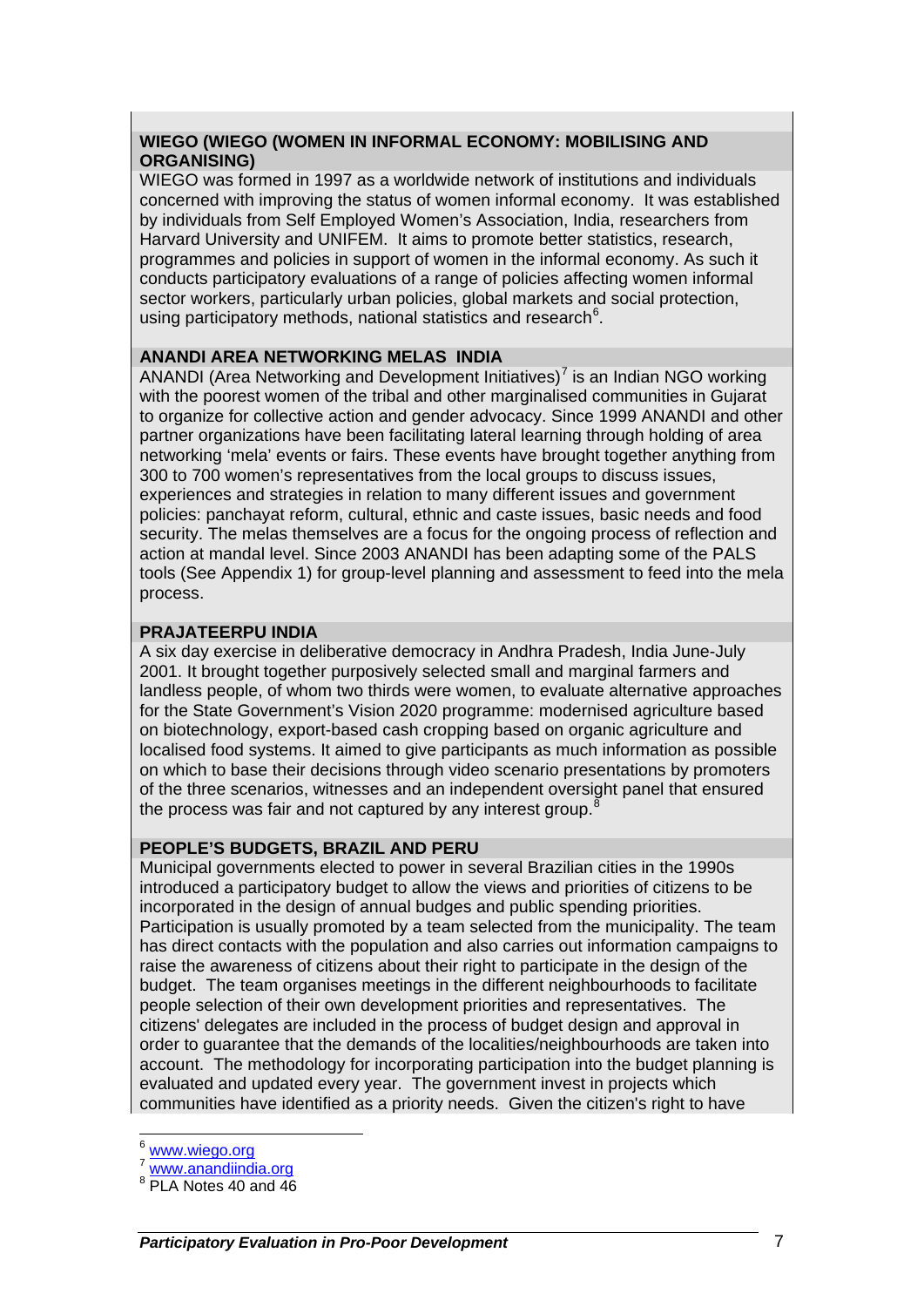information make demands on the State, government agencies have to consider the feasibility of any request. If the citizen request is judged non feasible, the State agency has to demonstrate why this is so (Pimbert 2001). Similar initiatives have also been started in Peru (Hordijk 2002).

### **POVERTY RESOURCE MONITORING UGANDA**

Kabarole Research and Resource Centre in Uganda has been facilitating a participatory process since December 2003 to monitor the effectiveness of pro-poor policies under Poverty Eradication Action Plan: Human development, governance, production, competitiveness and incomes, economic management and security, conflict resolution and disaster management. PALS tools (See Appendix 1) are used in village meetings for planning and monitoring government programmes, civil society interventions and their own community initiatives and draw action plans or build up recommendations that can be integrated in the development plans at parish and sub county levels.

### **HIV/AIDS COLLABORATIVE NGO STUDY**

This was a longitudinal collaborative study between 1993 and1996 involving 19 Southern NGOs and 13 UK-based international NGOs. It was funded by ODA-UK to assess the effectiveness of NGO-implemented HIV/AIDS-related activities and to document appropriate response and programmes. It also aimed to establish new models on methodologies for collaborative working. Methodologies in the field varied and included both staff research and external research. Many of the NGOs used participatory methods. (UK NGO AIDS Consortium 1996).

At one end of a 'grassroots' participatory spectrum are lobbying and advocacy processes involving high levels of citizen participation in 'peoples' budgets', people's juries, advocacy and lobbying for the informal sector, women's empowerment and food security. Although these processes are in some cases funded by donor agencies and/or governments, the main driving force and facilitating agents are NGOs promoting participatory development and policy critique. In many cases this has meant that actual policy change has often been less than hoped for, even if the evaluation itself produced reliable evidence. The term 'participatory evaluation' has also been applied to multi-stakeholder approaches set up by donors to evaluate their own policies and directly linked to decision making. In some cases participation has been limited to a few meetings of 'key stakeholders' defined as 'experts' and policymakers to design conventional surveys which are then disseminated back to the same key stakeholders<sup>9</sup>.

There are numerous cases where participatory methods have been able to rapidly and reliably collect quantitative information, in some cases much more reliably than through conventional methods (See references in Mayoux and Chambers 2005). Some programme-level participatory processes have made significant contributions to policy change. Participatory methods have been used to investigate very sensitive issues like political and sexual violence. These are often difficult to evaluate through conventional methods and require follow-up to ensure that those giving information are not made more vulnerable (Moser and Holland 1998; Mayoux and ANANDI 2005). Where people have been facilitated to keep individual diaries these have been valued opportunities to bring about changes in their lives and for other forms of

 9 For example the Education Impact Evaluations in McKay and Treffgarne exclude children and parents from the 'exhaustive stakeholder analyses'. (McKay and Treffgarne eds1999).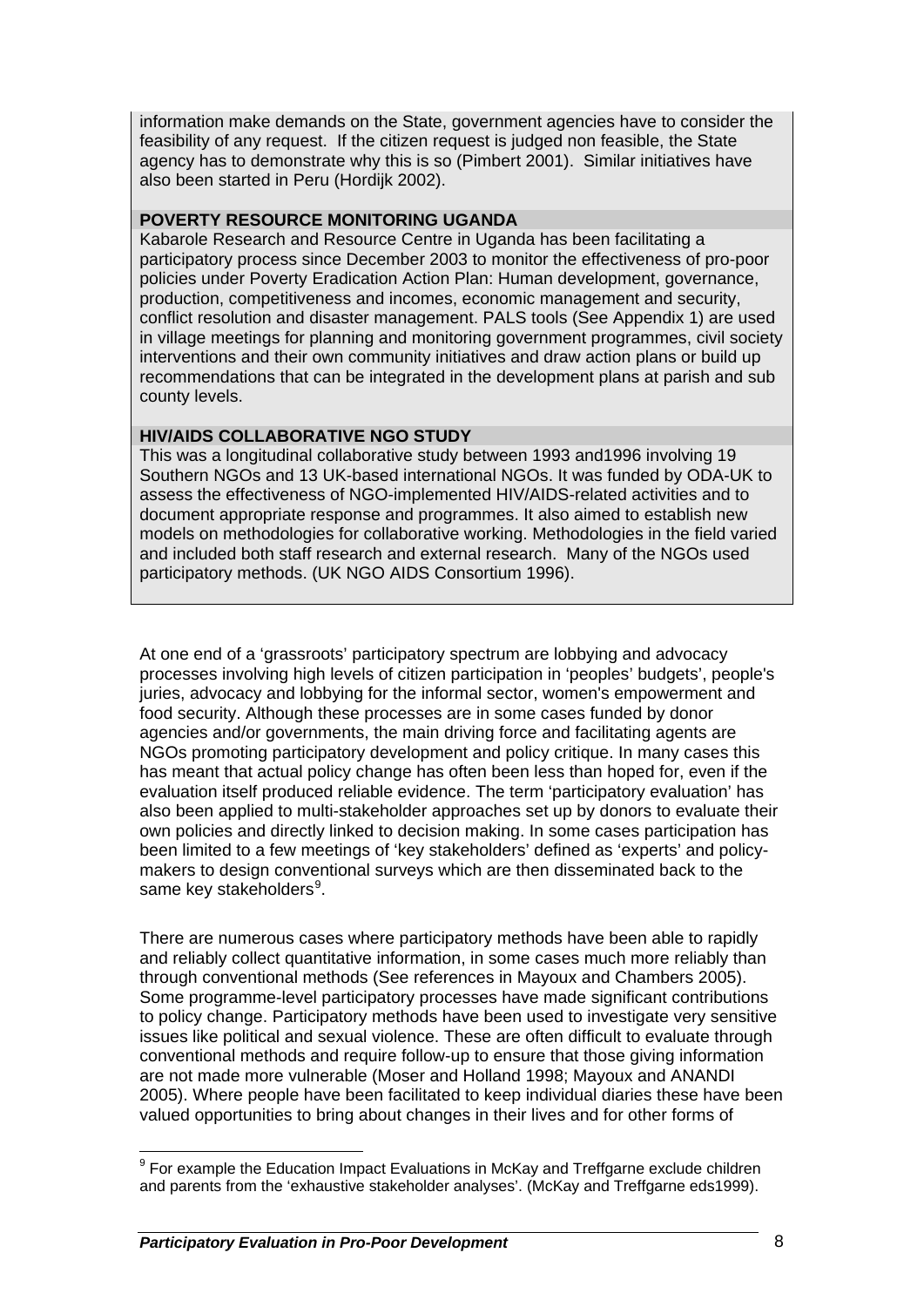lobbying outside the programme itself (Noponen 2005). PALS processes are also being continued by local groups and individuals themselves for their own purposes, including enterprise planning and increasing social and economic inclusion in groups (Mayoux and ANANDI 2005 and ongoing communications).

At the macro-level participatory planning and policy processes involving civil society organizations and movements have demonstrated that processes like the Shramsakti consultations, WIEGO, Peoples' Budgets and ANANDI's melas can lead to realisable and effective policies<sup>10</sup>. It is generally agreed that the World Bank Participatory Poverty Assessment process made a number of important contributions to understandings of poverty, understanding differences between poor people, stakeholder communication and policy changes. In particular it challenged the prevailing prioritisation of cash income concerns and marginalisation of gender issues (See Box 3). A DFID review of the Participatory Poverty Assessments concluded that:

Cumulative evidence from this review shows that the poor can provide analyses of the complex states of poverty and furthermore analyse policy solutions…In all the PPAs reviewed the poor showed an impressive ability to identify differences and suggest specific and realistic reforms tailored to their situation. These types of specificities highlight the need for policymakers and sector planners to listen carefully to the voices of the poor. The complexities and multifaceted nature of their lives are difficult to understand without engaging in continuous dialogue. If policymakers wish their services to be accessible and relevant it is clear the demands of messages of the poor are paramount.

*(Brocklesby and Holland 1998 pp25-26).* 

### *BOX 3: PARTICIPATORY POVERTY ASSESSMENT: CONTRIBUTIONS OF PARTICIPATORY METHODS*

### **HIGHLIGHTING CONCEPTUALIZATIONS OF POVERTY**

*Rural conceptualizations* of poverty likely to be conceived of in terms of

- *Community level:* Physical isolation, Access to safe water, Quality of land, Social capital
- *Individual level:* Ascribed attributes: gender (particularly widows, single mothers and to a lesser extent female heads of household often perceived as the poorest); age with the elderly being very poor; childlessness; health status and disability; Hunger and nutrition; Access to productive land; Access to productive assets like livestock; Access to health and education.

*Urban conceptualizations* more likely to be individual in terms of Individual ascribed status, particularly gender; Income and employment; Access to social and economic infrastructure

*Common issues*: seasonality, corruption, political exclusion, discrimination in access to health and education services

<sup>1</sup>  $10$  For numerous examples of DIPs, including Peoples' Budgets and Prajateerpu see papers in PLA Notes volumes October 1996; February and June 2002 and February 2003.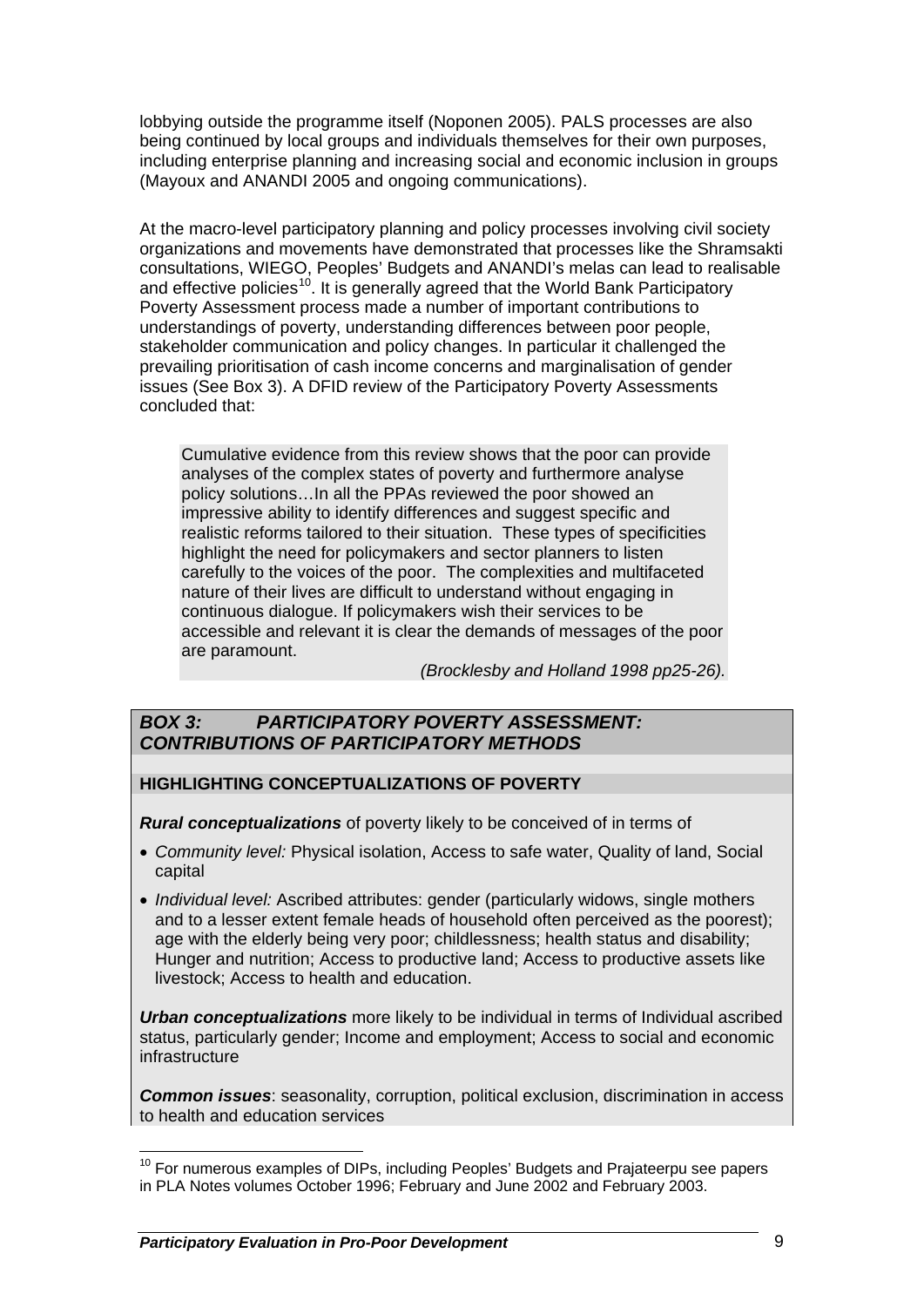### **HIGHLIGHTING DIFFERENCE**

The PPAs highlighted a number of womens' concerns to be fed into policy:

- relationship between polygamy and poverty
- importance of women's tenancy rights
- problems of increasing violence and conflict in the home

#### **IMPROVING UNDERSTANDING AND COMMUNICATION**

A key contribution to the subsequent policy dialogue was the awareness-raising function of the participatory techniques which in many cases was the first real direct exposure which some senior policy makers had had to the problems of poverty.

### **POLICY CHANGES**

These varied depending on issues identified and the adequacy or otherwise of structures for feeding the findings into the policy-making process. The changes included:

- greater emphasis on physical infrastructure like roads
- greater emphasis on public services and attitudes of public service providers
- greater attention to exposing and discussing corruption
- greater emphasis on gender issues.

*Sources: Brocklesby and Holland 1998; Holland and Blackburn eds 1998 particularly papers by Robb and Norton.* 

## *1.2: PARTICIPATION AS TYRANNY? REALITIES AND CHALLENGES*

At the same time there are undoubtedly many challenges to be addressed by participatory evaluation. Since the mid-1990s, parallel to the rapid expansion of participatory methods, have been a series of critiques of both practice and the underlying theoretical underpinnings of these methods. These critiques have come not only from sceptics, but also proponents and practitioners of participatory methods in relation to key areas like poverty analysis, gender and empowerment (Shah and Shah 1995; Guijt and Shah eds 1998; Mayoux 1995 and Johnson and Mayoux 1998). Participatory methods have in many cases been a victim of their own success. Even key promoters admit that since the 1990s with rapid spread and heavy demand, many claimed to be PRA trainers and practitioners who lacked experience, and whose behaviour and attitudes were inappropriate. Other problems were caused by the assumption that poor people would be willing to give up time and energy to poorly-funded participatory research determined by outside agendas. However shortcomings in practice are due not only to 'bad practice' but also inherent tensions (and some would say insuperable limitations) in the underlying understandings of participation and the ways in which it has been promoted by development  $a$ gencies<sup>11</sup>.

Firstly there will always and inevitably be questions about 'who speaks for whom' and 'whose voice should prevail and why'. Many of the theoretical critiques of participatory development have their roots in much earlier debates about the nature

<sup>1</sup>  $11$  See particularly Mosse 1994; Kapoor 2002; Cleaver 1999; Cooke and Kothari eds 2001; DeStefano and Ryan eds 2004.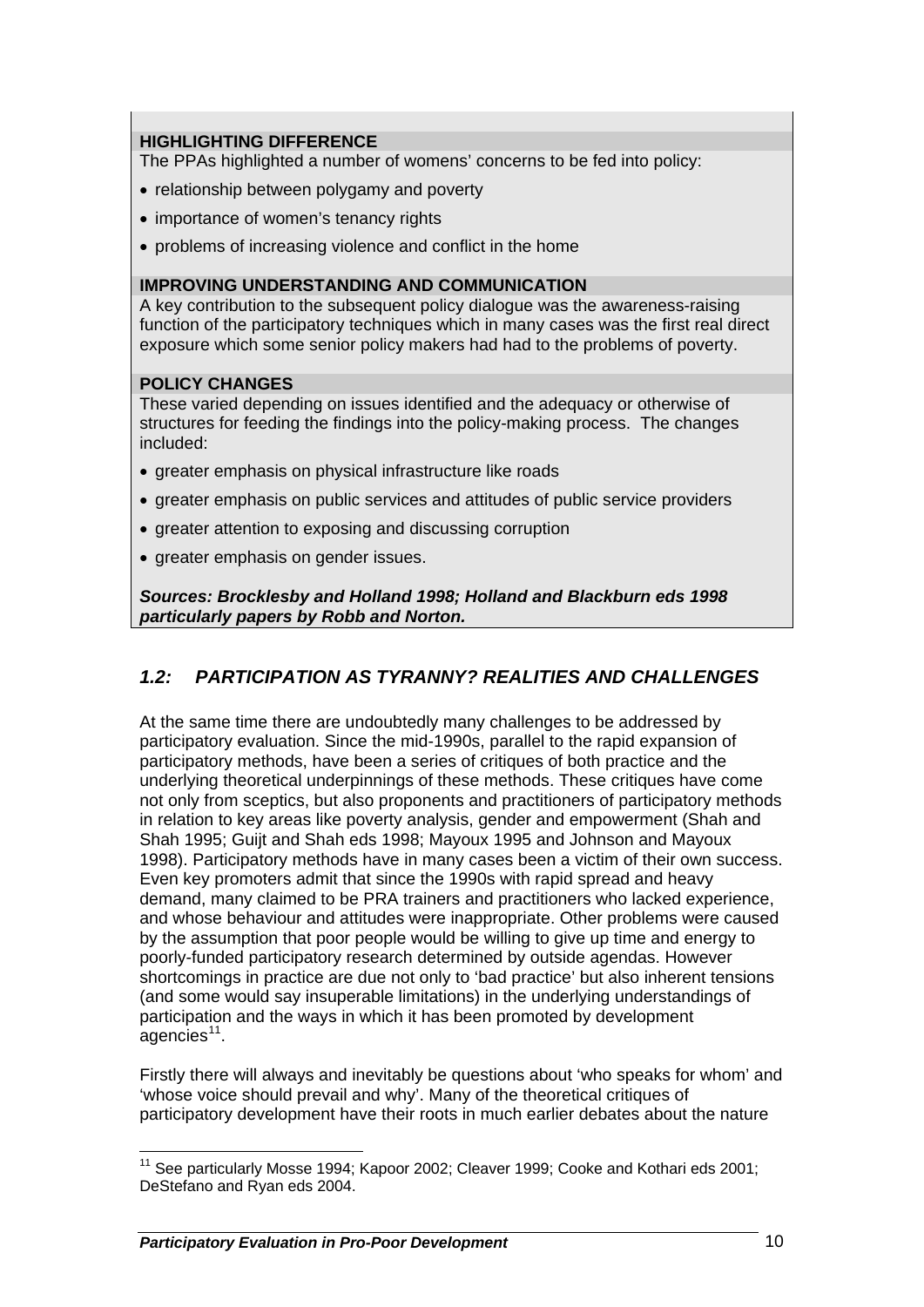of democracy and political systems for representation. Participatory processes, even those initiated from the 'bottom-up' are not necessarily either inclusive or egalitarian. The extensive literature on People's Movements has shown how they frequently exclude or marginalise rather than include or privilege the very poor, women and other disadvantaged groups. Outsiders may further reinforce these existing inequalities because of their ignorance of local inequalities and/or their dependence on these power structures to gain access to 'communities'.

Secondly the nature of power and the ways in which information is disseminated mean that there are inevitably many things local people do not know – that is one of the causes of poverty. Local people, including extremely poor and non-literate people, undoubtedly know many things essential for pro-poor planning. It is essential that local views, particularly those of the poorest and most disadvantaged, are both listened to and prioritised in any strategy for pro-poor development. Participatory processes and tools can be extremely effective in bringing together fragmentary individual knowledge into a more complete 'jigsaw' of information. However participatory evaluations do not automatically produce reliable information. To assume that local knowledge and understandings are automatically more valid than other forms of knowledge is at best patronising and at worst can lead to serious mistakes (see the example of HIV/AIDS below). Poor people like everyone else also need to be provided with information in order to make informed contributions to participatory processes.

#### *ARE THE PEOPLE ALWAYS RIGHT? SOME PITFALLS IN GRASSROOTS LEARNING*

One very active REFLECT<sup>12</sup> literacy group involved in the extension of PALS<sup>13</sup> in Kabarole Research and Resource Centre had done a thorough community mapping. They had also done body mapping as part of their identification of health problems. Linking the two processes of investigation they had identified two major community problems:

- HIV/AIDS and male sexual activity in particular.
- Population pressure within the village leading to families, including young people, living very closely together.

This led them to conclude that close proximity of young people was somehow related to spread of HIV/AIDS. The solution they identified was to persuade young men to build their houses outside the village or to move to urban areas, despite the dangers of them contracting or spreading HIV/AIDs there. Questions of gender inequality, women's control over their own bodies and reasons for female sexual activity and ways these could be addressed were not raised. This may have been partly because of participation of some older men in the group, some of whom were related to some of the young women.

*Source: Mayoux fieldnotes Uganda 2002* 

1

 $12$  REgenerated Freirean Literacy through Empowering Community Techniques. A methodology combining adult literacy with participatory diagram techniques developed by<br>Action Aid. For more details see www.reflect.org

<sup>&</sup>lt;sup>13</sup> PALS is a Participatory Action Learning System. For further information see Appendix and the PALS section on www.lindaswebs.info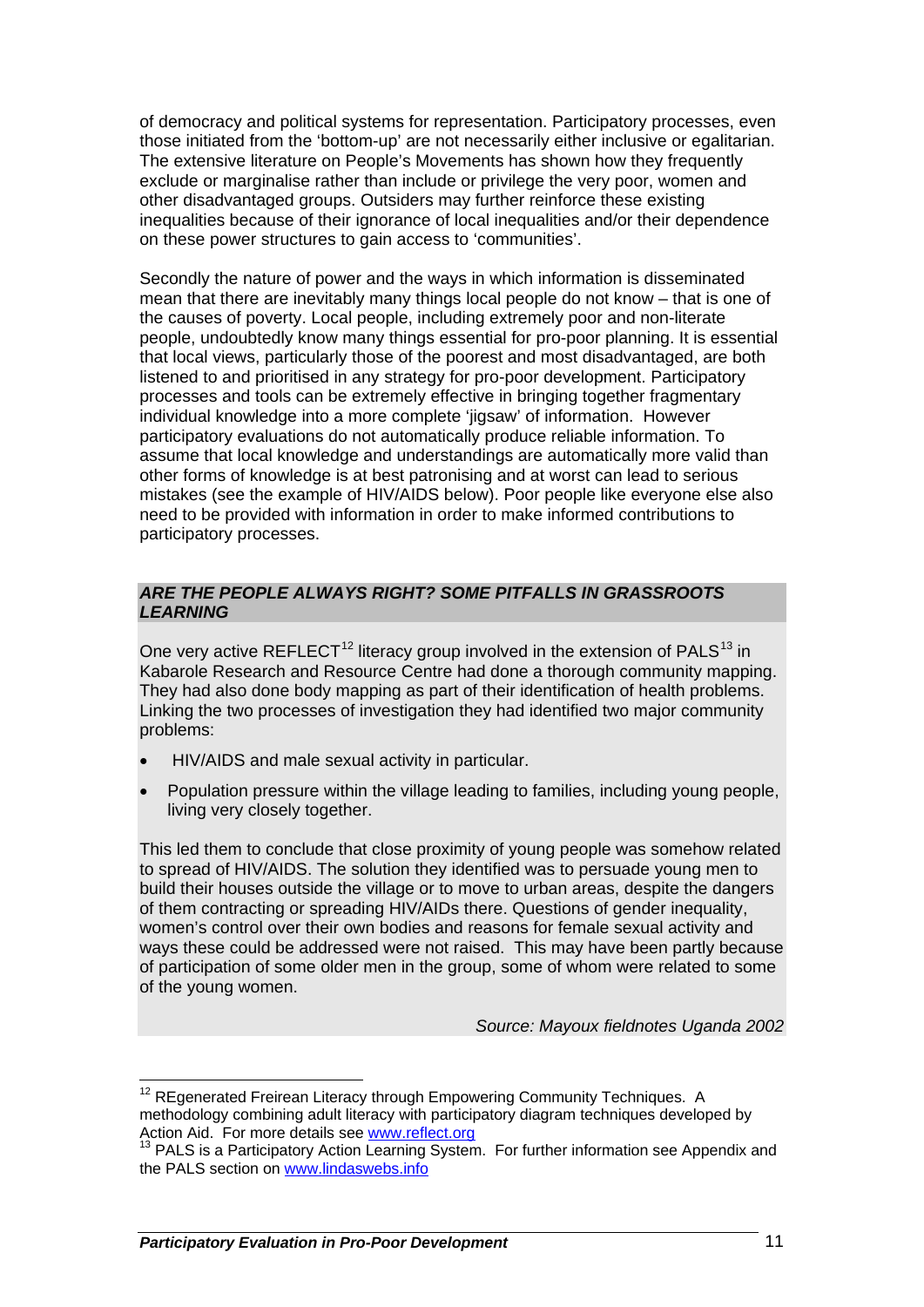Thirdly power relations during the participatory consultation itself and also pervading the context in which it takes place, affect what people say and how they say it, to whom and under what circumstances.<sup>14</sup> Even when very poor women and men attend meetings they do not necessarily participate in discussions or influence the outcomes because of the ways meetings are conducted. It may be very difficult for groups themselves to initiate discussion of sensitive issues, even if they are highly relevant. Underlying inequalities and vulnerability may not be seen as up for discussion. To be seen discussing such issues publicly and openly in a participatory process may make groups and individuals vulnerable to various forms of discrimination and even violence. Where the main outputs from participatory exercises are diagrams representing 'community consensus' then this process may be highly misleading in the consensus represented and positively disempowering for minority views.

### *EXTERNAL RAISING OF SENSITIVE ISSUES IN ANANDI*

In the preparatory phase for the first mela (annual event) there was a lot of disagreement among the NGOs as to whether untouchability, alcoholism and violence against women should be listed as topics for discussion. They had not come up in the list of topics submitted by the groups. After much discussion, it was felt that only if the issues were explicitly raised would the extent of these problems amongst the groups be clear. Although women hardly ever articulated these social problems in the group meetings, in the large gathering of the mela a large number of groups identified violence against women, alcoholism and untouchability as priority concerns. During the 2003 Participatory Review however participatory tools proved very effective in obtaining reliable information on incidence and types of domestic violence and providing a space for open discussion of ways forward. The information obtained was in many ways quite shocking in indicating the extent of the violence, but would not have emerged without external facilitation.

#### *Source: Mayoux and ANANDI 2005*

Fourthly participatory methods can be as extractive as conventional methods, taking peoples' time and raising expectations with no visible benefit for those involved (See title quote no 2). Where information is neither representative nor reliable, it is unlikely to produce policy changes which benefit poor people. The participatory process, through giving the illusion and using the rhetoric of empowerment may disempower and create tensions and vulnerabilities which make people worse off. These challenges are particularly acute in the move to scale and where participatory evaluations are one-off exercises without sufficient information, time and resources for people to participate meaningfully.

Finally although participatory methods, when well-facilitated as part of an ongoing process, are a key part of any reliable evaluation, one-off participatory consultations cannot be seen as a substitute for in-depth research or for more strategic policies to address poverty, inequality and empowerment. Reference to 'cultural sensitivity' and the need for 'community participation' are often cited as reasons for not addressing gender issues even where the organizations or individuals concerned ever having conducted any serious participatory assessment of what gender concerns women or

1

 $14$  See eg Mosse 1994. The gender dimensions of this have been a particular cause for concern See papers in Guijt and Shah eds 1998.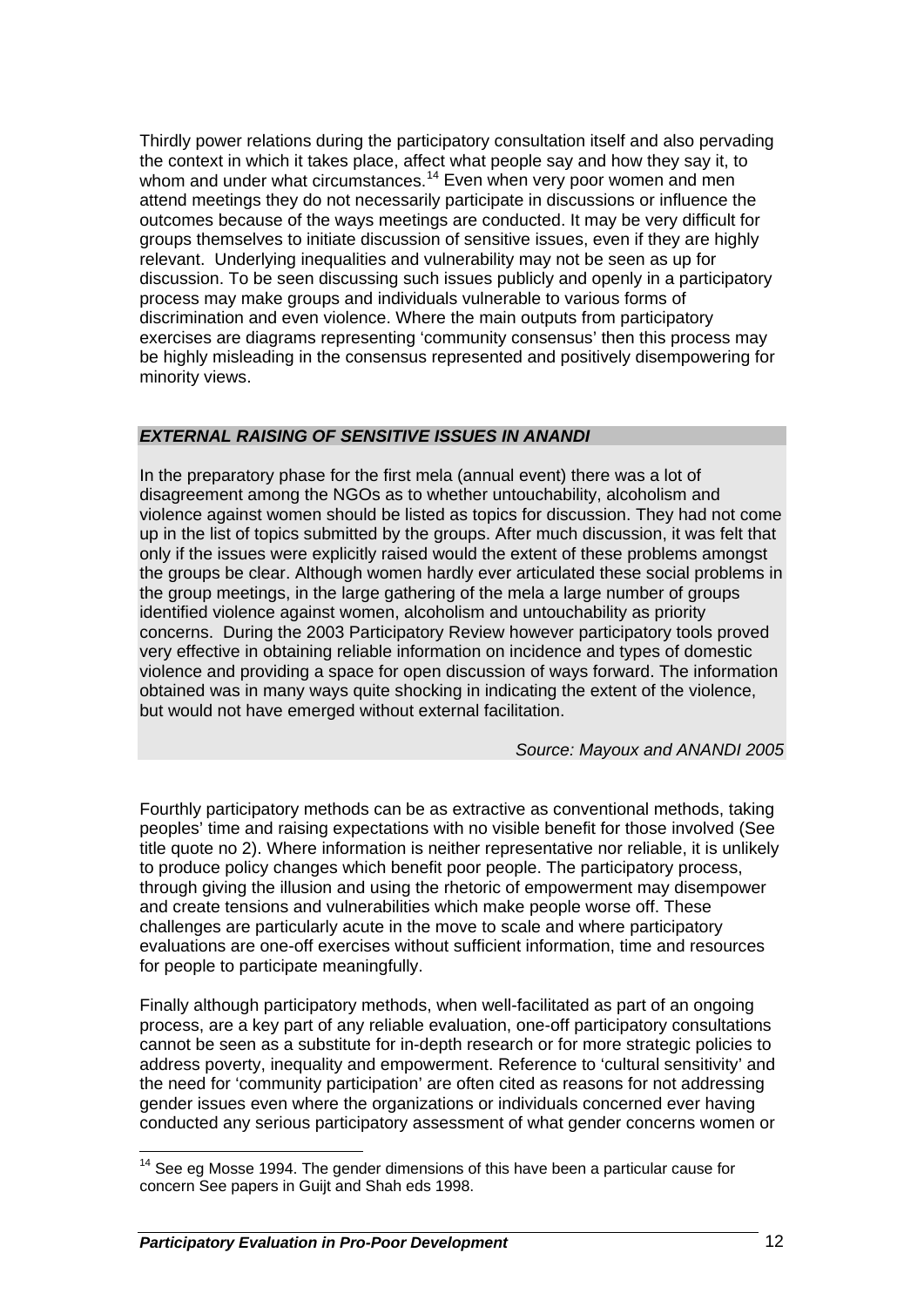men may have (Mayoux 1995; Guijt and Shah eds 1998). A key concern in critiques of participatory methods from the empowerment/rights perspective has been the ways in which development agencies (from multilateral agencies to NGOs) and politicians have used the rhetoric of participation and participatory development to mask processes in which participation is extremely superficial and/or unequal and/or manipulated to support their own ends.<sup>15</sup>

# **PART 2: BETWEEN TYRANNY AND UTOPIA: A STRATEGIC APPROACH**

However, although these 'participatory challenges' need to be constantly analysed and addressed, they do not constitute a basis for rejecting participatory development itself. Nor do they negate the need for participatory evaluation as part of this development process. Pro-poor development is inherently a complex process whereby addressing different dimensions of poverty may involve trade-offs for individuals, differences and conflicts of interest between different groups of poor people as well as the poor and the better-off. Effective pro-poor policy and change will inevitably need to directly address issues of power and inequality. Participatory evaluation attempts to grapple with these issues and address them, unlike conventional forms of evaluation which generally ignore them, assuming 'external expert objectivity'.

What characterises participatory evaluation as understood here are:

- *Pro-poor development goal*
- *Participatory process*
- *Accessible tools*

1

• *Capacity Building and Sustainable Learning*

The goal of pro-poor development underlies the design of the participatory processes and tools and the focus of capacity building and sustainable learning. As discussed in what follows, the ways in which the participatory challenges can be addressed will depend on the specific purpose of the evaluation, the issues being evaluated, context and capacities of the various interests involved.

### *BOX 4: PARTICIPATORY EVALUATION FOR PRO-POOR DEVELOPMENT: KEY FEATURES*

### **PRO-POOR DEVELOPMENT GOAL**

- prioritising the interests of the poor and disadvantaged
- changing attitudes and behaviour of powerful stakeholders

 $15$  Mosse 2001; Cooke and Kothari eds 2001; DeStefano and Ryan eds 2004; Cleaver 1989; Kapoor 2002.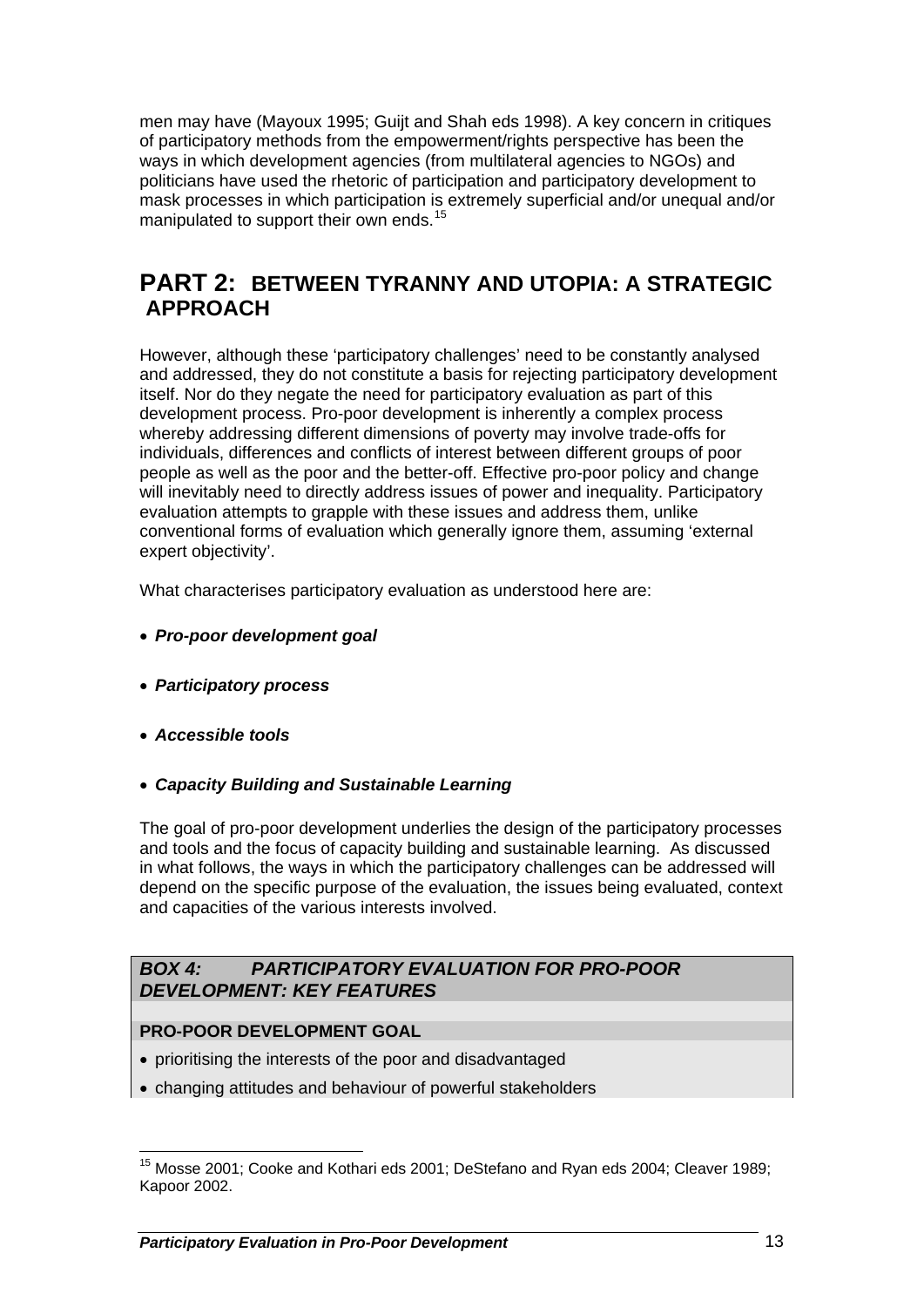- linking reliable participatory investigation to effective participatory pro-poor decision-making and policy
- evaluation process itself to contribute to capacity and network building

### **PARTICIPATORY PROCESS**

- focus group discussions
- participatory multi-stakeholder workshops
- community-led research
- individual reflection and investigation
- participant observation and 'immersion'

### **ACCESSIBLE TOOLS**

- diagram tools like maps, matrices, circles, diamonds, road journeys, calendars
- oral methodologies
- role play
- visual media like photography and video

### **SUSTAINABLE LEARNING**

- ongoing process rather than one-off event
- building capacity and structures for ongoing pro-poor accountability

### *2.1: WHY PARTICIPATION? EVALUATION FOR PRO-POOR DEVELOPMENT*

Early discussions of participatory development distinguished between:

- *'bottom-up' participation as an end in itself* on the assumption that participation was inherently empowering and that local level participation would develop skills and capacities for broader political participation and democracy – roughly corresponding to the rights and process arguments above. Various 'participation ladders' were proposed representing a progression from manipulation/contribution/ exploitation up to total control – this last being the ideal goal in terms of empowerment<sup>16</sup>.
- • *'top-down' participation as a means* to more effective programmes: better responsiveness to needs of target population and context; increasing sustainability because of greater commitment to and identification with projects, roughly corresponding to the relevance, reliability and effectiveness arguments above. However in the context of decreasing aid budgets and cost-cutting participation often amounted to little more than mobilising popular effort to reduce programme  $costs<sup>17</sup>$ .

<sup>&</sup>lt;sup>16</sup> For overviews of these early debates see eg Nelson and Wright eds 1995.

<sup>&</sup>lt;sup>17</sup> This has been particularly evident in areas like micro-finance. For a critique of the ways concepts of participation and social capital have been integrated into financial sustainability arguments see Mayoux 2001.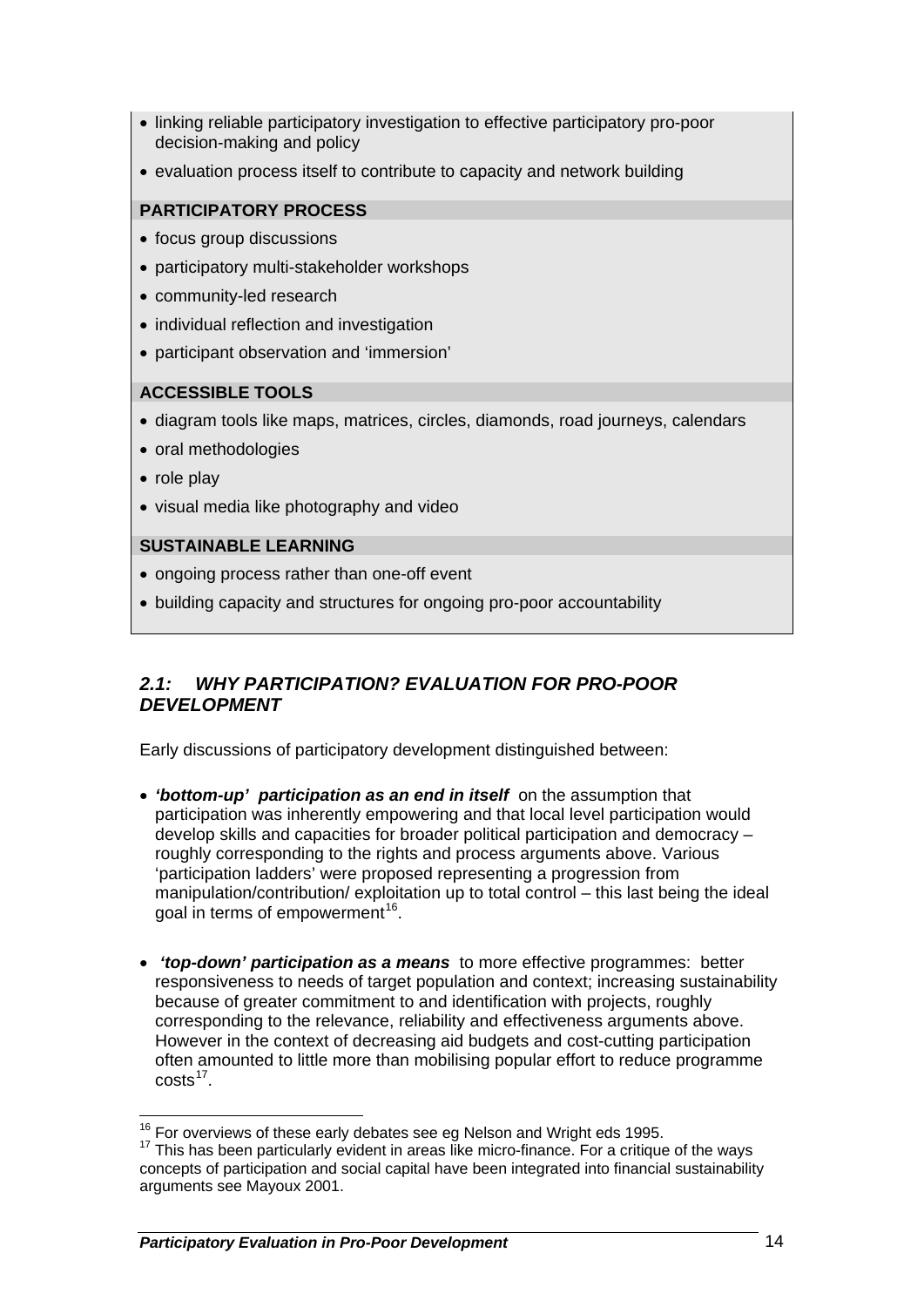The framework proposed here attempts to bridge the dichotomy between the means and ends arguments through putting pro-poor development (rather than costefficiency) as the central goal, and strategically designing the participatory process to maximise, rather than simply assume, empowerment outcomes for the most vulnerable (See Figure 1).

It cannot be assumed that 'more participation by everyone at all stages' is necessarily the best way forward either in terms of empowerment or reliability. Participation in evaluations may be empowering in various ways: in terms of increased understanding of the issues, improved understanding between different groups in communities and society, equitable participation in the analysis and conclusions reached, better networks for future investigations. It may also be necessary for effective pro-poor programmes. Nevertheless there are potential costs as well as benefits for all involved in terms of time and resources (Eyben and Ladbury, 1995). Very poor people like, and often more than, everyone else have many claims on their time, resources and energy. They have much to lose from badly designed policies and processes and/or where making their voices publicly known may have adverse repercussions. Even if it is their interests which are to be clearly prioritised it is important to ensure that their time, resources and energy are clearly focused on those issues and areas where their participation is most likely to lead to realisable benefits for them.

Rather than assuming any automatic benefits from participation the approach proposed here takes a much more critical approach, assessing the balance of anticipated costs and benefits for participants in terms of both pro-poor development policy outcomes and the evaluation process. As discussed below, this means taking a much more strategic approach to:

- *who participates:* which stakeholders are targeted and whose voices are prioritised
- *how participation is facilitated:* which particular methods are used at what levels
- *when participation takes place:* at which stages of the evaluation process.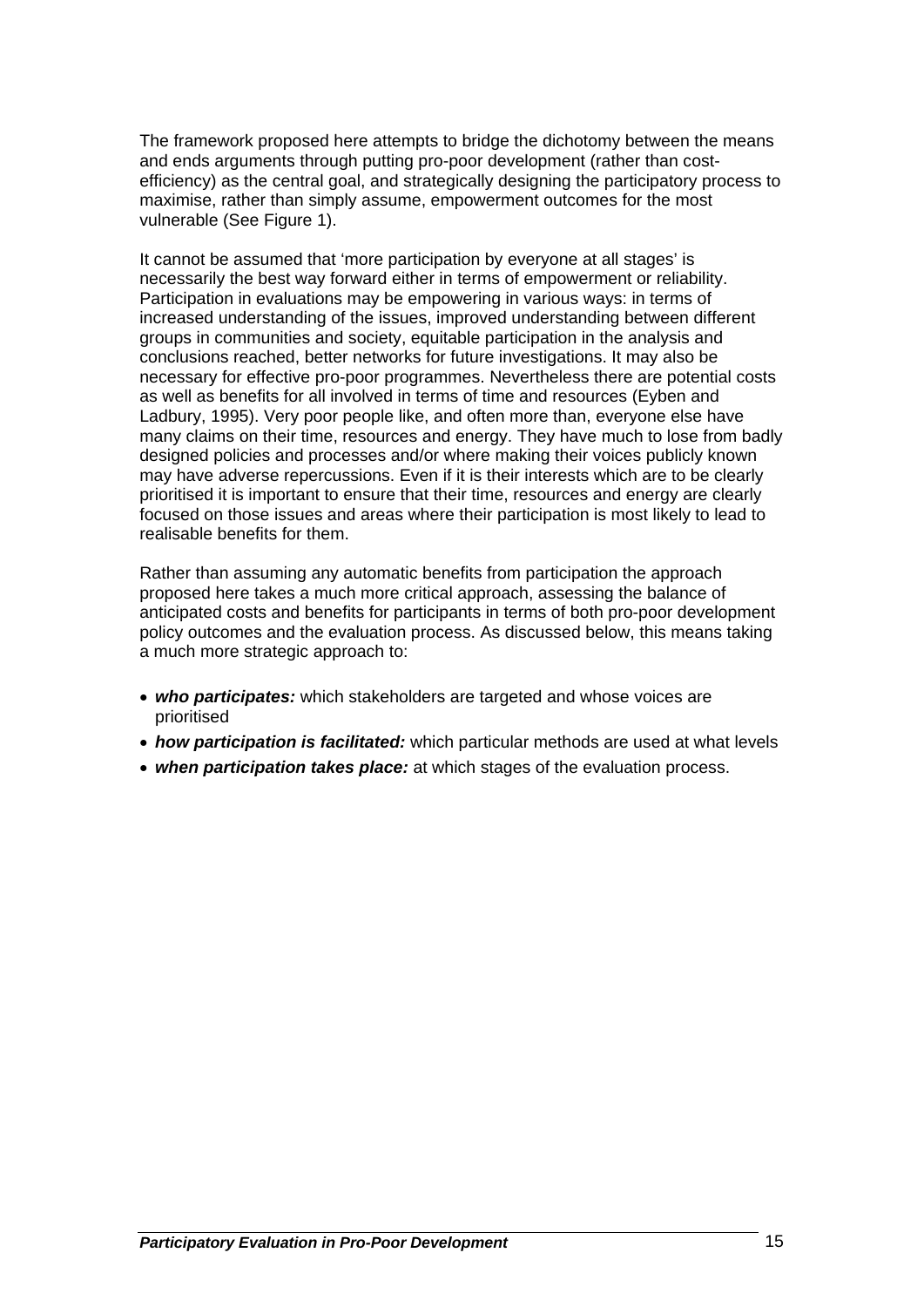

*FIGURE 1: Framework for Participatory Evaluation*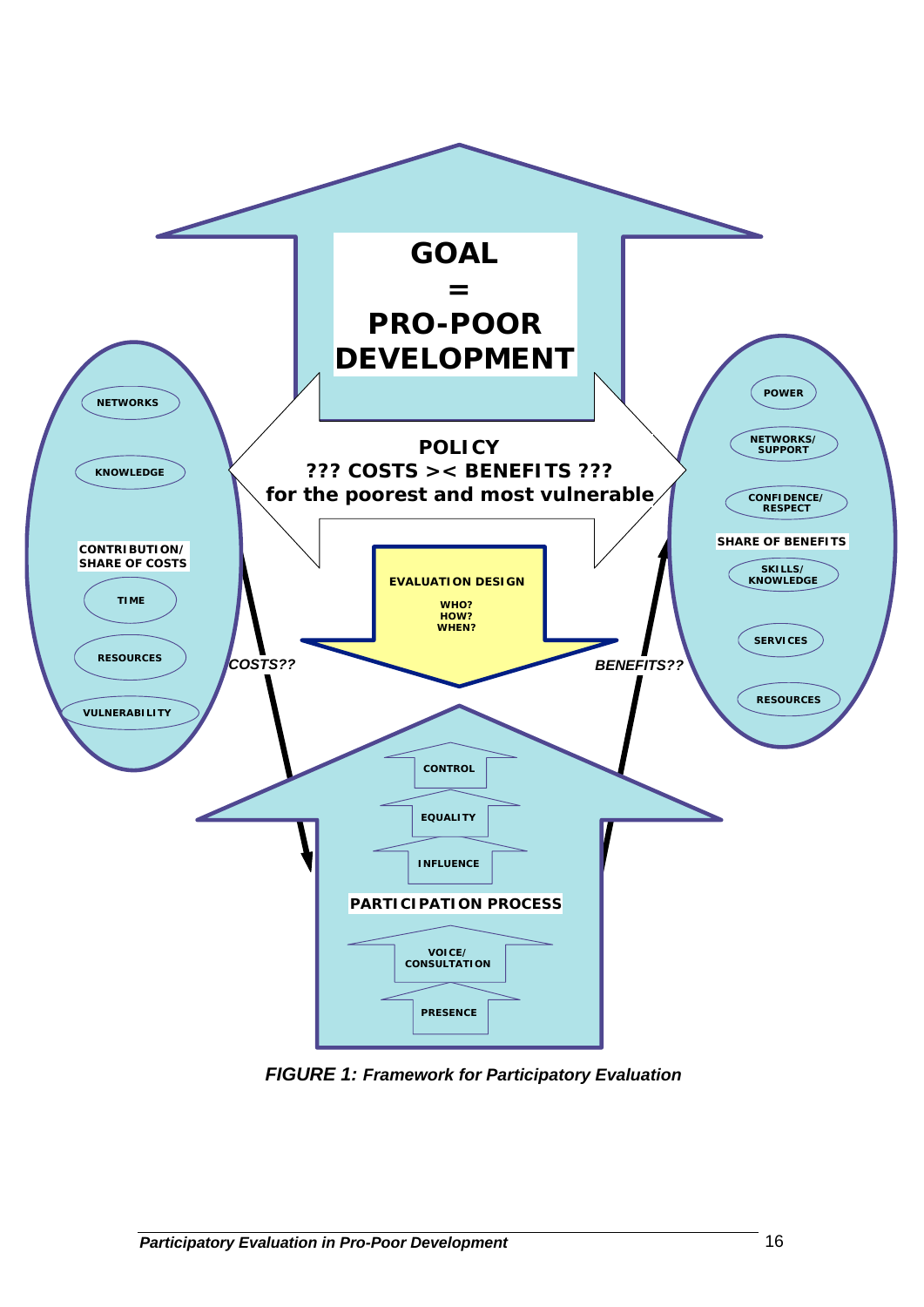### *2.2: WHO SHOULD PARTICIPATE? FROM STAKEHOLDER ANALYSIS TO EQUITABLE REPRESENTATION*

Stakeholder analysis is now an established part of most evaluations, including participatory evaluations<sup>18</sup>. Most participatory manuals include guidelines for stakeholder analysis, generally using Venn or Circle diagrams or matrices. These commonly distinguish between:

- Primary stakeholders
- Secondary stakeholders
- Key stakeholders

However this terminology is somewhat confusing. The ways in which these terms have been interpreted in practice and the degree to which stakeholder analysis has analysed inequalities and power relations have been very variable. It is common in 'multi-stakeholder processes' to focus on 'key' powerful stakeholders at the top, each separately represented even as individuals (eg heads of different enterprise sectors) while very distinct 'primary' community or producer interests at the bottom are conflated into large stakeholder groups and represented by only a few organization leaders who may or may not be representative. The poorest and most vulnerable stakeholders are often relegated to 'secondary' stakeholders – because they are excluded altogether from programmes which affect them and/or are often the most likely to drop or be forced out and seen as less important even if they may be seriously adversely affected. Where resources for the evaluation are tight, they are often excluded all together. These 'secondary' stakeholders, and less vocal 'primary' stakeholders are often deemed too numerous and difficult to reach through the channels immediately available to the evaluators.

Stakeholder analysis can never be an 'objective science'. The numbers of individuals directly or indirectly affected by most policies being evaluated is potentially extremely large, and some people are inevitably left out. At the beginning of an evaluation it is often unclear which stakeholder categories are most relevant for the issues concerned. Judgements based on imperfect information will inevitably need to be made about:

- Who of these many individuals each with multiple interests and identities should be grouped with whom as a 'stakeholder category' and what the most important dividing lines are: eg by gender, age, income level, ethnicity, economic activity, health status etc.
- The criteria on which to base prioritisation of the interests of one set of stakeholder category over another and how they can or should be represented in terms of numbers and power in the participatory process.
- What share of the evaluation budget/resources/energies can or should be allocated to ensuring meaningful and informed representation of stakeholders takes place.

However, stakeholder analysis can be more strategic in its identification the specific potential roles of different stakeholders at different stages of the evaluation. This would enable the resources and time available for the evaluation to be more effectively targeted and allow more effective representation of the currently excluded vulnerable stakeholders. Following the logic of the goal of pro-poor development, in

 $\overline{\phantom{a}}$ 

 $18$  See eg DFID 1995; World Bank 2002; USAID 1996.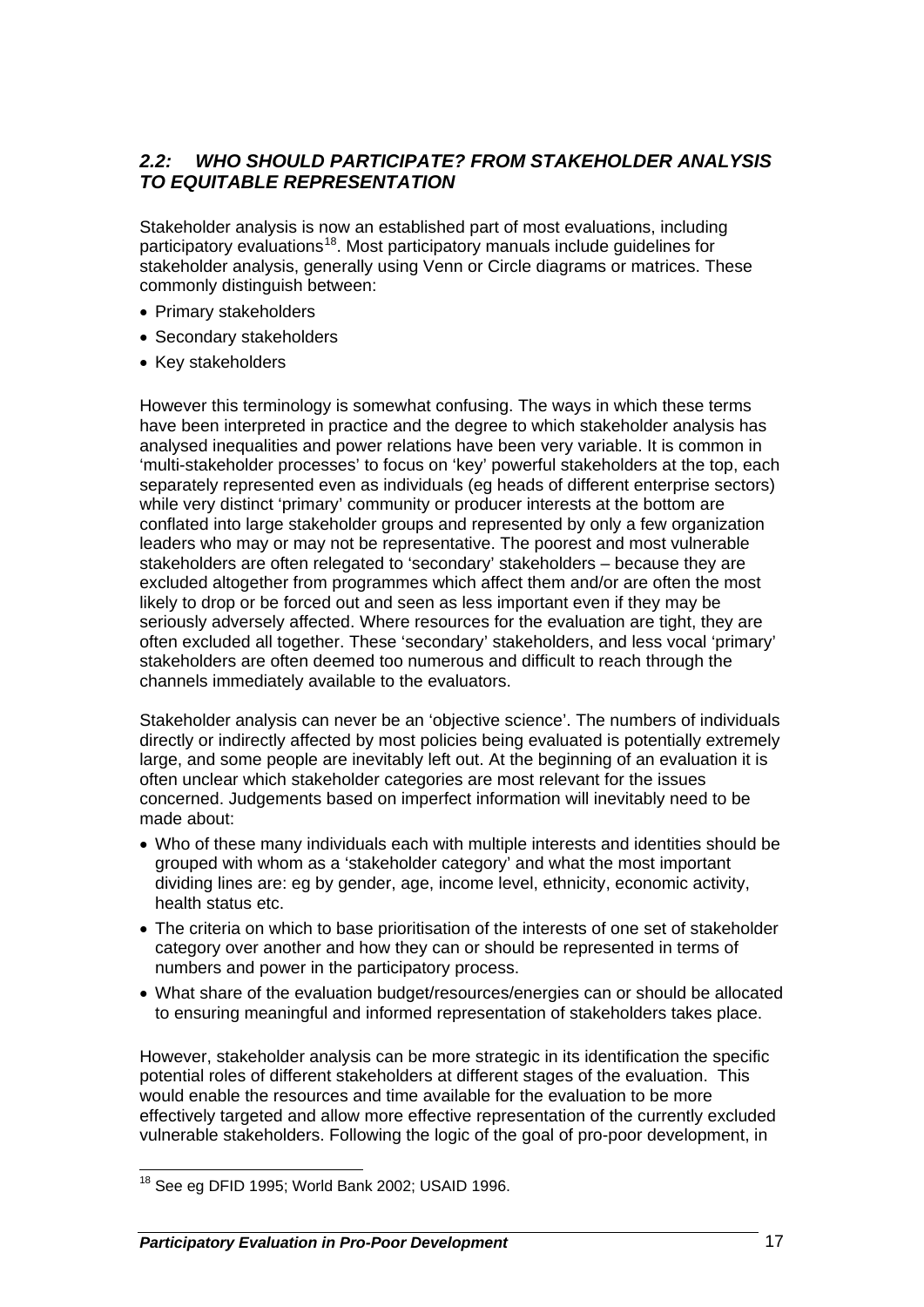the view of the author, stakeholders can be most usefully differentiated<sup>19</sup> according to:

- their relative power and hence priority status for policy outcomes
- their potential role in ensuring the reliability of the evaluation and implementation of the recommendations.

In Box 5 a distinction is suggested between five broad stakeholder categories with potentially different roles in different stages of an evaluation depending on the issue, context and local capacity:

- *Vulnerable stakeholders* are those who are already particularly vulnerable and who are likely to be affected directly or indirectly by the policies being evaluated, or by exclusion from those policies. These are the stakeholders whose interests must be clearly prioritised in the pro-poor policy outcomes and throughout the evaluation process. One of the principal barriers to inclusion of vulnerable stakeholders, apart from the prejudice of evaluators and policy makers and opposition from powerful stakeholders, are problems of how these often 'majority stakeholders' can be fairly represented. The communication skills and networks between vulnerable stakeholders may need to be progressively understood and built up.
- *Powerful stakeholders* are those who have power within the existing situation and who may be affected by the policies. They are likely to be key players in the effectiveness of the implementation of any recommendations. Some may be very supportive of change, either because there are substantial possibilities of 'win-win' outcomes, or because they have a commitment to broader social goals or equity and poverty reduction. They may also have very good networks and resources for reaching the vulnerable stakeholders. Others may be strong opponents of change and may need to be explicitly excluded or carefully managed so that they do not dominate the process for their own ends.
- *Other affected stakeholders* are those who are likely to be directly or indirectly affected by the policy but who are neither very vulnerable nor powerful.
- *Implementing stakeholders:* those who will be crucial as implementers of policies and recommendations and who therefore must be involved. These are the people most commonly involved in multi-stakeholder policy consultations. They may or may not have intimate knowledge of the situation, needs and aspirations of vulnerable stakeholders.
- *Knowledgable stakeholders* are those essential to ensuring reliability of particular types of information – these may be vulnerable stakeholders, powerful stakeholders, other affected stakeholders or implementing stakeholders or other independent informants. But it is important to value and balance the different types of knowledge from vulnerable stakeholders as well as the powerful and policy makers.

Within each of these broad categories there are likely to be significant lines of difference eg by gender, age, income level, ethnicity, economic activity, health status etc. and by specific interests in the particular issue. There may also be crosscutting lines of common interest. Value judgements will inevitably need to be made about

 $\overline{a}$ 

<sup>&</sup>lt;sup>19</sup> The treatment here draws on the much more strategic treatment of stakeholder analysis in the literature on advocacy, value chains analysis and critiques of stakeholder theory in business management. See particularly Veneklasen and Miller 2002, McCormick and Schmitz (2001), Mayoux 2003c and Simanis 2004.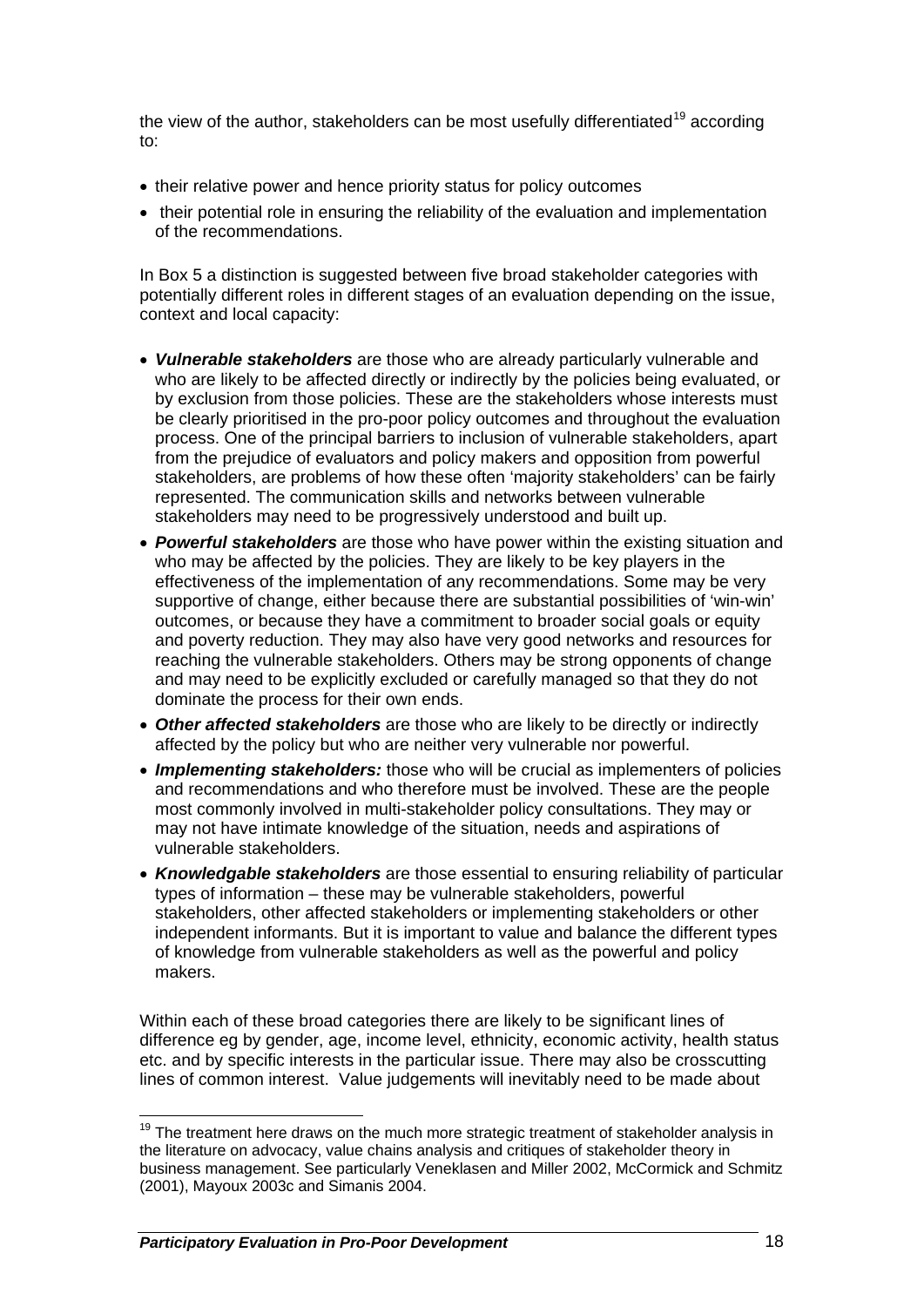the boundaries of, and dividing line between vulnerable, powerful and other affected stakeholders. Value judgements will also need to be made about how far the potentially conflicting interests of different groups of vulnerable stakeholders, and also other affected and powerful stakeholders can or should be addressed both in policy outcomes and the evaluation process itself. Stakeholder analysis should be seen as an iterative and cumulative process. Understanding of the dynamics of power and difference within and between stakeholder groups, and the best ways in which the different interests can be represented and negotiated, will need to be continually refined as the evaluation progresses.

A particular challenge is how vulnerable stakeholders can or should be represented. Given the inevitable budget and resource constraints in any one evaluation, and the potential costs for participants themselves, it is neither possible nor desirable to include all vulnerable stakeholders as individuals. The very nature of poverty means vulnerable stakeholders have less access to and understanding of certain key types of knowledge which may be required. They are also less accessible to facilitators, evaluators and implementing stakeholders because of language, geography and also often lack of trust of outsiders. At the same time the inevitability of excluding some voices and the potential difficulties and costs should not be a reason for excluding vulnerable groups from the participatory process altogether. Following detailed stakeholder analysis in relation to the issue under evaluation particular locations, organizations and communities and individuals can be identified on whom to focus at specific stages of the evaluation as discussed below.

### *BOX 5: STAKEHOLDER ANALYSIS FOR PRO-POOR DEVELOPMENT: KEY QUESTIONS*

#### **VULNERABLE STAKEHOLDERS**

- Of the intended beneficiaries who are likely to be the most vulnerable and disadvantaged whose interests need to be protected?
- Of those indirectly affected eg women, children in the same households, poorer people in the same communities and markets?
- Are any vulnerable groups likely to be indirectly affected through their exclusion from consideration? (eg gender-blind policies)
- How far and in what ways do the vulnerable stakeholders have common interests? conflicts of interest? eg by gender, age, income level, ethnicity, economic activity, health status etc.
- How can these different interests be represented in the evaluation process? By whom?

#### **POWERFUL STAKEHOLDERS**

- Of those affected who are the powerful stakeholders?
- Are there any people indirectly affected who are likely to affect the decision-making and implementation process? People in the same households, communities, markets at local level?
- Of these which stakeholders are likely to be key promoters of pro-poor change and important resources for the evaluation?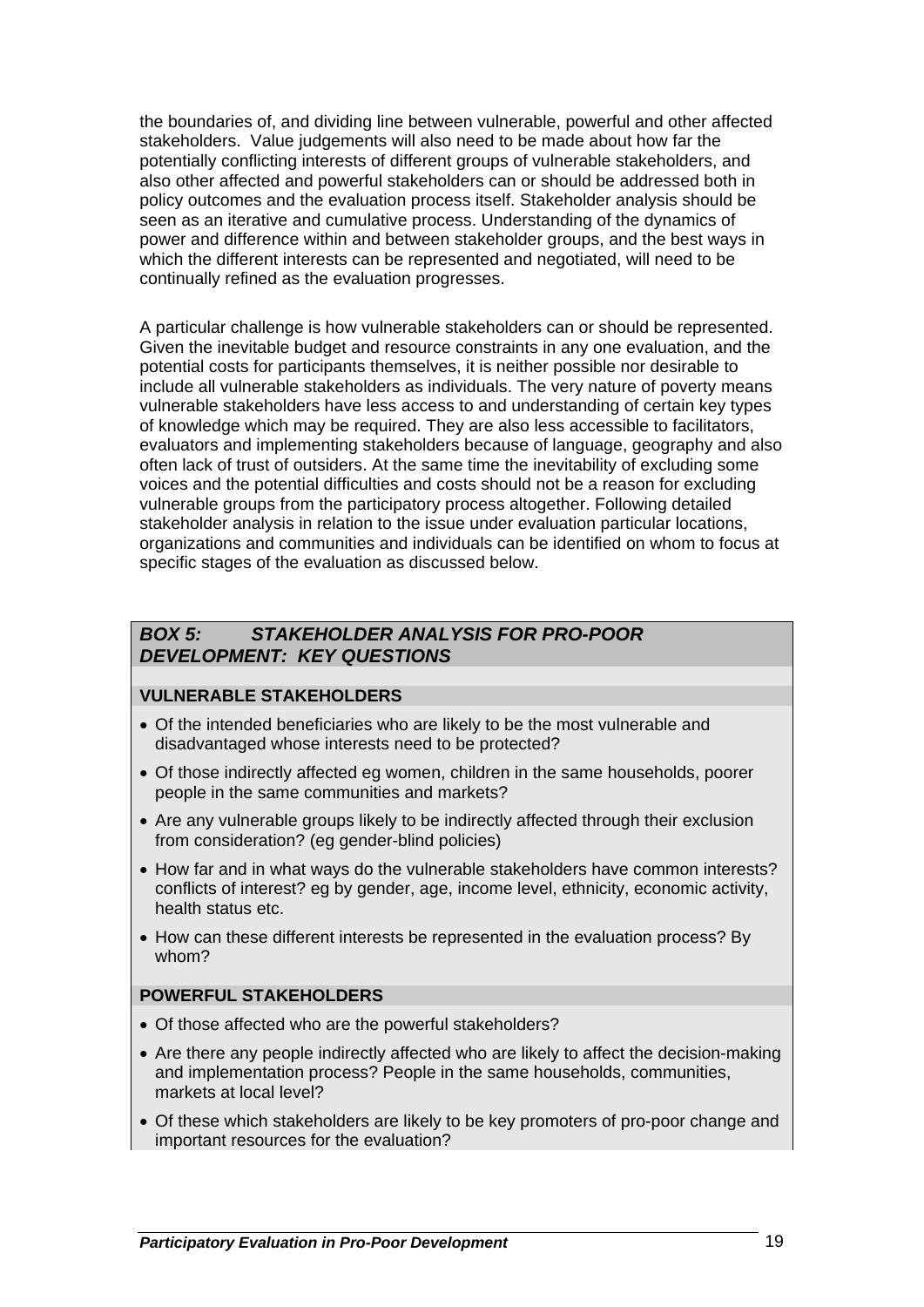• Which stakeholders are likely to oppose pro-poor change and may need to be accommodated in other ways?

### **OTHER AFFECTED STAKEHOLDERS**

- Who else is likely to be affected directly or indirectly?
- What should be their role in the evaluation?

### **IMPLEMENTING STAKEHOLDERS**

- Who are the main policy makers? Who are the main implementers?
- Do they have a personal stake in the issues or are they independent stakeholders? How might this affect their role in the evaluation?

### **KNOWLEDGABLE STAKEHOLDERS**

- Which of the vulnerable stakeholders are most likely to be able to give reliable information?
- Which of the implementing stakeholders are most likely to be able to give reliable information?
- Do any of the other stakeholders have key information?
- Are there any other independent stakeholders already collecting the information or who could/should be involved?

### **AT ALL STAGES**

- On what basis have particular stakeholders been grouped together? What are the potential lines of difference and conflict of interest within these? How can these be accommodated and represented?
- What are the different common or conflicting interests between the stakeholder groups? How can or should these be accommodated in terms of numerical representation and influence?
- Have the perspectives of the poorest and most vulnerable been included in the stakeholder analysis? Is the outcome in terms of numerical representation and structures equitable? Who is excluded? Is this justified or does it merely constitute discrimination and prejudice?
- What about the other affected stakeholders? The powerful stakeholders? How far and in what ways can or should their interests be accommodated?
- Who is ultimately making these decisions? On what principles? In whose interests?

### *2.3: HOW SHOULD THEY PARTICIPATE? ACCESSIBLE TOOLS AND PARTICIPATORY PROCESSES*

Ensuring informed and meaningful representation of vulnerable stakeholders is as much a challenge for participatory methods as conventional quantitative and qualitative methods, and in some ways more so. It cannot be assumed that conducting a few participatory exercises in 'communities' will necessarily lead to equitable and meaningful representation of vulnerable stakeholders. Giving poor people a voice requires focused attention to ways in which participatory methods are used to ensure that: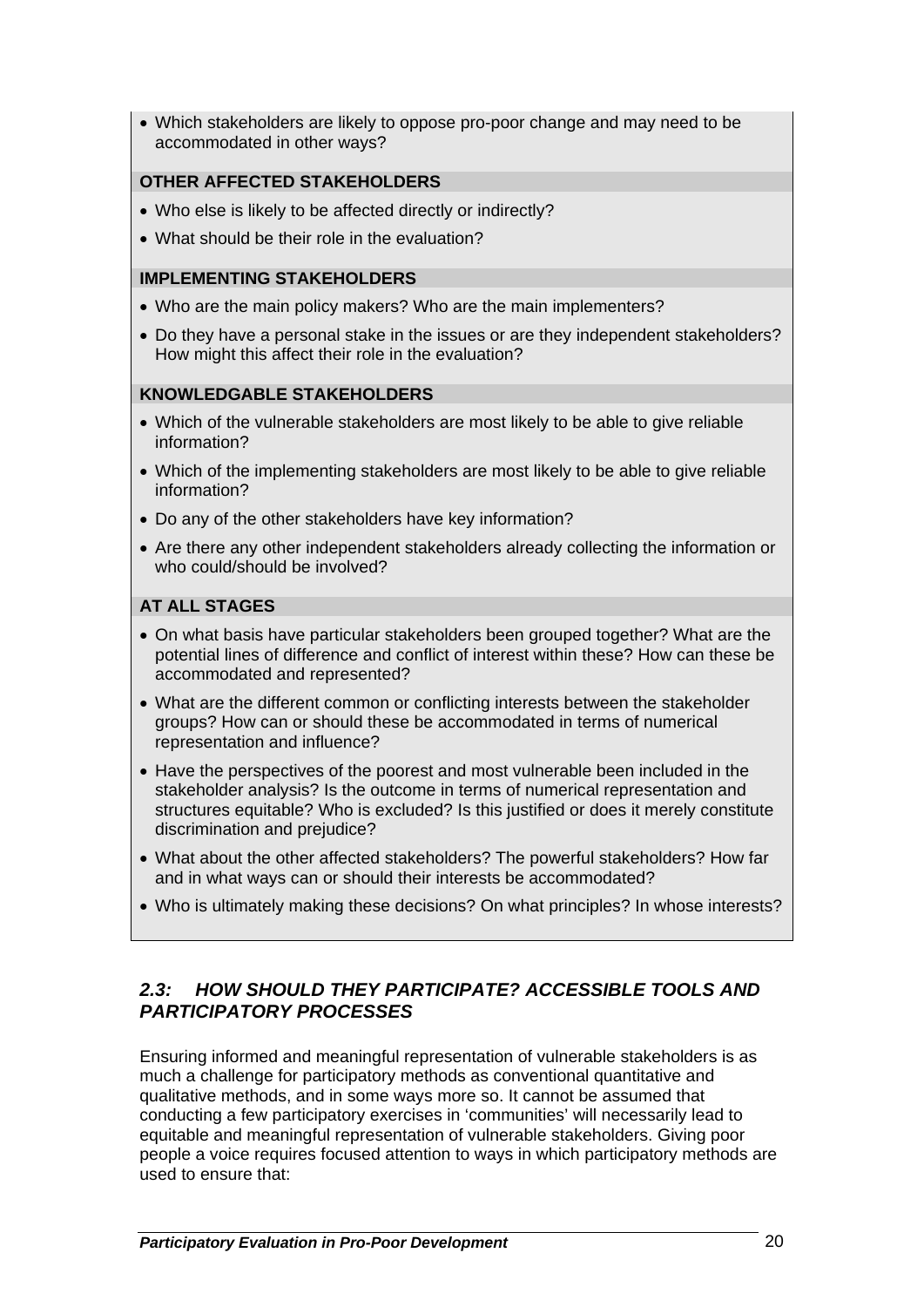- The right voices are actually present (presence)
- Those voices can speak (consultation)
- Those voices are heard (influence)
- Those voices are listened to (equity and control)

There are now many Manuals on participatory tools and methods giving detailed discussion of the practicalities of implementing participatory investigations in different contexts and for different purposes. Many of these explicitly discuss poverty and social inclusion issues. This material is not replicated here.<sup>20</sup> What follows in this Section is a discussion of some of those issues where participatory methods as they are often implemented might need to be extended in order to address continuing challenges and where further innovation is needed to meet the needs of participatory policy analysis.

Participatory methods are generally based on group discussions ranging in size from small focus groups to large participatory workshops and events like those in Box 2 above. The first challenge is ensuring people are actually present. Stakeholder analysis incorporating analysis of power relations is crucial to the initial design stage of any participatory evaluation. However, even if this analysis is thorough, precise sampling and targeting of the stakeholder groups identified is often difficult in many contexts using standard participatory methods. There are guidelines on timing, location and promotion which can be followed to ensure that the intended stakeholders have the opportunity to attend. Nevertheless it is difficult to predict who will actually turn up to meetings unless there are clear organizational structures being used eg micro-finance groups or community-based organizations or very clear geographical and status distinctions to ensure exclusion of non-targeted individuals.

Ensuring that vulnerable stakeholders not only attend meetings, but are able to speak is a second key challenge which has been discussed at length in a number of Manuals.<sup>21</sup> It is possible to design the discussion process so that participants are in subgroup discussions of varying composition over the timeframe of the meeting to ensure that those who are more vulnerable or less articulate can contribute equally and also to make sure they are heard by other participants. Spaces can be assigned for individual reflection and recording which can then be aggregated as a 'secret ballot' and the findings then discussed. There will inevitably be tensions between flexibility to the flow of discussion and directed facilitation to encourage certain 'hidden' issues to emerge and give spaces for particular voices to be heard. Nevertheless, if tactfully facilitated, decisions can be based on agreed norms in relation to the underlying principles of participation, equity and rights outlined in Box 1 above.

Moreover participatory evaluations do not have to rely solely on focus groups and workshops. Participatory group methods have never been promoted as the sole methodology to be used in all circumstances for all issues. Information on particularly sensitive issues, from people difficult to reach or who are afraid to speak out publicly

 $\overline{a}$ 

 $20$  See for example the many excellent and critical discussions of different tools in PLA Notes which can be accessed through a web search for specific tools and topics on their website: www.iied.org/sarl/pla\_notes/ , the Manuals on the IDS Participation website www.ids.ac.uk/ids/particip/ ; Theis and Grady 1991; Pretty et al 1995 and Mayoux 2001,  $2003$ 

<sup>&</sup>lt;sup>21</sup> See references in Note 16. For discussion of participatory workshops and different types of participatory exercise see Chambers 2002 and Slocum 2003.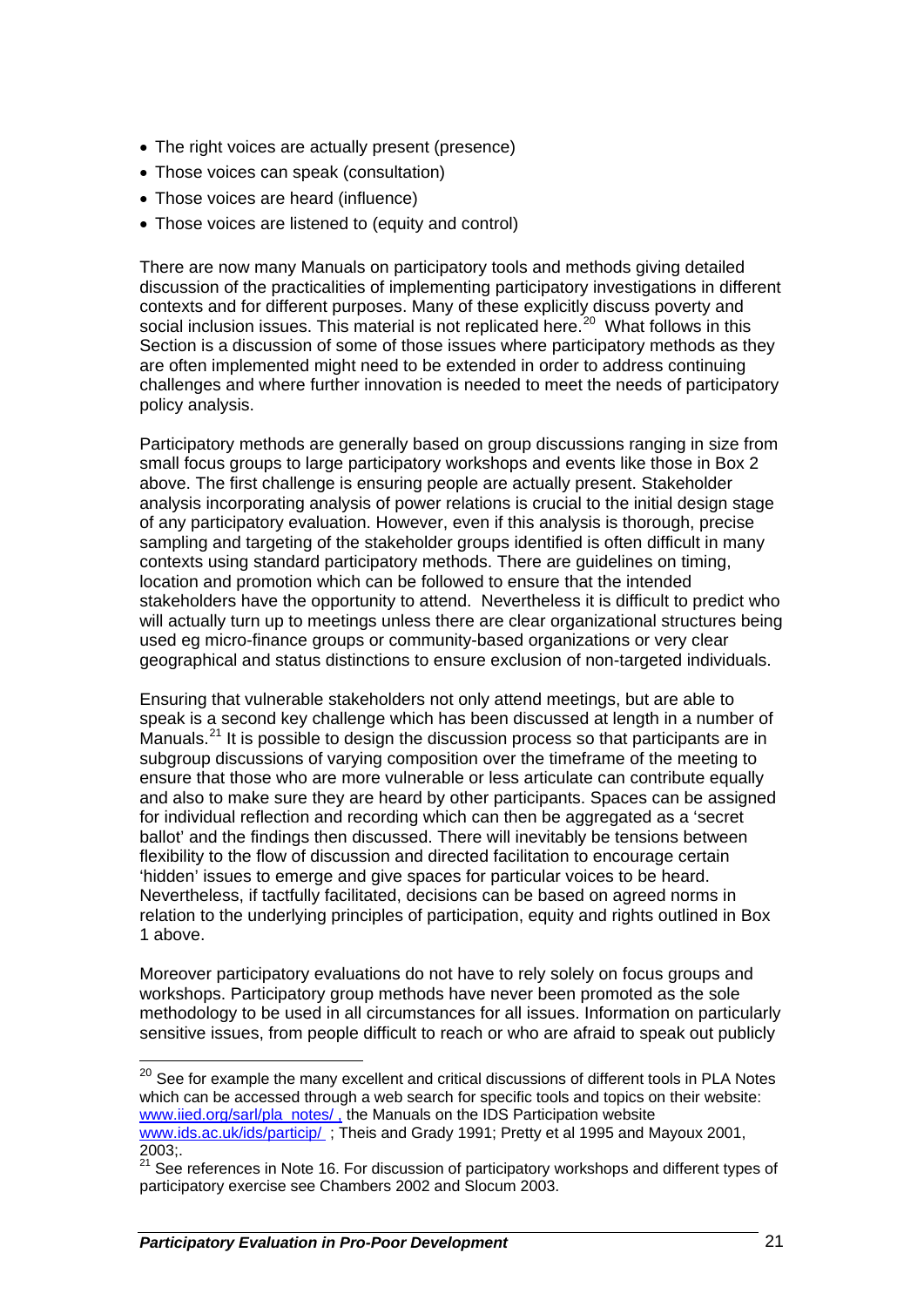in participatory meetings can be collected at the individual level. Individual level information is a key component of a number of participatory learning systems using diagrams (as in PALS), diaries (as in ILS) or even standard interviews. Selection of participants can be based here on standard sampling methods<sup>22</sup>. The differences in using participatory methods are then the ethical principles underlying the design of the interviews and surveys<sup>23</sup> and the participatory analysis of the findings and policy implications at a later stage. Individual level investigation provides a means of publicising and explaining the participatory process and ensuring that everyone has time to reflect on the issues. It also provides a means of triangulating and crosschecking information from the participatory meetings.

Thirdly, equitable representation is not only a question of facilitating voices to speak, but also ensuring the voices are heard – both by each other and documented for others. One of the major contributions of participatory methods has been the development of diagram tools for collection of information and for planning. Diagrams enable communication between stakeholders of different levels of literacy and across ethnic and language divides. They are relevant not only to the needs of non-literate people, but are also valuable for complex and non-linear analysis at all levels. Many have been derived from Systems Analysis and statistics and are frequently found in University Study Skills courses, management Powerpoint presentations and so on. As such they potentially provide a universal language crosscutting status and education divides in a way which written reports cannot. Most diagram tools can graphically accommodate and represent quantitative as well as qualitative information, if conducted by facilitators with good basic numerical /statistical and/or qualitative research skills<sup>24</sup>. Some Tools like ranking matrices and Road Journeys can be used to explicitly examine issues like attribution, potential strategies and policy preferences.

One of the key challenges with diagram tools is not so much the reliability of information, but how to filter and keep up with the wealth of interesting and reliable information thrown up during any participatory exercise. Again there is inevitably a balance to be struck between flexibility to the flow of discussion and the need to continually refocus on the specific issues concerned and reach conclusions in the time available. Although guidelines are available in detail for the different diagrams (See sources in Note 16), this still requires skill and experience on the part of the facilitator in using participatory methods and also some understanding of context and the issues concerned. It is also crucial if participants are to clearly benefit from the investigation process that explicit attention is given in each meeting to moving from collecting information to at least some sort of tentative closure in the way of concrete ways forward – however small and localised or even in the form of things people need to find out.

Considerable thought needs to be given to recording modes and documentation for outsiders. Many earlier participatory methods focused on 'lines and beans in the dust' in order to make participants feel at ease. However recording these very sophisticated and often beautiful diagrams is a challenge. In the author's experience many participants, even non-literate ones, feel this is 'dumbing down' and makes the process less convincing for outsiders. For many non-literate people the participatory meetings using diagrams can be a very good forum in which to begin to develop their

<sup>&</sup>lt;sup>22</sup> For discussion of sampling and representation using different methods see Mayoux 2001c. <sup>23</sup> See for example the author's discussion of Empowering Enquiry and references therein Mayoux 2003a.

<sup>&</sup>lt;sup>24</sup> For detailed discussion of statistical analysis of participatory diagrams see Burns 2002; Barahona and Levy 2002 and other papers on the University of Reading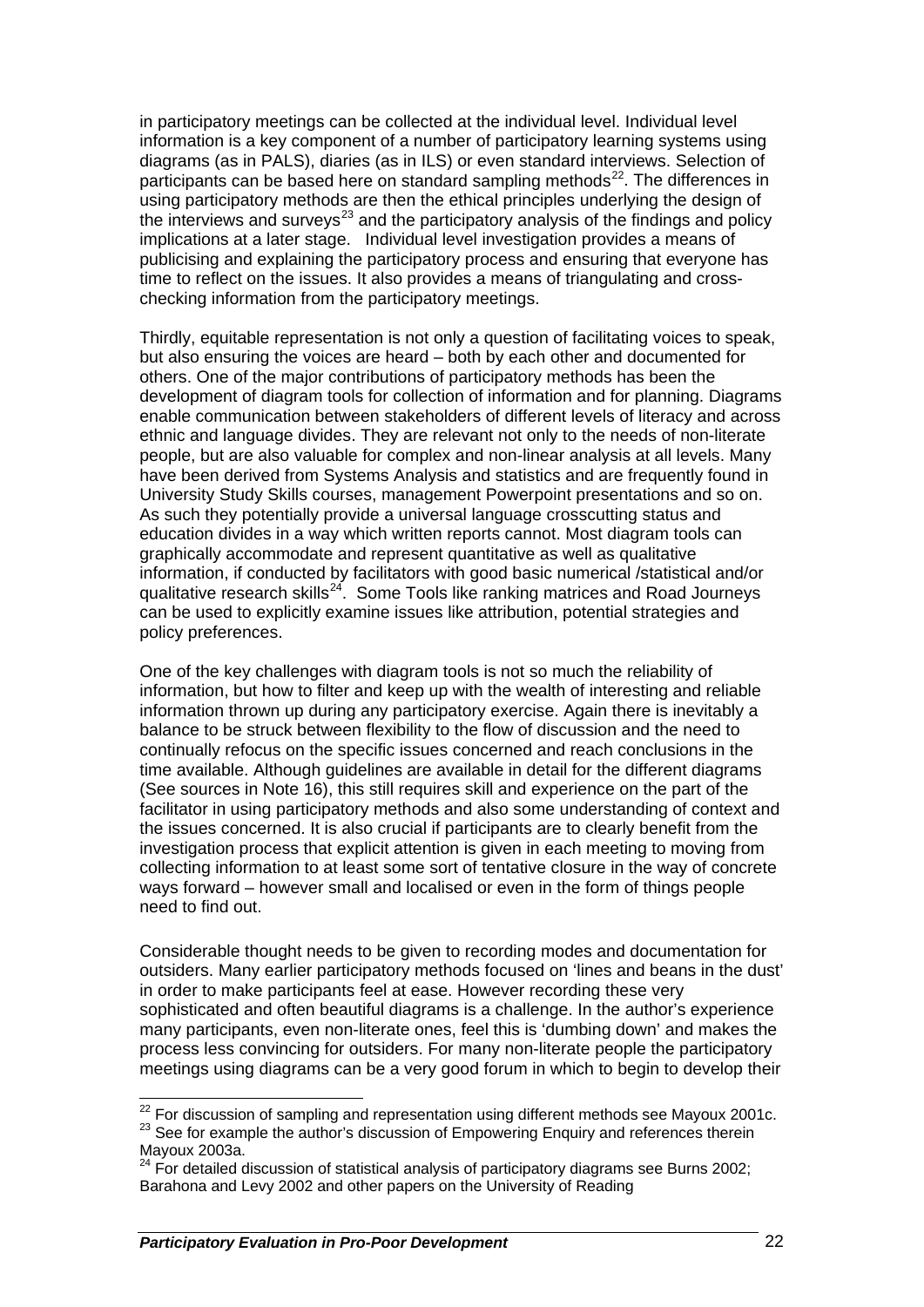pen drawing skills, particularly over a series of such meetings. In the authors' experience with PALS women who for a time were very shy and reluctant to hold a pen and had to be shown how to take the top off were within the space of two hours drawing detailed maps of their businesses with basic calculations of profits and savings. This also increased their confidence and instead of remaining silent in group discussions became impatient to get their turn to make their contribution to group diagrams. This means that participants then have a concrete output for themselves from the discussion which they can keep and revisit later and/or to show to outsiders<sup>25</sup>. For the evaluation team digital photographs and/or videos can be taken and the key information entered on datasheets as in more conventional methods. Video and photography are often now used in participatory market research and participatory technology development. In participatory evaluation community photography and video could play a useful part if local people are taught the key skills and equipment can be made available.<sup>26</sup>

Finally equitable representation of vulnerable groups needs to go further than collecting their views so they can be heard, to ensuring these views are listened to by policy makers and more powerful stakeholders. This means facilitating communication between stakeholders to progressively challenge prejudices and preconceptions which are also a cause of poverty. This dimension has not been widely discussed in the participatory literature. It has however recently received attention in the literature and practise of corporate social responsibility.<sup>27</sup> A recent development in some forward-thinking transnational enterprises, and also multilateral aid agencies like the World Bank, has been to send their senior managers for 'immersion' in poor communities. This increases their insight and understanding of the lives of very poor people as individuals, rather than as an undifferentiated 'stakeholder swarm', and increases respect for their views and initiative in coping with poverty. Key multi-stakeholder meetings could be located in or near poor communities rather than hotels in capital cities to enable participation by poor people and proper understanding of their perspectives by the other stakeholders. Facilitating this sort of communication for implementing and powerful stakeholders to 'think outside the box' is a potentially important part of a participatory evaluation if the goal is actual implementation of policy outcomes.

### *2.4: WHEN SHOULD THEY PARTICIPATE? FROM UNPAID DATA COLLECTORS TO ADVISORS FOR POLICY CHANGE*

The outcomes of any participatory process will depend not on who actually participates, but also at which stages their participation takes particular forms. Generally, even in NGO participatory evaluations local stakeholders have been mainly involved in giving/collecting information through participatory exercises with focus groups. It is assumed that participation in collecting information is empowering through increasing awareness and pooling of knowledge (See quote from Robert Chambers at the beginning of this paper). This is certainly an advance on evaluations which fail to consult local people altogether. However, evaluation design and agenda are generally decided by outsiders. Beyond the analysis during the specific local participatory exercise itself, analysis of more general findings is generally done by outsiders. Evaluation budgets have often run out before dissemination of findings and

1

 $25$  In the REFLECT methodology, these initial drawings are then taken further to develop literacy and numeracy skills see www.reflect.org. This could also be a valuable way of increasing the community participation in ongoing evaluation processes.

 $^{26}$  Experiences using community video are discussed in eg Braden and Huong 1998.<br><sup>27</sup> See Prahalad 2005. Mayoux 2005 forthcoming and links on ethical enterprise on my website www.lindaswebs.info forthcoming mid April 2005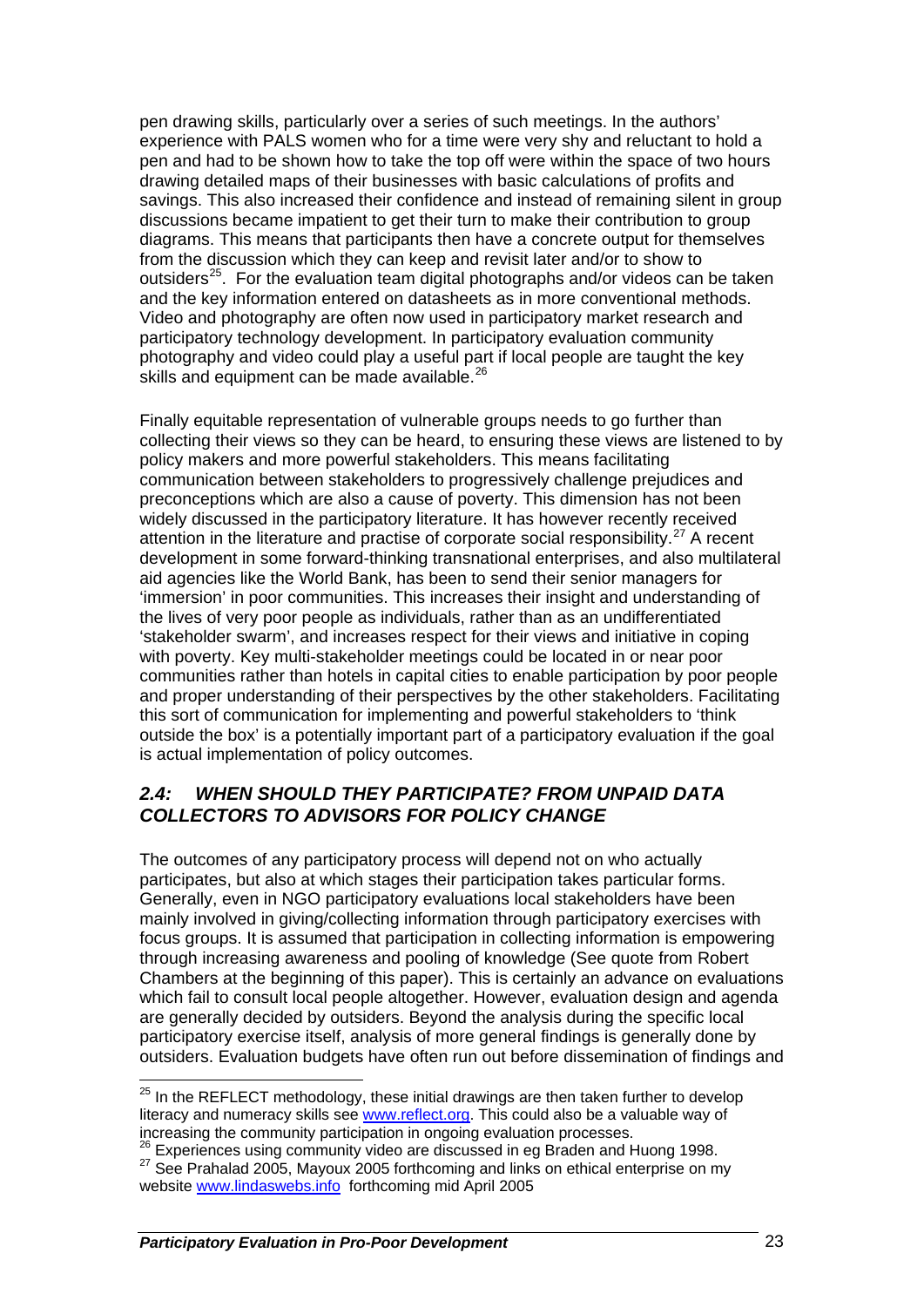full consultation on recommendations can be done with those who participated at local level.

Participatory methods can be extremely effective in collecting certain types of quantitative and qualitative information more rapidly and more reliably than other methods. They have also been specifically adapted for participatory policy analysis and planning. However, participatory methods can be just as extractive as conventional methods and take significant blocks of peoples' time to travel to, as well as attend participatory meetings. As noted above, the most vulnerable stakeholders may or may not be the most knowledgeable informants to give reliable information on certain issues. It is crucial that their time is not wasted in token participatory exercises which cannot produce reliable information and from which they may therefore benefit little, either from the frustrating discussion or the policy outcomes. Participatory exercises should be focused on those areas where their input is most crucial to reliability of policy recommendations and/or where they demonstrably benefit from the investigation process.



*FIGURE 2: Who participates when?*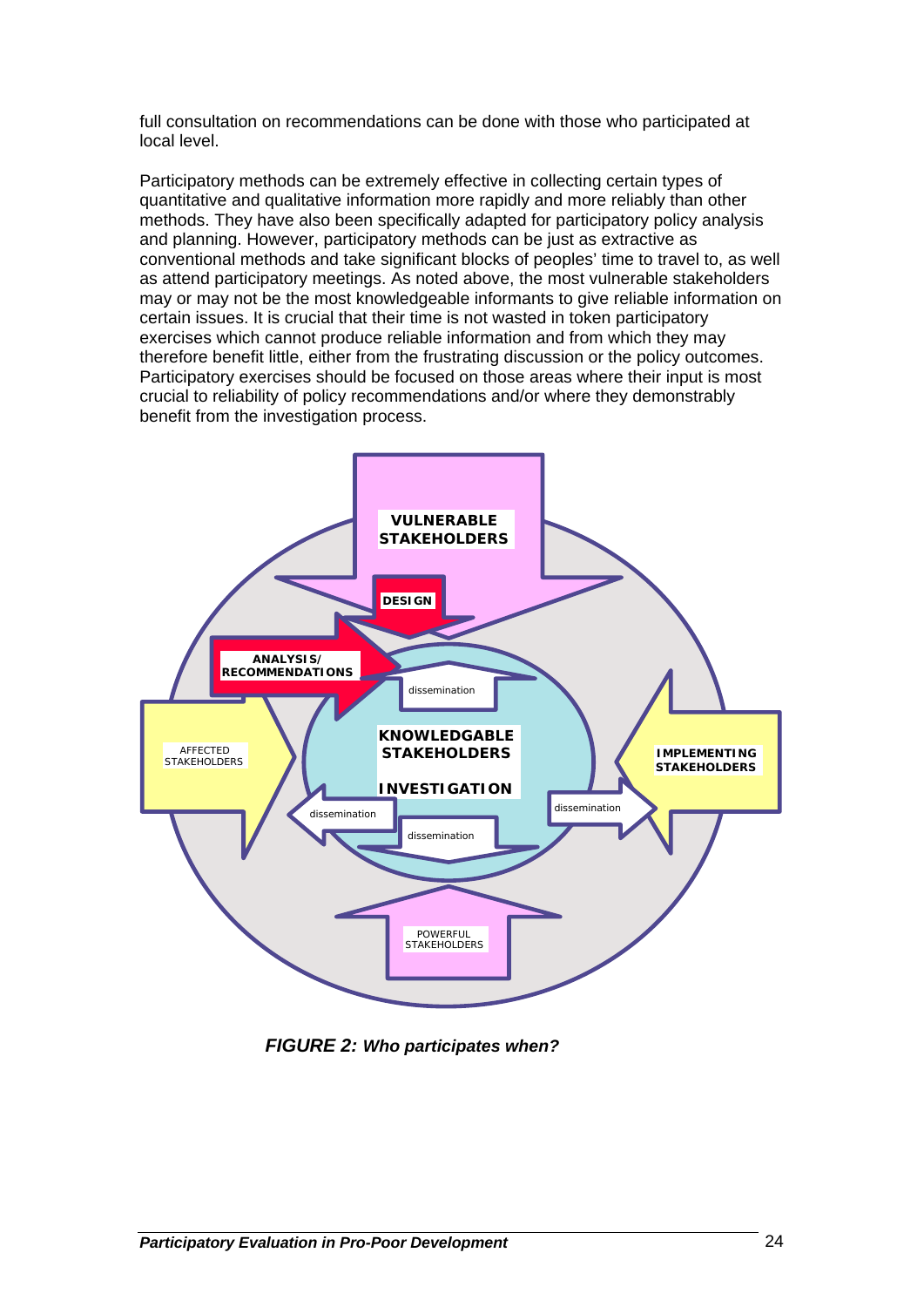If the aim is pro-poor development, participation of vulnerable stakeholders, may be more important at the design and analysis stages than collecting information itself<sup>28</sup>. It is the priorities and issues affecting the most vulnerable stakeholders which should be a key focus of attention in policy research. Even if the investigation requires detailed technical information and/or analysis of policy processes to which they cannot contribute information, they should at least influence the agenda if not determine it. The reality check of the experience of very poor people is also needed in order to assess the reliability of analysis and feasibility of recommendations. The evaluation can then serve to increase understanding between implementing stakeholders and the very poor to overcome some of the misconceptions and prejudice which are underlying reinforcing causes of poverty.

### *BOX 6: WHO PARTICIPATES WHEN? STAGES OF EVALUATION*

### **DESIGN OF THE EVALUATION**

- What is the purpose of the evaluation? Who should determine the agenda?
- Have the interests of vulnerable stakeholders been addressed at this stage?
- How far can or should the interests of powerful stakeholders be accommodated?
- Have the concerns of implementing stakeholders been incorporated at this stage?
- Who will facilitate and monitor the evaluation process?

### **INFORMATION COLLECTION**

- What are the relevant secondary sources? Is anyone already collecting relevant information? Can and should they participate in the investigation?
- Who are the best people to approach for which information? Vulnerable stakeholders? Powerful Stakeholders? Implementing Stakeholders?
- How can stakeholders, particularly vulnerable stakeholders, benefit from giving/collecting information?

### **INFORMATION ANALYSIS FOR POLICY RECOMMENDATIONS**

- Who decides which information is 'relevant' or 'true'?
- Who facilitates and filters the analysis and production of recommendations?
- Who determines which recommendations are priorities for action?
- Have vulnerable stakeholders been involved in analysis and recommendations?
- Have the concerns of implementing stakeholders been incorporated at this stage?

#### **DISSEMINATION OF RECOMMENDATIONS**

- What do implementing stakeholders need to know? How is the information to be communicated to them?
- Will information be accessible and comprehensible to vulnerable stakeholders?
- Apart from the implementing and vulnerable stakeholders, who might use the information? What is the best means of disseminating to them?

1

 $28$  For discussion of relationship between participation, transparency and accountability which begins to look at these issues in policy making in the health sector see Cornwall, Lucas and Pasteur eds 2000.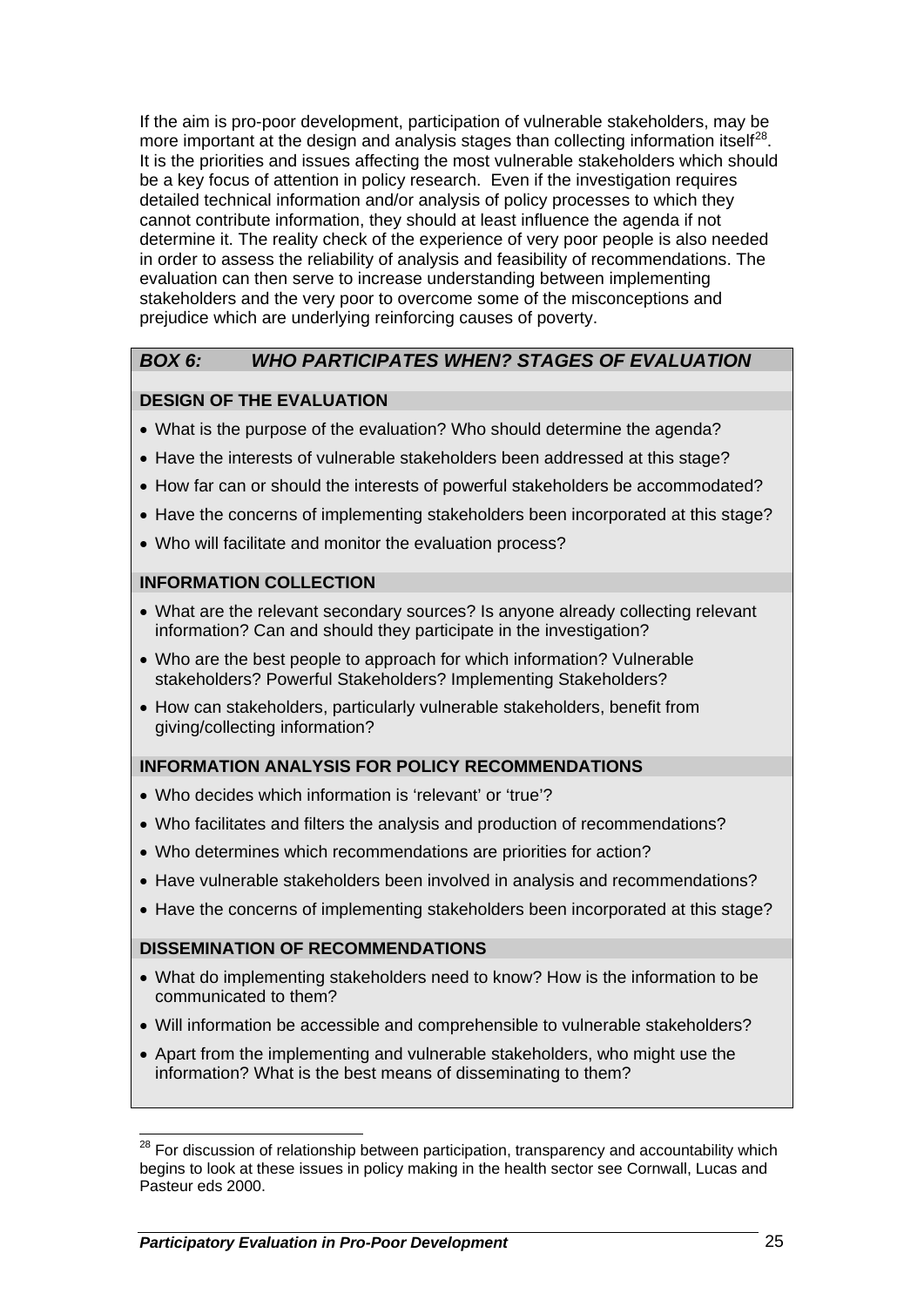Dissemination strategies also require much more attention. It is likely that different dissemination mechanisms will be needed for different stakeholders. It is important not only that the findings and recommendations are circulated to policy makers and implementers, but also to vulnerable stakeholders. This presents certain challenges because of language barriers, illiteracy and lack of access to many forms of communication. However if dissemination methods are discussed from the beginning of the evaluation it is likely that a number of possible mechanisms can be identified – for example links with local papers, radio and NGOs.

# **PART 3: PARTICIPATORY EVALUATION FOR PRO-POOR DEVELOPMENT: TOWARDS A SUSTAINABLE STRATEGY**

Participation cannot be seen as an easy or cheap means for addressing (or circumventing) power relations, inequalities and conflicts of interest inherent in propoor development itself. Given the pre-existence of power inequalities within households, communities, between development agencies and intended beneficiaries and within and between development agencies themselves 'participation' will inevitably always be contentious and for some 'imperfect'. Participatory processes do not substitute for institutional commitment to wider goals of pro-poor development and human rights which may or may not be key concerns of many participants. On the contrary, those conducting participatory evaluations will need to exercise 'constant vigilance' in regard to the rights of vulnerable stakeholders, whether it has led to the identification of relevant, effective and realisable pro-poor policies and whether or not the evaluation process itself is actually empowering (See Box 7)

### *BOX 7: PARTICIPATORY EVALUATION: STAGES: CRITICAL QUESTIONS AND INHERENT TENSIONS*

### **CRITICAL QUESTIONS FOR 'CONSTANT VIGILANCE'**

- **Rights**: have the interests of the most vulnerable stakeholders been incorporated and addressed?
- *Effectiveness :* has the evaluation led to reliable identification of relevant, effective and realisable pro-poor policies? Have these been disseminated to those involved? How will they be implemented?
- *Process :* has the participatory evaluation process built skills, information, capacities and networks of the most vulnerable stakeholders and improved communication bertween stakeholders?

### **SOME INHERENT TENSIONS**

- Trade-offs for individuals
- Consensus versus acknowledging difference and conflict of interest
- Leadership versus flexibility to process
- Confidentiality and sensitivity versus transparency and accountability
- Local difference versus standardised aggregation

There will always be inherent tensions in terms of trade-offs for individuals and the need to negotiate differences and conflicts of interest. It is simply not possible to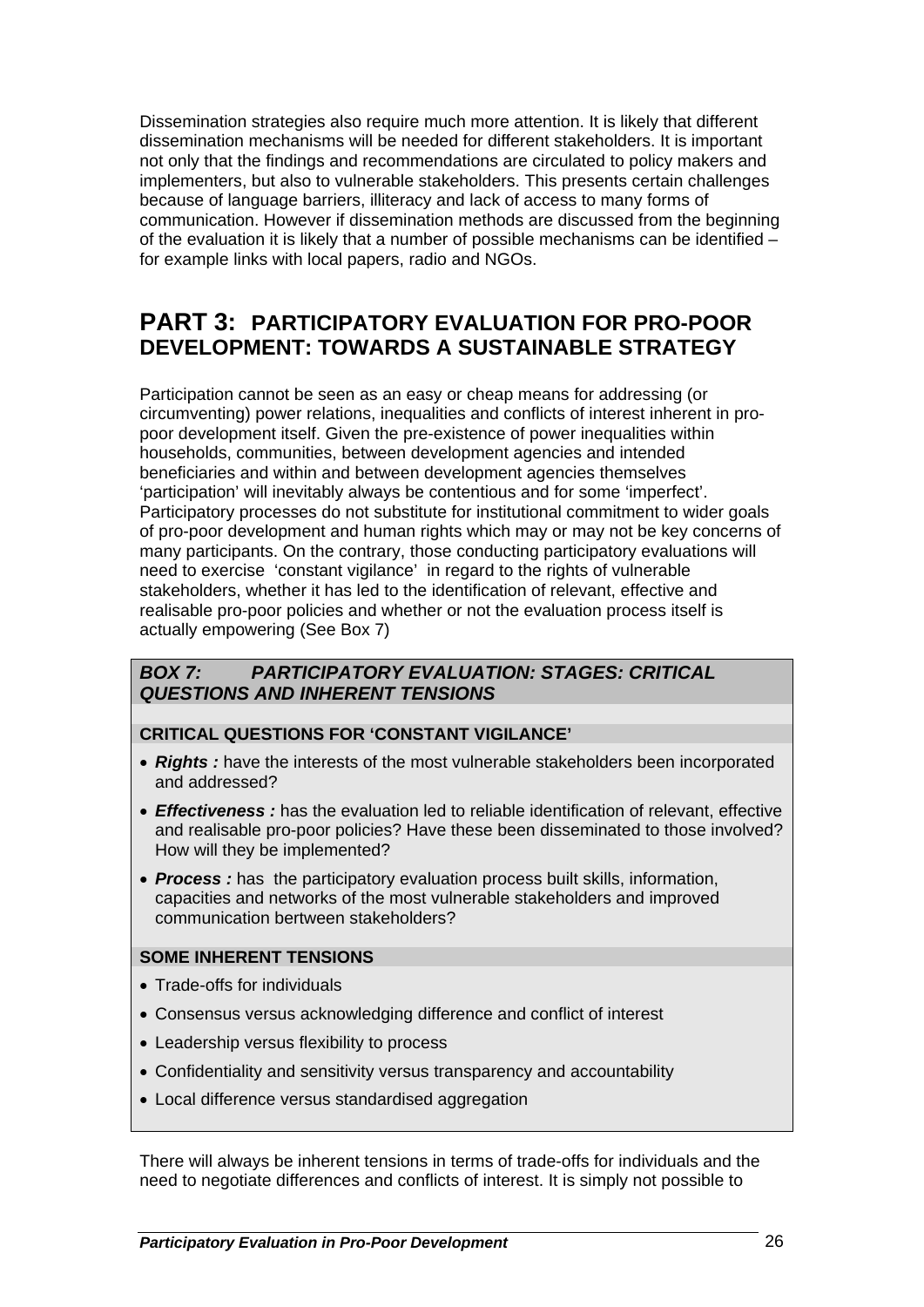consult all vulnerable stakeholders in the way that it may be possible to invite all relevant policy makers, key powerful figures and/or knowledgeable experts. This is not, however a reason for not strategically including people whose experience and everyday realities are vital inputs to the decision-making process. The issue is to ensure that these voices are heard through a participatory process which responds to their priority issues and involves them in devising ways forward.

A key challenge is to build on the methodological innovations in participatory methods for a truly equitable and sustainable community learning process. For some issues and in some contexts there may be sufficient local skill and expertise for people to conduct their own research participatory methods. Funding may however be needed initially to build the skills and networks necessary for a reliable and truly participatory grassroots action learning process. The most cost-effective way of developing the evaluation skills of vulnerable stakeholders is to integrate participatory skills training and actual data collection into NGO training programmes and project/programme-level evaluations. Macro-level evaluations can then build on a much more solid basis of skills, information and networks, rather than assuming that NGO managers are necessarily able to represent the voices and interests of poor people.

At the same time, effectively addressing the simultaneous challenges of inclusion, accuracy and effectiveness requires facilitation skill and innovation in tools and processes. In many cases, even during those with substantial local input, there may be an ongoing need for external agencies to provide necessary information not easily accessible to participants. It may also be necessary for outside agencies to initiate discussions, ensure equitable processes and negotiate where possible with vested interests.

Finally pro-poor development policy cannot be effectively formulated on the basis of one-off extractive participatory exercises. Any one single evaluation cannot resolve all the tensions and trade-offs inherent in pro-poor development. If policy makers are really serious about pro-poor development then (following Brocklesby and Holland above) there needs to be a continuous process of dialogue and negotiation with poor, and very poor, women and men. Individual participatory evaluations, if so designed, can make a very valuable contribution to starting to build up capacities and structures for ongoing representation of poor women and men and facilitating direct interaction between powerful stakeholders and poor people in order to break down the barriers of complacency, misinformation and prejudice which are in themselves key causes of poverty. Over time the capacities, structures and processes being built up in Poverty Assessments, SWAPs and other multi-stakeholder processes, could not only progressively increase the cost-effectiveness of truly participatory evaluations but also significantly contribute to the effectiveness of the development interventions being evaluated. Achieving this longer term goal will however require a shift in the 'evaluation paradigm' to prioritise the aspirations, knowledge and analysis of the poorest and most vulnerable groups as an essential and inherent part of propoor development.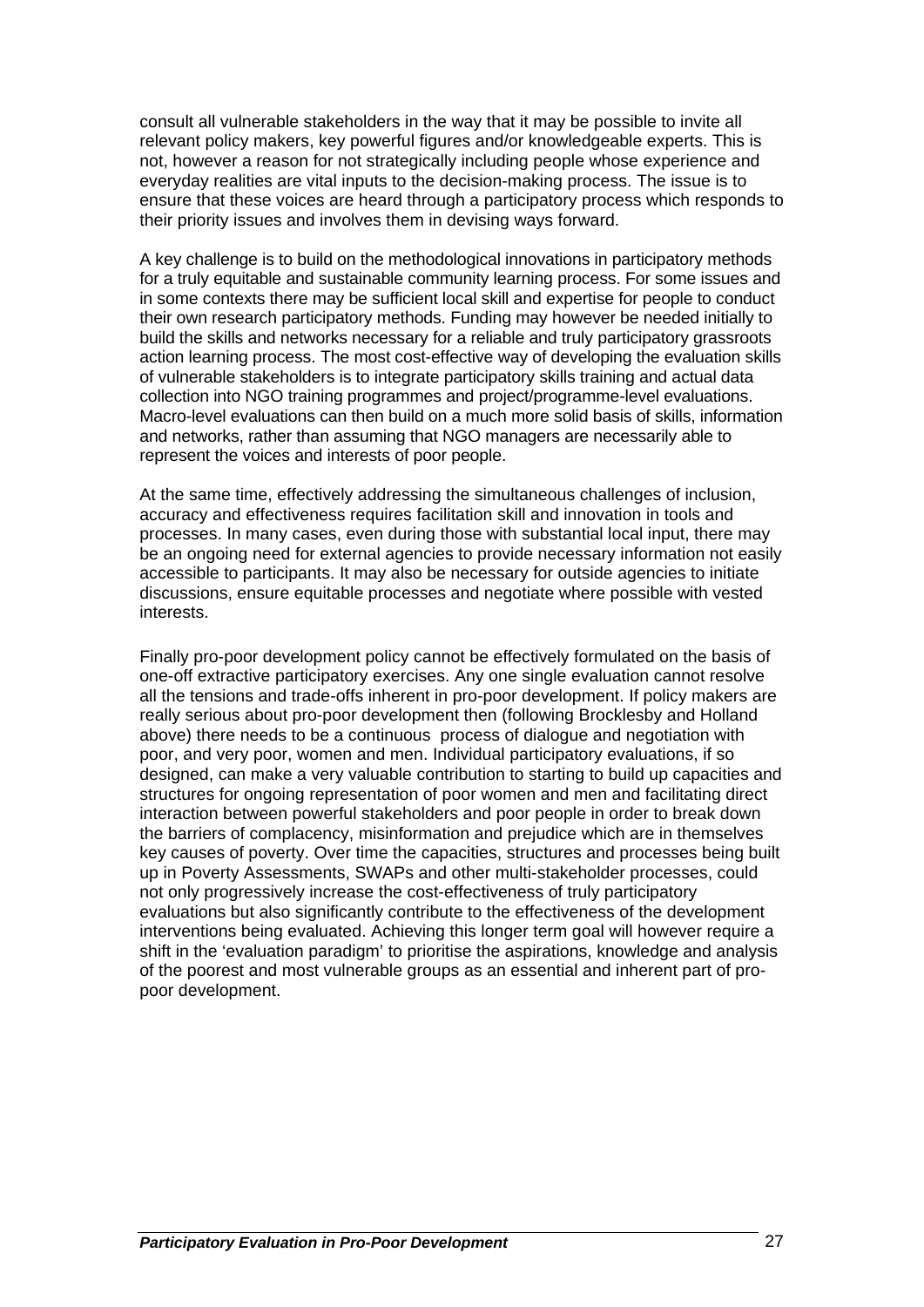### **APPENDIX 1: PARTICIPATORY EVALUATION: DIFFERENT TERMS AND APPROACHES**

| Approach                                                                                                | Date  | <b>Description</b>                                                                                                                                                                                                                                                                                                                                                                                                                                                                                                                                                                                                                                                                                                                                                                                                                                                                                                                                                                                                                                                                                                                                                                                           | Key sources and<br>websites                                                             |
|---------------------------------------------------------------------------------------------------------|-------|--------------------------------------------------------------------------------------------------------------------------------------------------------------------------------------------------------------------------------------------------------------------------------------------------------------------------------------------------------------------------------------------------------------------------------------------------------------------------------------------------------------------------------------------------------------------------------------------------------------------------------------------------------------------------------------------------------------------------------------------------------------------------------------------------------------------------------------------------------------------------------------------------------------------------------------------------------------------------------------------------------------------------------------------------------------------------------------------------------------------------------------------------------------------------------------------------------------|-----------------------------------------------------------------------------------------|
| <b>Activist Participatory</b><br>Research (APR)<br>also known as Participatory<br>Action Research (PAR) | 1970s | The basic ideology of PAR is that 'self-conscious people,<br>those who are extremely poor and oppressed, will<br>progressively transform their environment by their own praxis.<br>In this process others may play a catalytic and supportive role<br>but will not domiate" Fals Borda 1991 q UNDP. The main aim<br>is not so much knowledge per se, but social change and<br>empowerment of the marginalised and oppressed. Also<br>known as Activist Participatory Research (APR).                                                                                                                                                                                                                                                                                                                                                                                                                                                                                                                                                                                                                                                                                                                         | Paolo Freire<br>Pedagogy of the<br>Oppressed<br>Fals Borda<br>Mohammad Anisur<br>Rahman |
| Appreciative Inquiry (AI)                                                                               | 1980s | Appreciative Enquiry ' is a methodology for organizational<br>change. It was first formulated in an article by Cooperrider and<br>Srivastava (1987) as a critique of what they termed a '<br>problem-centred approach ' to inquiry where the focus is on<br>problems to be solved by a change agent whose main role is<br>as problem finding, solution designer and prescription giver.<br>Appreciative inquiry in contrast adopts an appreciative stance<br>towards organisational change to lead to more innovative and<br>long-lasting transformation. It consists of four main steps:<br>• Discovery: where bottom-up open interviews bring out<br>stories of the 'peak moments of achievement' which the<br>community or organization values most.<br>• Dream: where the interview stories are combined to create a<br>new dream for the future.<br>· Dialogue: where all those involved openly share exciting<br>discoveries and possibilities. Through this sharing of ideals<br>social bonding and shared vision occurs.<br>. Destiny: construction of the future through innovation and<br>action. Because the ideals are grounded in past realities,<br>there is confidence to make things happen. | Cooperrider, DL and<br>Whitney, D 1999<br>Fry, R et al 2002                             |
| <b>Beneficiary Assessment</b><br>(BA)                                                                   | 1990s | Beneficiary Assessment is a qualitative research tool used in<br>the World Bank to improve the impact of development<br>operations by gaining the views of intended beneficiaries<br>regarding a planned or ongoing reform. It seeks to provide<br>reliable, qualitative, in-depth information on the socio-cultural<br>conditions and perceptions of the target group(s), particularly<br>the very poor. The approach relies primarily on conversational<br>interviews, focus group discussions, and direct and participant<br>observation. It is therefore low cost. Beneficiary Assessment<br>provides the target population with the opportunity to voice<br>their opinions, needs, and concerns regarding the<br>development process. Furthermore, Beneficiary Assessment<br>increases the participation of stakeholder groups, which, leads<br>to their ownership of the development operations and<br>increased likelihood of its support and success (World Bank<br>2002).                                                                                                                                                                                                                           | Salmen, L 1992<br>World Bank 2002                                                       |
| Deliberative and<br><b>Inclusionary Processes</b><br>(DIPs)                                             | 1990s | These approaches were developed in a number of countries<br>the 1990s in order to extend the notion of democracy to allow<br>greater deliberation of policies and their practical<br>implementation through the inclusion of a variety of social<br>actors in consultation, planning and decision-making. Key<br>features are:<br>1) Focus on deliberation defined as careful consideration of<br>the discussion of reasons for and against particular forms of<br>action.<br>2) Inclusionary decision-making processes based on the active<br>involvement of multiple social actors and usually emphasising<br>the participation of previously excluded citizens.<br>3) Use of a range of procedures, techniques and methods<br>including citizens' juries, committees, consensus<br>conferences, scenario workshops, deliberative polling, focus<br>groups, multi-criteria mapping, public meetings, rapid and<br>participatory rural appraisal and visioning exercises.<br>4) Although the goal is usually to reach decisions, or at least                                                                                                                                                                | PLA Notes 40<br>February 2001<br>PLA Notes 44 June<br>2002                              |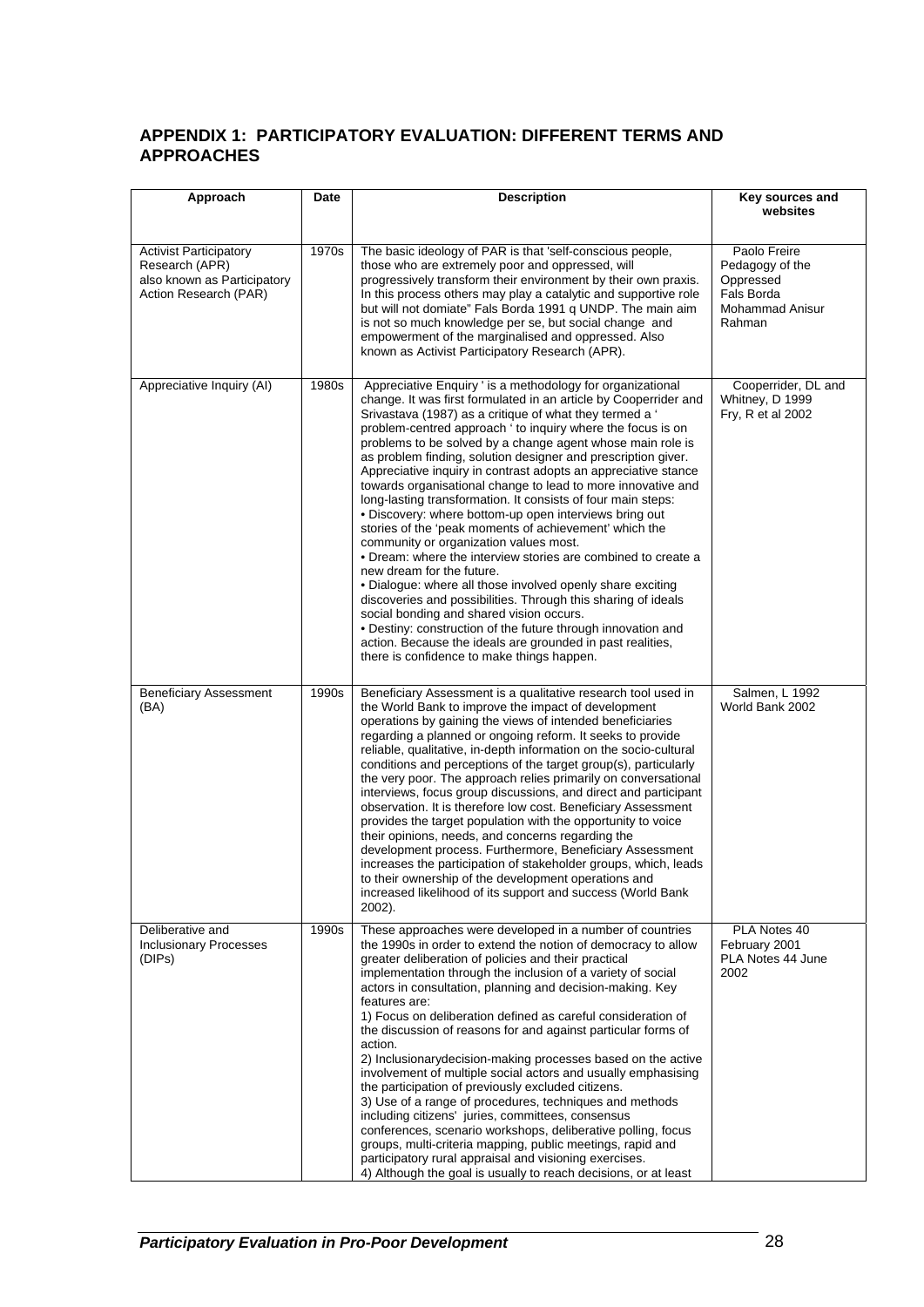|                                                |       | positions upon which decisions can be subsequently taken, an<br>unhurried, reflective, informed and reasonably open-ended<br>discussion is required.                                                                                                                                                                                                                                                                                                                                                                                                                                                                                                                                                                                                                                                                                                                                                                                                                                                                                                                                                                                                                                            |                                                                                                                                                                               |
|------------------------------------------------|-------|-------------------------------------------------------------------------------------------------------------------------------------------------------------------------------------------------------------------------------------------------------------------------------------------------------------------------------------------------------------------------------------------------------------------------------------------------------------------------------------------------------------------------------------------------------------------------------------------------------------------------------------------------------------------------------------------------------------------------------------------------------------------------------------------------------------------------------------------------------------------------------------------------------------------------------------------------------------------------------------------------------------------------------------------------------------------------------------------------------------------------------------------------------------------------------------------------|-------------------------------------------------------------------------------------------------------------------------------------------------------------------------------|
| Democratic evaluation (DE)                     | 1970s | Advocates that all evaluators should ensure their work<br>contributes to dialogue and preservation of democratic<br>principles and particularly inclusion of the underprivileged.<br>Deliberative Democratic Evaluation combines democratic<br>evaluation with DIP principles above.                                                                                                                                                                                                                                                                                                                                                                                                                                                                                                                                                                                                                                                                                                                                                                                                                                                                                                            | Barry MacDonald<br>House, ER and Howe,<br>KR 2000<br>Segone, M 1998<br>Floc'hlay, B and Plottu,<br>E 1998<br>Critique: Lizanne<br>DeStefano and<br>Katherine Ryan eds<br>2004 |
| <b>Empowerment Evaluation</b><br>(EE)          | 1990s | Use of evaluation concepts, techniques, and findings to foster<br>improvement and self-determination. Focusing on training<br>people in evaluation techniques to conduct their own<br>evaluation, it employs both qualitative and quantitative<br>methodologies. Although it can be applied to individuals,<br>organizations, communities and societies or cultures, the<br>focus is usually on programs.                                                                                                                                                                                                                                                                                                                                                                                                                                                                                                                                                                                                                                                                                                                                                                                       | Fetterman, Kaftarian<br>and Wandersman 1995                                                                                                                                   |
| Fourth Generation<br>Evaluation                | 1989  | Identified as a new and emerging innovative form of<br>evaluation by Guba and Lincoln. Its key emphasis is on<br>evaluation as a process of negotiation, incorporating various<br>stakeholders more centrally into the evaluation process. It is a<br>development from, and reaction to, earlier fullness of<br>evaluation which focused on measurement and description<br>but later also came to involve judgements and evaluation<br>itself. In developing these judgements fourth-generation<br>evaluation takes into account stakeholders consensual and<br>competing claims, concerns and issues. It recognises that<br>peoples' diverse perspectives and interests are shaped in a<br>major way by their particular value systems, which in turn are<br>influenced by their specific physical, psychological, social and<br>cultural contexts. Through negotiation, fourth-generation<br>evaluation helps identify courses of action for stakeholders.<br>The evaluator plays a role primarily as facilitator or<br>'orchestrator' in negotiation processes with stakeholders, who<br>participate in the design, implementation and interpretation of<br>the evaluation as full partners. | Guba and Lincoln<br>1989                                                                                                                                                      |
| Participatory Action<br>Learning System (PALS) | 2002  | Methodology currently being developed by Linda Mayoux with<br>Kabarole Research and Resource Centre in Uganda, ANANDI<br>in India, LEAP in Sudan and partners of Trickle-Up in US.<br>Here people as individuals and as groups use diagram tools<br>to collect information they need in order to improve their lives<br>in ways they identify and record this in individual diaries and<br>group minutes. This information is then supplemented by<br>programmes through participatory and conventional<br>quantitative and qualitative methods for programme<br>evaluation and policy advocacy. The dynamism of the system<br>is maintained through annual fairs which provide a focus for<br>bringing group level information and ideas together to<br>formulate strategies and policies. The use of participatory<br>methods is complemented where necessary by use of<br>qualitative and quantitative methods incorporating the<br>prinicples of 'Empowering Inquiry'                                                                                                                                                                                                                       | www.lindaswebs.info                                                                                                                                                           |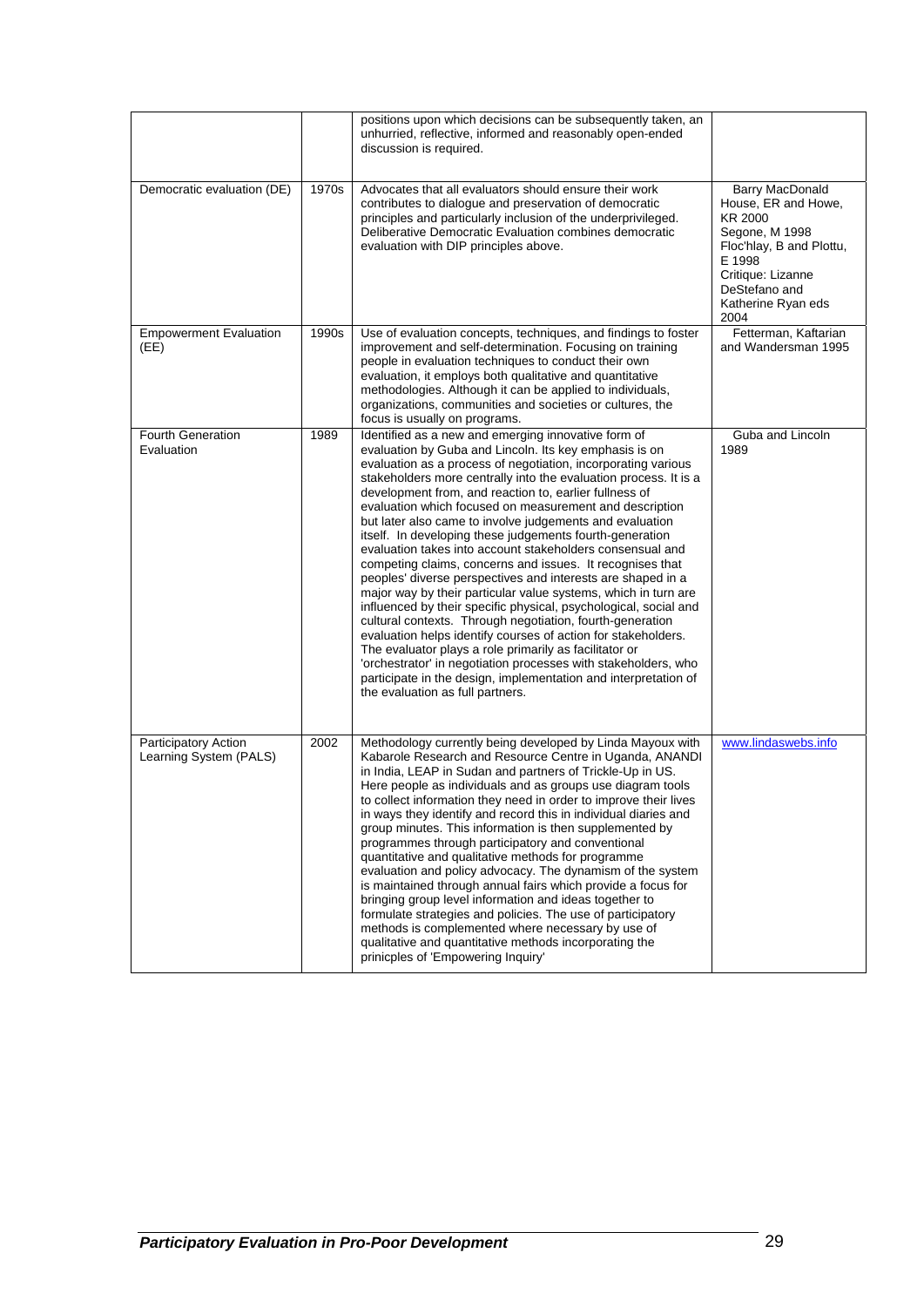| Participatory Learning and<br>Action (PLA) | 1990s | The successor to PRA. The term Participatory Learning and<br>Action (PLA) is seen as more effectively incorporating the<br>underlying human rights tradition through emphasising the<br>importance of:<br>• changing from appraisal to learning and hence moving away<br>from the use of participatory methods as an extractive process<br>by outsiders to a sustainable learning process involving<br>different stakeholders as equal partners.<br>• the importance of relating learning to action incorporating<br>programme and policy improvement as an integral part of the<br>learning process.<br>It focuses on what Chamberscalls the 'four reversals' (1994c)<br>• Reversals of frames: a shift from the categories and values<br>of outsiders to those of local people, enabling them to help<br>define the frame of investigation<br>• Reversals of modes: the greater use of group work rather<br>than individual informants; the use of visual rather than verbal<br>techniques; and using comparison as a means of finding out<br>quantitative data rather than direct measurement;<br>• Reversals of relations: establishing rapport and involvement<br>with local people rather than reserve and distance from them;<br>• Reversals of power: enabling local people to enhance their<br>own capacities for finding out and using and improving their<br>own knowledge, rather than investigators extracting<br>information for use elsewhere. | Chambers 1994 a,b,c<br><b>PLA Notes</b>          |
|--------------------------------------------|-------|---------------------------------------------------------------------------------------------------------------------------------------------------------------------------------------------------------------------------------------------------------------------------------------------------------------------------------------------------------------------------------------------------------------------------------------------------------------------------------------------------------------------------------------------------------------------------------------------------------------------------------------------------------------------------------------------------------------------------------------------------------------------------------------------------------------------------------------------------------------------------------------------------------------------------------------------------------------------------------------------------------------------------------------------------------------------------------------------------------------------------------------------------------------------------------------------------------------------------------------------------------------------------------------------------------------------------------------------------------------------------------------------------------------------------------------------------------------|--------------------------------------------------|
| Participatory Rural<br>Appraisal<br>(PRA)  | 1980s | Initially the term PRA (Participatory Rural Appraisal) was<br>used to describe the bringing together of RRA and activist<br>research. It was emphasized that the most important aspect<br>were not the diagramming tools but their flexible application<br>based on a number of underlying principles:<br>• embracing complexity and seeking to understand it rather<br>than oversimplifying reality in accordance with predetermined<br>categories and theories<br>• recognition of multiple realities to be taken into account in<br>analysis or action.<br>• prioritising the realities of the poor and most disadvantaged<br>as equal partners in knowledge creation and problem<br>analysis.<br>• grassroots empowerment: aiming not only to gather<br>information about impact, but to make the assessment<br>process itself a contribution to empowerment through linking<br>grassroots learning and networking into policy-making.                                                                                                                                                                                                                                                                                                                                                                                                                                                                                                                    | Chambers 1992, 1994<br>a,b,c<br><b>PLA Notes</b> |
| Rapid Rural Appraisal<br>(RRA)             | 1970s | Diagramming and visual techniques originating in a number of<br>scientific disciplines for analysis of complex systems:<br>biological science, ecology, agricultural economics and<br>geography. From the 1980s applied anthropology added oral<br>and other methods to gain a more sophisticated<br>understanding of poverty, social processes and grassroots<br>perspectives on development. By the end of the 1980s these<br>diagramming and oral techniques had been brought together<br>into a flexible methodology for working with rural people to<br>develop more sophisticated models to explain their responses<br>to development programmes.                                                                                                                                                                                                                                                                                                                                                                                                                                                                                                                                                                                                                                                                                                                                                                                                       | Chambers 1980,<br>1992, 1994a                    |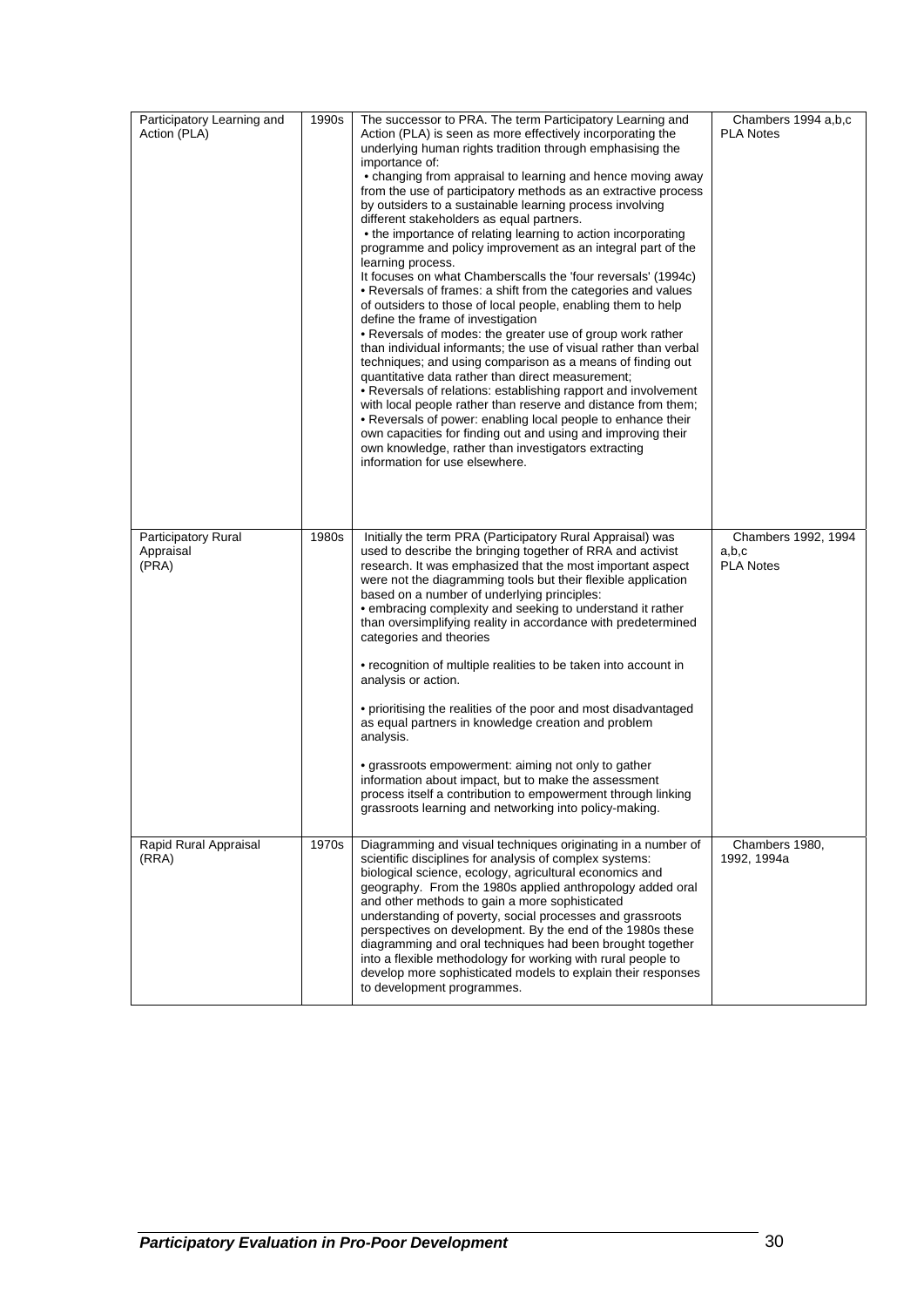#### **RESOURCES AND REFERENCES**

Action Aid (2000)  *Accountability, Learning and Planning System*. Action Aid. http://www.actionaid.org.uk/800/alps.html Barahona, C. and S. Levy (2002) How to generate statistics and influence policy using participatory methods in research. www.personal.rdg.ac.uk/-snsbarah/sscwp/ Booth, D., J. Holland, J. Hentschel, P. Lanjouw and A. Herbert (1998)  *Participation and Combined Methods in African Poverty Assessment: Renewing the Agenda*. DFID. Braden, S. and T. T. T. Huong (1998) *Video for Development: A Casebook from Vietnam*. Oxfam, Oxford. Brocklesby, M. A. and J. Holland (1998) *Participatory Poverty Assessments and Public services: Key Messages from the Poor*. DFID. Brown, A., M. Foster, A. Norton and F. Naschold (2001)  *The Status of Sector Wide Approaches Working Paper No 142*. ODI. Burns, R. W. (2002) Quantifying and combining causal diagrams. www.rdg.ac.uk Chambers, R. (1980) Rapid Rural Appraisal: rationale and repertoire. *IDS Discussion Paper* 155. Chambers, R. (1992) Rural appraisal: rapid, relaxed and participatory. *IDS Discussion Paper* 311. Chambers, R. (1994) The Origins and Practice of Participatory Rural Appraisal. *World Development* 22(7):953-969. Chambers, R. (1994) Participatory Rural Appraisal (PRA): Analysis of Experience. *World Development* 22(9):1253-1268. Chambers, R. (1994) Participatory Rural Appraisal (PRA): Challenges, Potentials and Paradigm. *World Development* 22(10):1437-1454. Chambers, R. (1997) *Whose Reality Counts? Putting the First Last*. IT Publications, London. Chambers, R. (2002) *Participatory Workshops: A Sourcebook of 21 Sets of Ideas and Activities*. Earthscan, London and Sterling VA. Cleaver, F. (1999) Paradoxes of Participation: Questioning Participatory Approaches to Development. *Journal of International Development* 11:597-612. Cooke, B. and U. Kothari (editors) ed^eds (2001) *Participation: The New Tyranny?* Zed Press, New York.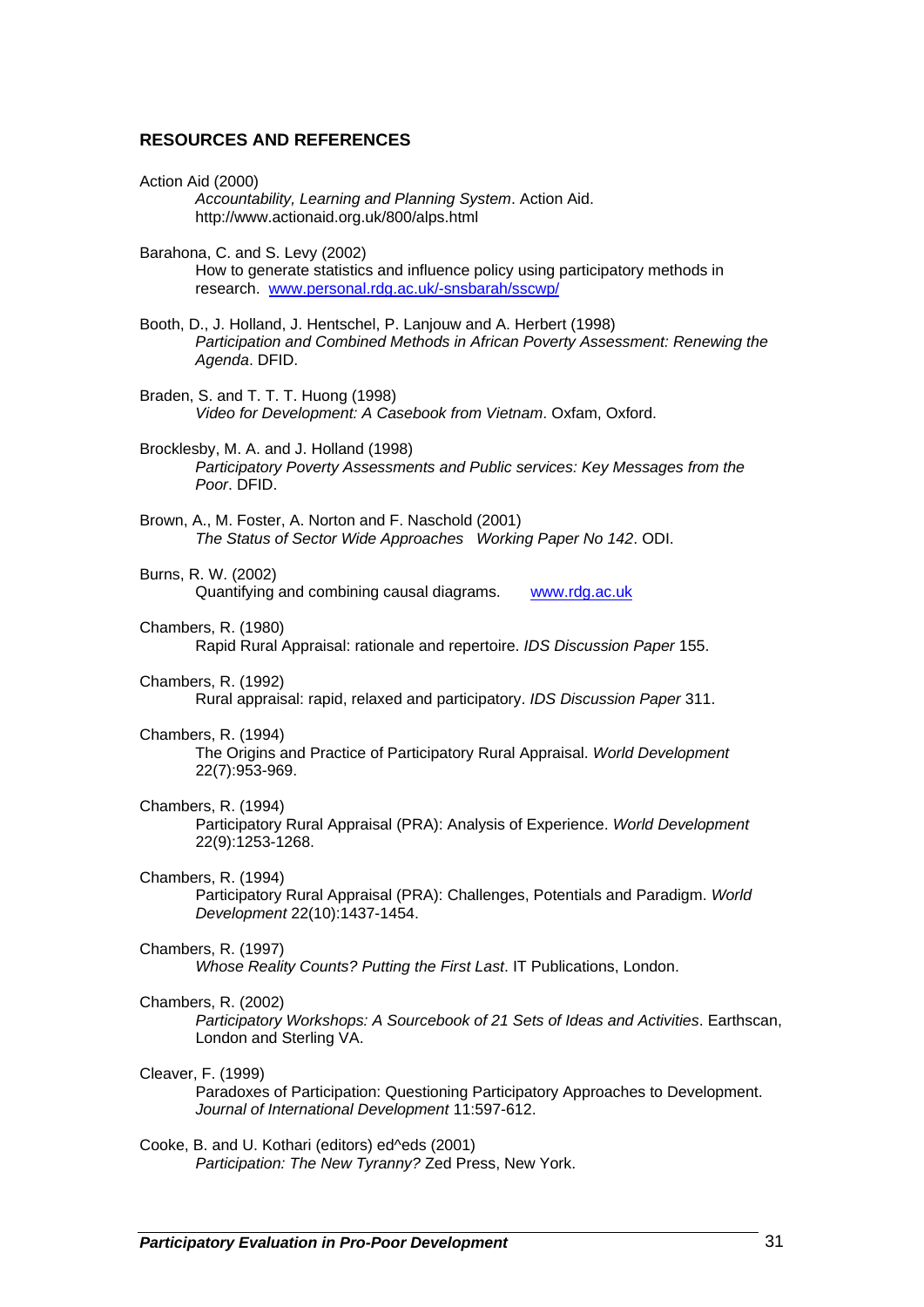Cooperrider, D. L. and D. Whitney (1999) *Appreciative Inquiry*. Berrett-Koehler, San Fransisco.

Cornwall, A. and J. Gaventa (2001) Bridging the Gap: citizenship, participation and accountability. *PLA, Notes* 40:32-38.

Cornwall, A. and J. Gaventa (2001) *From users and choosers to makers and shapers: repositioning participation in social policy*. Institute of Development Studies.

Cornwall, A., H. Lucas and K. Pasteur (editors) eds (2000) *Accountability Through Participation: Developing Workable Partnership Models in the Health Sector*. IDS, Brighton.

D'Arcy Davis Case (1990)

*The Community's Toolbox: The idea, methods and tools for participatory assessment, monitoring and evaluation in community forestry*. FAO. http://www.fao.org/docrep/x5307e/x5307e00.htm

DeStefano, L and Ryan K eds (2004) *Evaluation as a Democratic Process: Promoting Inclusion, Dialogue, and Deliberation*. Jossey-Bass.

DFID (1995)

*Technical Note on Enhancing Stakeholder Participation in Aid Activities*. DFID.

Estrella, M., J. Blauert, D. Campilan, J. Gaventa, J. Gonsalves, I. Guijt, D. Johnson and R. Ricafort eds (2000) *Learning from Change: Issues and experiences in participatory monitoring and evaluation*. IT Publications, London.

Eyben, R. and S. Ladbury (1995)

 Popular Participation in aid assisted projects: why more in theory than in practice? In *Power and participatory development*, edited by N. Nelson and S. Wright, pp. 181- 191. IT Publications, London.

Fetterman, D. M., S. Kaftarian, Oumar and A. Wandersman (1995) *Empowerment Evaluation: Knowledge and Tools for Self-Assessment and Accountability*. Sage, Thousand Oaks, CA.

#### Fetterman, D. (2005)

 *Empowerment Evaluation: Collaboration, Action Research, and a Case Example*. The Action Evaluation Research Institute Stanford University,. http://www.aepro.org/imprint/conference/fetterman.html

#### Forster, R. (nd)

 *Stakeholder Participation in Monitoring Poverty Reduction Strategies: Conceptual Framework, Emerging Practice and Early Lessons*. World Bank.

- Fry, R., F. Barrett, J. Seiling and D. Whitney (editors) eds (2002) *Appreciative Inquiry and Organizational Transformation: Reports from the Field*. Quorum Books, Westport Connecticut, London.
- Guba, E. G. and Y.S. Lincoln (1989) *Fourth generation evaluation.* Sage Publications.
- Guijt, I. and M. K. Shah (editors) eds (1998) *The Myth of Community: Gender, Issues in Participatory Development*. Intermediate Technology Publications, London.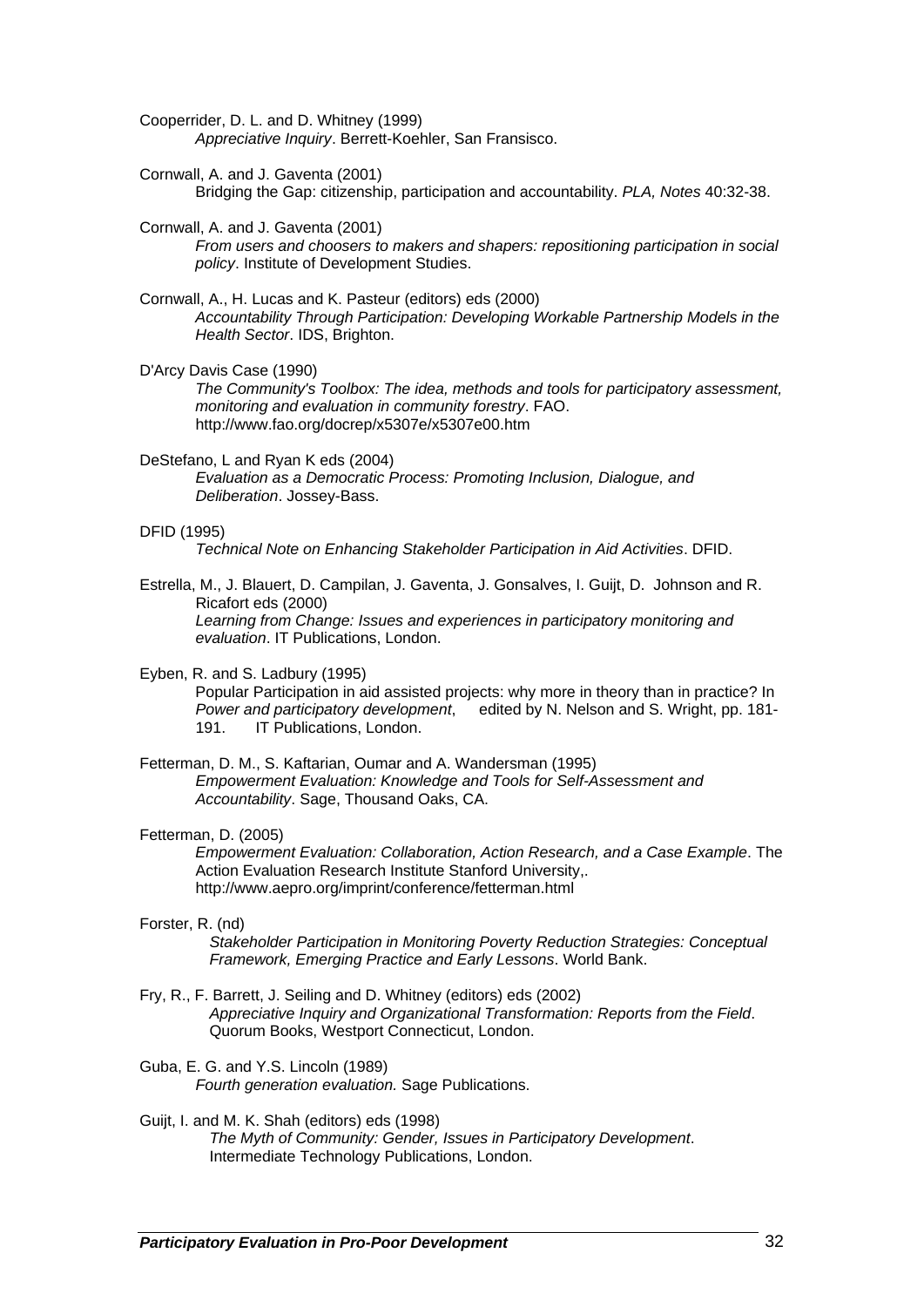Hanberger, A. (2004)

 *Democratic governance and evaluation: Paper presented to Sixth European Evaluation Society Conference*. EES. http://www.ucer.umu.se/PDF/arbetsrapporter/Governance%20and%20democratic% 20evaluation.pdf

Hickey, S. and G. Mohan eds (2005) *Participation: From Tyranny to Transformation*. Zed Press, London and New York.

Holland, J. and J. Blackburn eds (1998) *Whose Voice? Participatory Research and Policy Change*. IT publications, London.

House, E. R. and K. R. Howe (2000) Deliberative Democratic Evaluation Checklist. http://www.wmich.edu/evalctr/checklists/dd\_checklist.htm

Johnson, H. and L. Mayoux (1998)

Investigation as Empowerment: Using participatory methods*.* In *Finding Out Fast: Investigative Skills for policy and Development*, edited by A. Thomas, J. Chataway and M. Wuyts, pp. 147-172. Sage, Open University, London, Thousand Oaks, New Delhi.

Kapoor, I. (2002)

The Devil's in the Theory: a critical assessment of Robert Chambers' work on participatory development. *Third World Quarterly* 23(1):101-117.

#### Mayoux, L. (1995)

Beyond Naivety: Women, Gender Inequality and Participatory Development: Some Thorny Issues. *Development and Change* 26:235-258.

#### Mayoux, L. (2001a)

Tackling the Down Side : Social Capital, Women's Empowerment and Micro-finance, in Cameroon. *Development and Change* 32(3):435-464.

#### Mayoux, L. (2001b)

Participatory Methods. http:///www.enterpriseimpact.org.uk/informationresources/toolbox/particmethods.shtml

#### Mayoux, L. (2001c)

Whom Do We Talk To? Issues in Sampling. http:///www.enterpriseimpact.org.uk/informationresources/toolbox/sampling.shtml

#### Mayoux, L. (2002)

 From Impact Assessment to Sustainable Strategic Learning. http:///www.enterprise-impact.org.uk/overview/index.shtml#Strategic

#### Mayoux, L. (2003a)

Empowering Enquiry: A New Approach to Investigation. http:///www.enterpriseimpact.org.uk/informationresources/toolbox/empoweringenquiry.shtml

#### Mayoux, L. (2003b)

Thinking It Through: Using Diagrams in Impact Assessment. http:///www.enterpriseimpact.org.uk/informationresources/toolbox/thinkingitthroughusingdiagramsinIA.shtml

#### Mayoux, L. (2003c)

Trickle-down, Trickle-up or Puddle? Participatory Value Chains Analysis for Pro-poor Enterprise Development. http:///www.enterpriseimpact.org.uk/informationresources/toolbox/valuechainsanalysis.shtml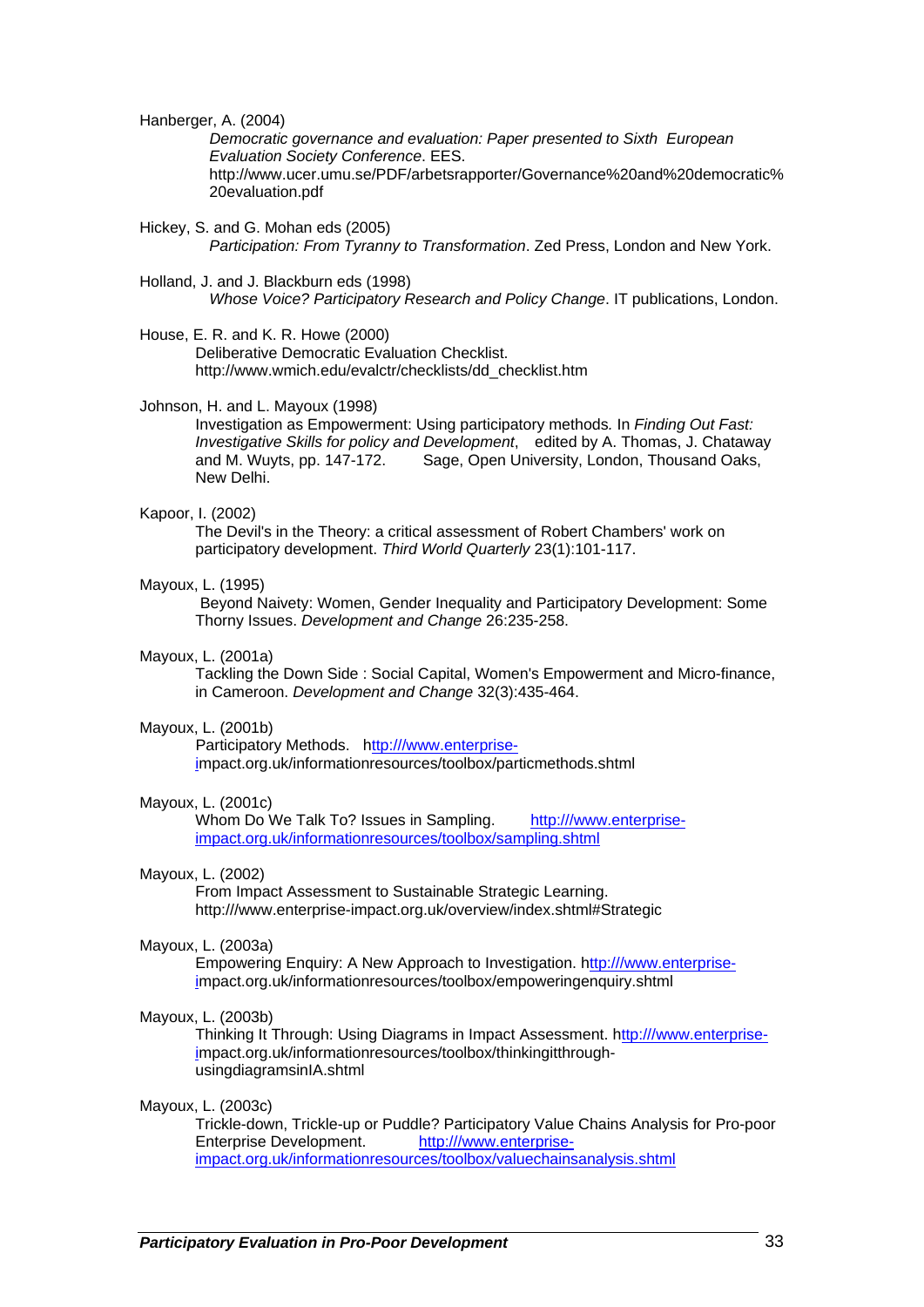Mayoux, L. (2005 forthcoming)

Marrying Jeckell with Hyde? Transnational Enterprises, Pro-Poor Development and Sustainable Ethical Learning. EDIAIS. Summary: http://www.enterpriseimpact.org.uk/pdf/EINNov04.pdf

Mayoux, L. and ANANDI (2005)

Participatory Action Learning in Practice: Experience of Anandi, India. *Journal of International Development* March. http:///www.enterprise-

impact.org.uk/informationresources/toolbox/PALinpractice.shtml (original version)

Mayoux, L. and R. Chambers (2005) Reversing the Paradigm: Quantification, Participatory Methods and Pro-poor Growth. *Journal of International Development* March.

McCormick, D. and H. Schmitz (2001) *Manual for Value Chain Research on Homeworkers in the Garment Industry.* Institutes for Development Studies,University of Nairobi and University of Sussex. http://www.ids.ac.uk/ids/global/valchn.html

- McGee, R. and A. Norton (2000) *Participation in Poverty Reduction Strategies: A Synthesis of Experience with Participatory Approaches to Policy Design, Implementation and Monitoring*. IDS.
- McKay, V. and C. Treffgarne (2001)  *Education Research: Evaluating Impact*. DFID.

#### Moser, C. and J. Holland (1998)

Can Policy-focused Research be Participatory? Research on violence and poverty in Jamaica using PRA methods*.* In *Whose Voice? Participatory Research and Policy Change*, edited by J. Holland and J. Blackburn, pp. 44- 54. ITDG Publications, London.

Mosse, D. (1994)

Authority, Gender, and Knowledge: Theoretical Reflections on the Practice of Participatory Rural Appraisal. *Development and Change* 25(3):497-526.

Narayan, D., R. Chambers, M. Shah and P. Petesch (2000) *Voices of the Poor: Crying Out for Change*. Oxford University Press, New York.

#### Narayan, D. and P. Petesch (2002)

*Voices of the poor: from many lands*. Oxford University Press, New York.

#### Nelson, N. and S. Wright eds (1995)

*Power and Participatory Development: Theory and Practice*. IT Publications, London.

#### Noponen, H. (2005)

The Internal Learning System*.* In *Sustainable Learning for Women's Empowerment: Ways Forward in Micro-finance., edited by L.Mayoux, pp. 89-126.* Samskriti, New Delhi.

#### PLA Notes (2002)

Advocacy and citizen participation, *PLA Notes* February.

#### PLA Notes (2002)

Local Government and participation. *PLA Notes* June.

#### PLA Notes (2003)

Participatory processes for policy change, *PLA Notes*, February.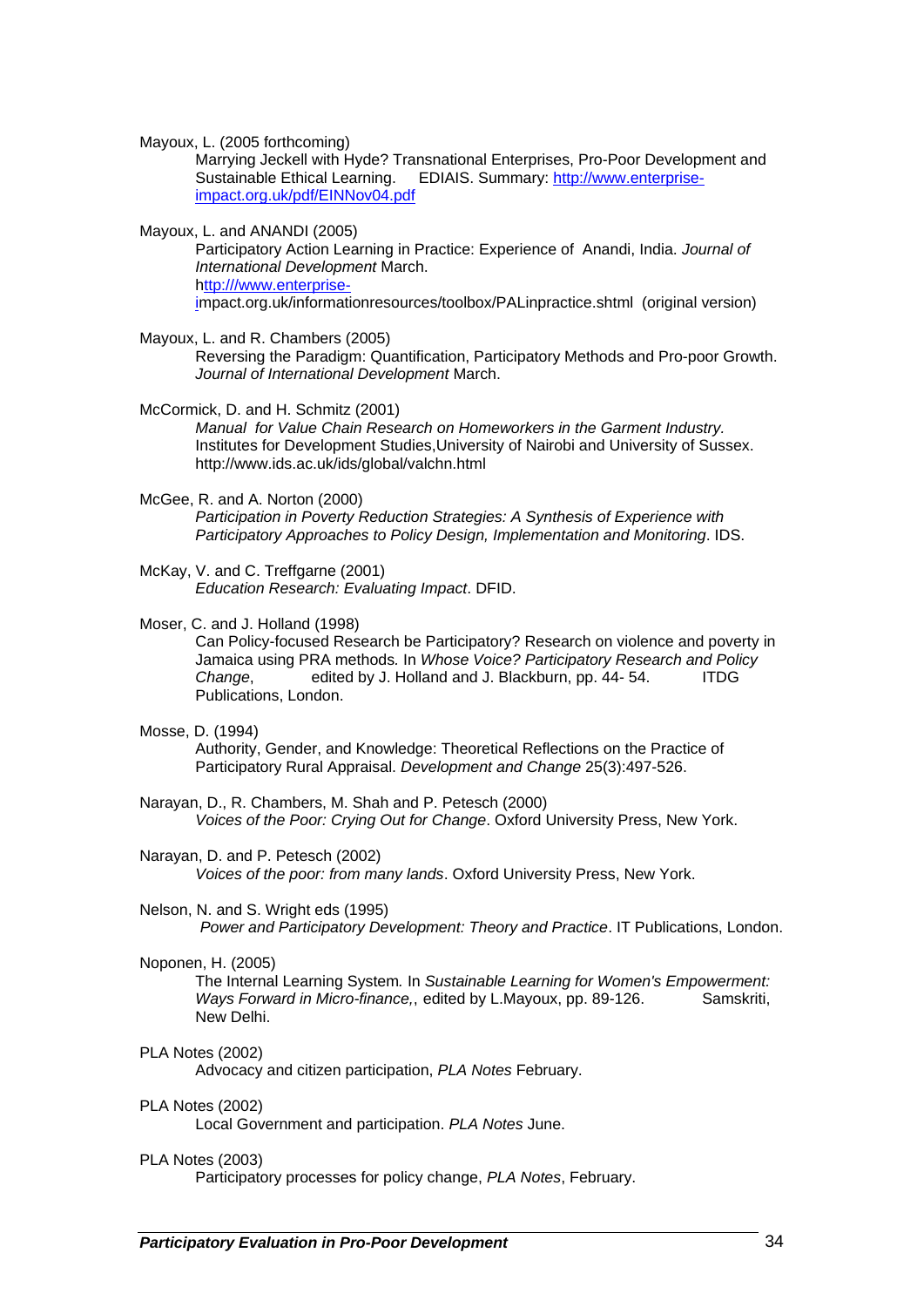#### Prahalad, C. K. (2005)

*The Fortune at the Bottom of the Pyramid: Eradicating Poverty through Profits*. Wharton School Publishing, Upper Saddle River, New Jersey.

Pretty, J. N., I. Guijt, J. Thompson and I. Scoones (1995)  *Participatory Learning and Action: A Trainer's Guide*. IIED.

#### Salmen, L. (1992)

*Beneficiary Assessment: An Approach Described*. World Bank, Washington DC.

#### Segone, M. (1998)

*Democratic Evaluation: A proposal for Strengthening the Evaluation Function in International Development Agencies Democratic Evaluation Working Paper No 3*. UNICEF, Regional office for Latin America and the Caribbean. http://www.ird.ne/partenariat/rense/democeval.pdf http://www.avaliabrasil.org.br/democeval.pdf

Shah, P. and M. K. Shah (1995) Participatory Methods: Precipitating or avoiding conflict? *PLA Notes* 24:48-51.

#### Shramshakti (1988)

*Shramshakti: A Report of the National Commission on Self-Employed Women in the Informal Sector*. Dept of Women and Child Welfare, Government of India.

Simanis, E (2003) 'The Practice and Politics of Stakeholder Engagement: Constructing a Power-Sensitive Theory of Stakeholder Interests' Working Paper, Kenan-Flagler Business School Backrgound Paper for Base Of Pyramid Workshop, Racine, October 2004.

#### Slocum, N. (2003)

 Participatory Methods Toolkit: A Practitioner's Manual. http://www.cris.unu.edu/pdf/participatory%20methods%20toolkit.pdf

#### Theis, J. and H. Grady (1991)

*Participatory Rapid Appraisal for Community Development: A Training Manual Based on Experiences in the Middle East and North Africa*. IIED and Save the Children.

#### UK NGO AIDS Consortium (1996)

*Effective HIV/AIDS Activities: NGO work in developing countries*. UK NGO AIDS Consortium,.

- UNDP Management Development and Governance Division (1996) *Participatory Evaluation in Programmes Involving Governance Decentralisation: A Methodological Note*. UNDP. http://magnet.undp.org/Docs/dec/EVALUATE.HTM
- UNDP Office of Evaluation and Strategic Planning (1997) *Who Are the Question-makers? A Participatory Evaluation Handbook*. UNDP. http://www.undp.org/eo/documents/who.htm

#### USAID (1996)

 Conducting a Participatory Evaluation. USAID http://www.dec.org/pdf\_docs/pnabs539.pdf

#### VeneKlasen, L. and V. Miller (2002)

*A New Weave of Power, People and Politics: The Action Guide for Advocacy and Citizen Participation*. World Neighbours, Oklahoma. www.wn.org